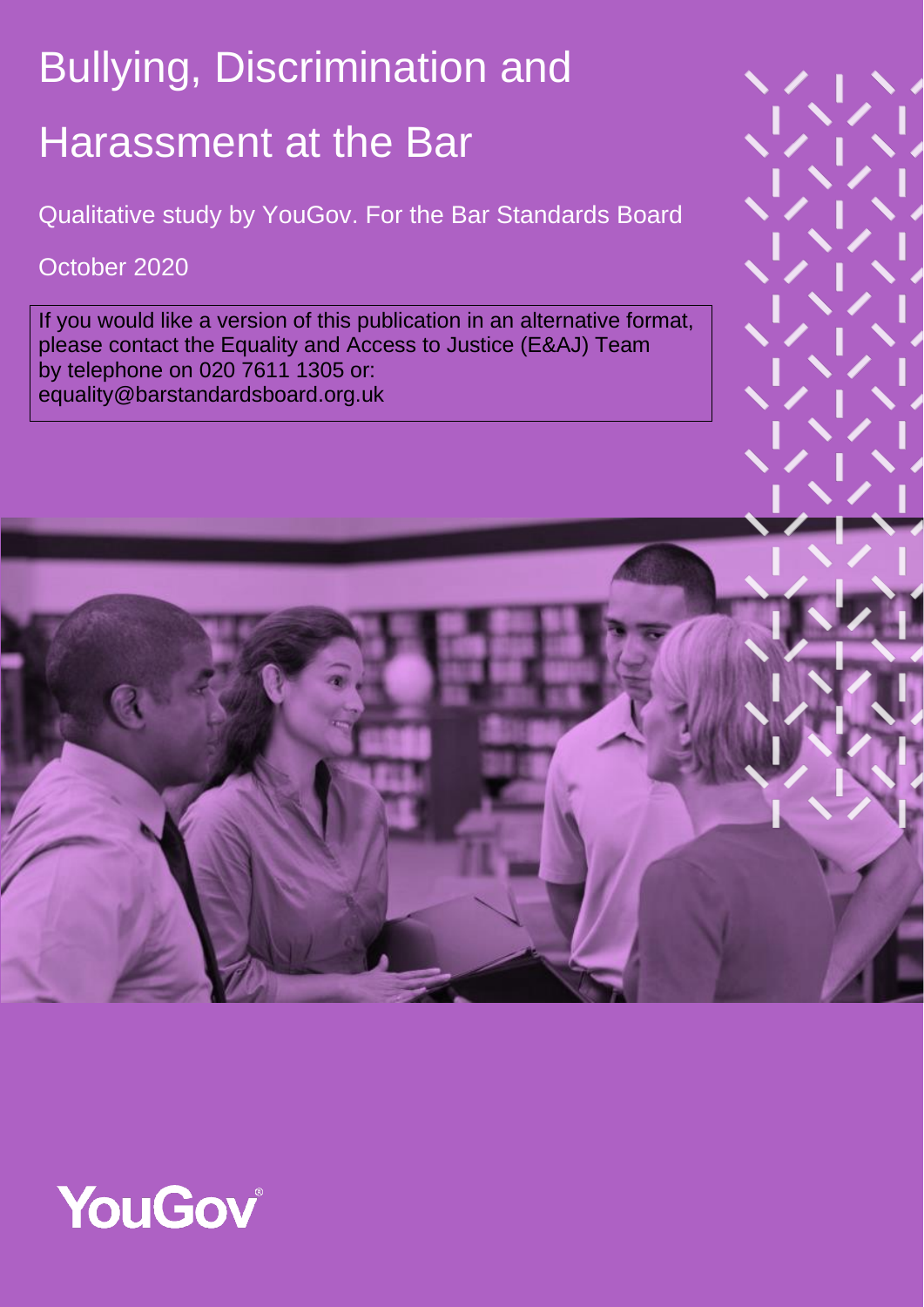#### Contents

| Experiences of workplace bullying, discrimination and harassment 17                      |
|------------------------------------------------------------------------------------------|
|                                                                                          |
|                                                                                          |
|                                                                                          |
|                                                                                          |
|                                                                                          |
|                                                                                          |
|                                                                                          |
| Barriers to addressing workplace bullying, discrimination and harassment 34              |
| Enablers to reporting and addressing workplace bullying, discrimination and harassment39 |
|                                                                                          |
|                                                                                          |
|                                                                                          |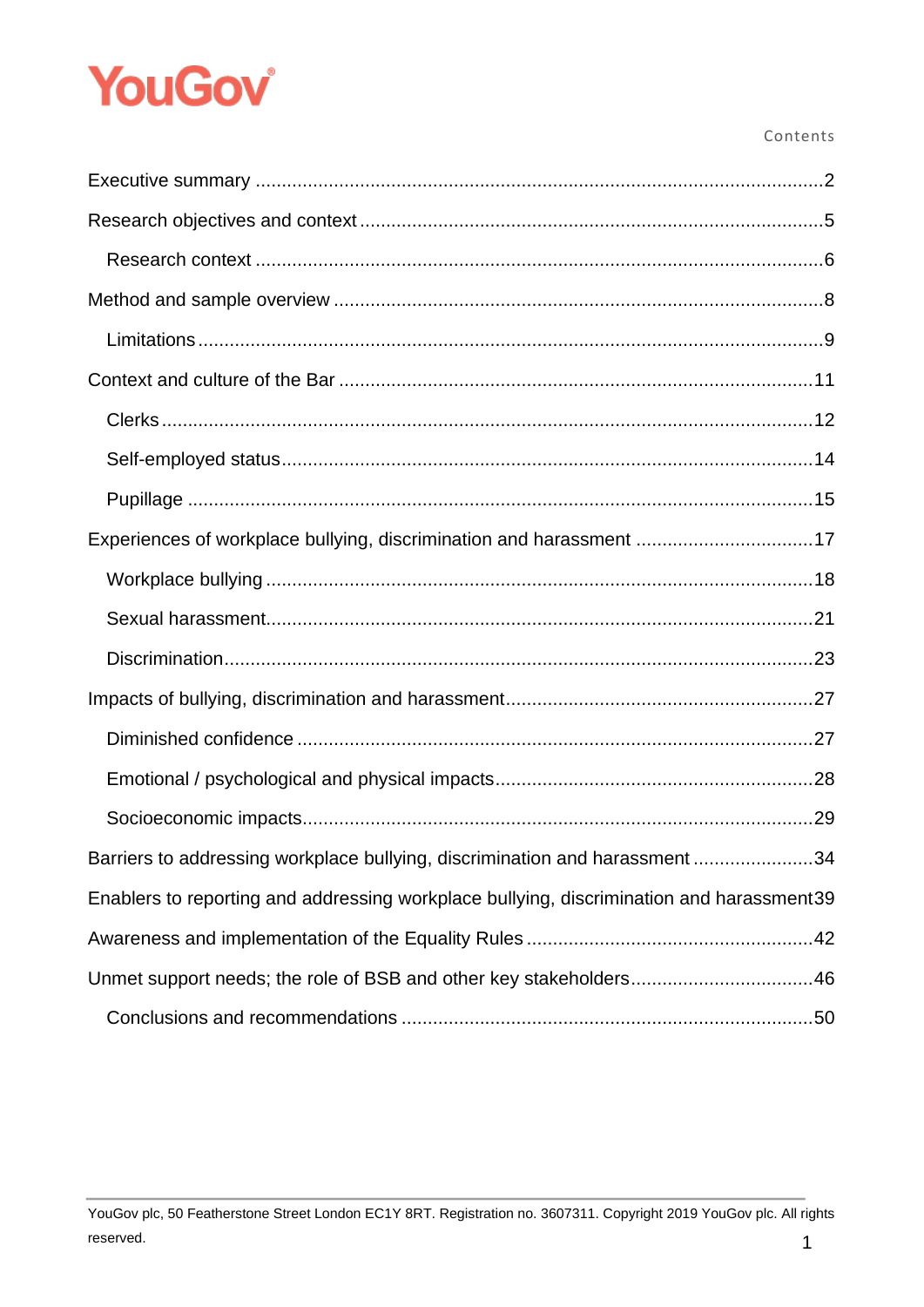### <span id="page-2-0"></span>Executive summary

- Prior research by the BSB and other organisations has suggested that bullying, discrimination and harassment is an issue for many at the Bar, with barristers who are female, BAME, LGBT or those having a declared disability particularly likely to suffer from experiences of workplace bullying, discrimination and harassment.
- 2012 saw the introduction of the Equality Rules<sup>1</sup>, which set the minimum requirements that chambers, and entities must meet, with the aim of improving working cultures. In summary, chambers and entities must have and comply with several policies, which include equality and diversity, parental leave, antiharassment, flexible working and reasonable adjustments.
- The aim of this qualitative study was to explore the impacts and possible drivers of workplace bullying, discrimination and harassment, and the enablers and barriers to reporting it, as well as to identify any unmet support needs.
- YouGov conducted 35 telephone interviews with barristers (30) and non-barristers (5) who had directly experienced or observed workplace bullying, discrimination or / and harassment at the Bar.
- This qualitative research found that workplace bullying, discrimination and harassment still exists at the Bar in 2020, despite the introduction of the Equality Rules of the BSB Handbook (Equality Rules) in 2012, and is perceived to be tolerated to a certain extent due to the adversarial, male dominated culture and competitive nature of the Bar.
- Low to medium level incidents<sup>2</sup> were the most common, especially for those who are from more than one underrepresented group. $3$  The interviews highlighted the profession's unique composition – most barristers are self-employed and rely on

<sup>1</sup> The Equality Rules (2012) were inserted in the Code of Conduct at paragraphs 305 and 408 and are supported by BSB's guidelines on Equality Provisions of the Code of Conduct, downloadable from BSB's website: <https://www.barstandardsboard.org.uk/for-barristers/bsb-handbook-and-code-guidance/the-bsb-handbook.html>

<sup>&</sup>lt;sup>2</sup> Low level incidents as defined by respondents included; inappropriate jokes, sexual innuendos, unwanted flirting, swearing and shouting, unreasonable work demands etc.

<sup>3</sup> For example, a barrister who was female and BAME

YouGov plc, 50 Featherstone Street London EC1Y 8RT. Registration no. 3607311. Copyright 2019 YouGov plc. All rights reserved. 2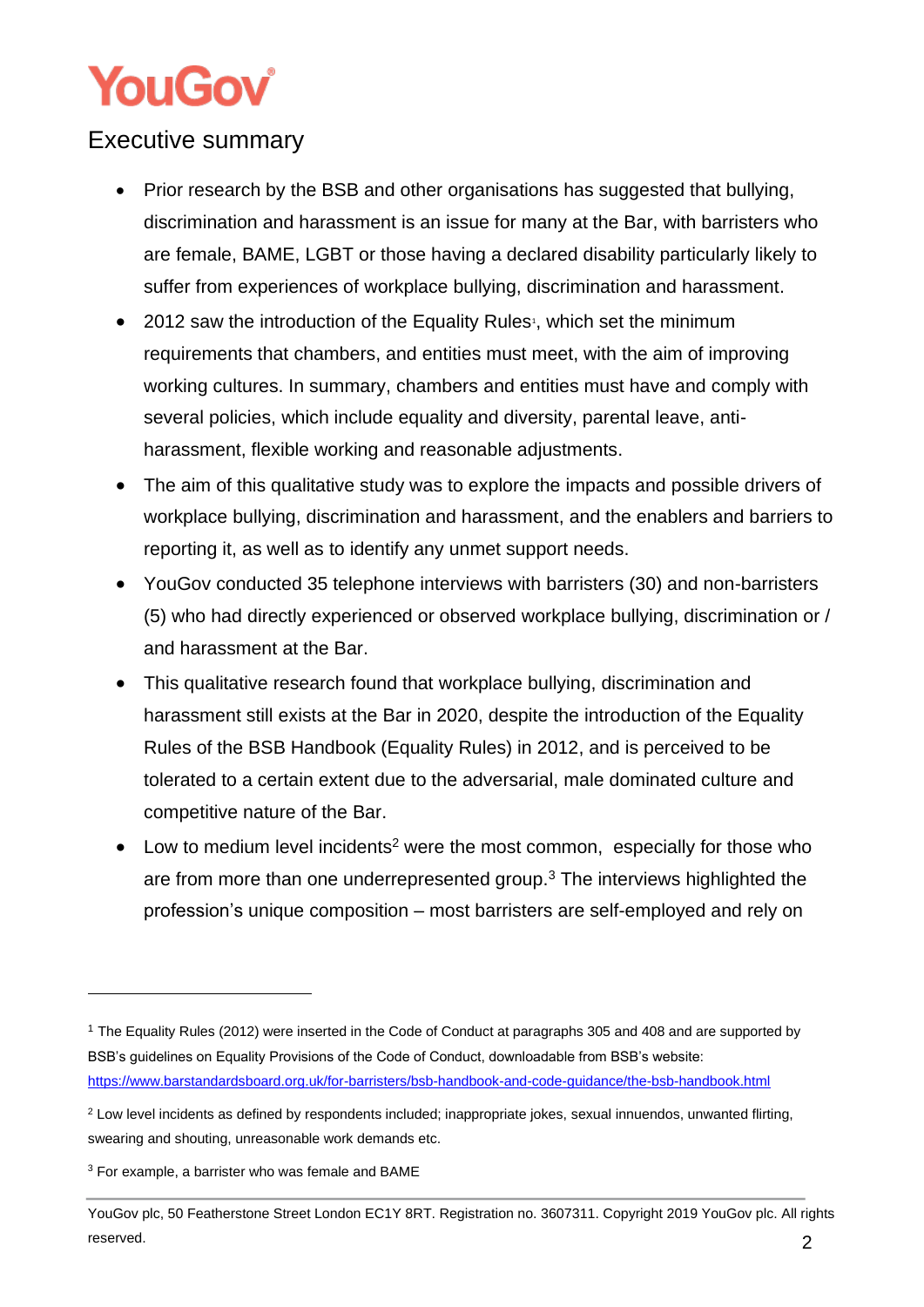

clerks for their caseload with little official management or HR structure uniting the two. This was felt to allow harassment and discrimination to 'slip through the net'.

- Workplace bullying, discrimination and harassment were found to have both short and long-term consequences. Diminished self-esteem, anxiety, mental health complications and chronic physical conditions were some of the long-term effects cited.
- Negative socioeconomic consequences were also reported: a dip in earning capacity, disruption of fruitful professional relationships, low job satisfaction and absenteeism.
- Despite an increased focus on equality and diversity at the Bar, including through the Equality Rules and training, most barristers interviewed had not formally reported their experiences. Some had spoken to friends / family or informally to their peers.
- The largest barrier to reporting to the BSB or to chambers / employers was the fear of a negative impact on their reputation and therefore, their earning potential and career progression.
- Many of the incidents raised in the interviews happened when barristers were undertaking their pupillage – and therefore they felt disinclined to speak out for fear of appearing ungrateful to the chambers or establishing reputations as 'troublemakers'. Pupillage is the stage in which many barristers felt at their most vulnerable, and the stage with the greatest power imbalance.
- The perceived lack of clear, anonymous and supportive formal and informal pathways to reporting was another barrier. Many barristers did not have access to HR professionals or similar forms of support, and those outside of chambers were often managed by someone who was not well-versed in the legal profession, who participants felt did not fully understand their needs and concerns.
- The BSB's Duty to Report<sup>4</sup> was an enabler for reporting for some but a barrier for many - they see the route as too formal and prescriptive. There were also low levels of detailed knowledge of how this would work in practice.

<sup>4</sup> Guidance on the Duty to Report (gC96 of the BSB Handbook) lists harassment as an example of serious misconduct.

YouGov plc, 50 Featherstone Street London EC1Y 8RT. Registration no. 3607311. Copyright 2019 YouGov plc. All rights reserved.  $3$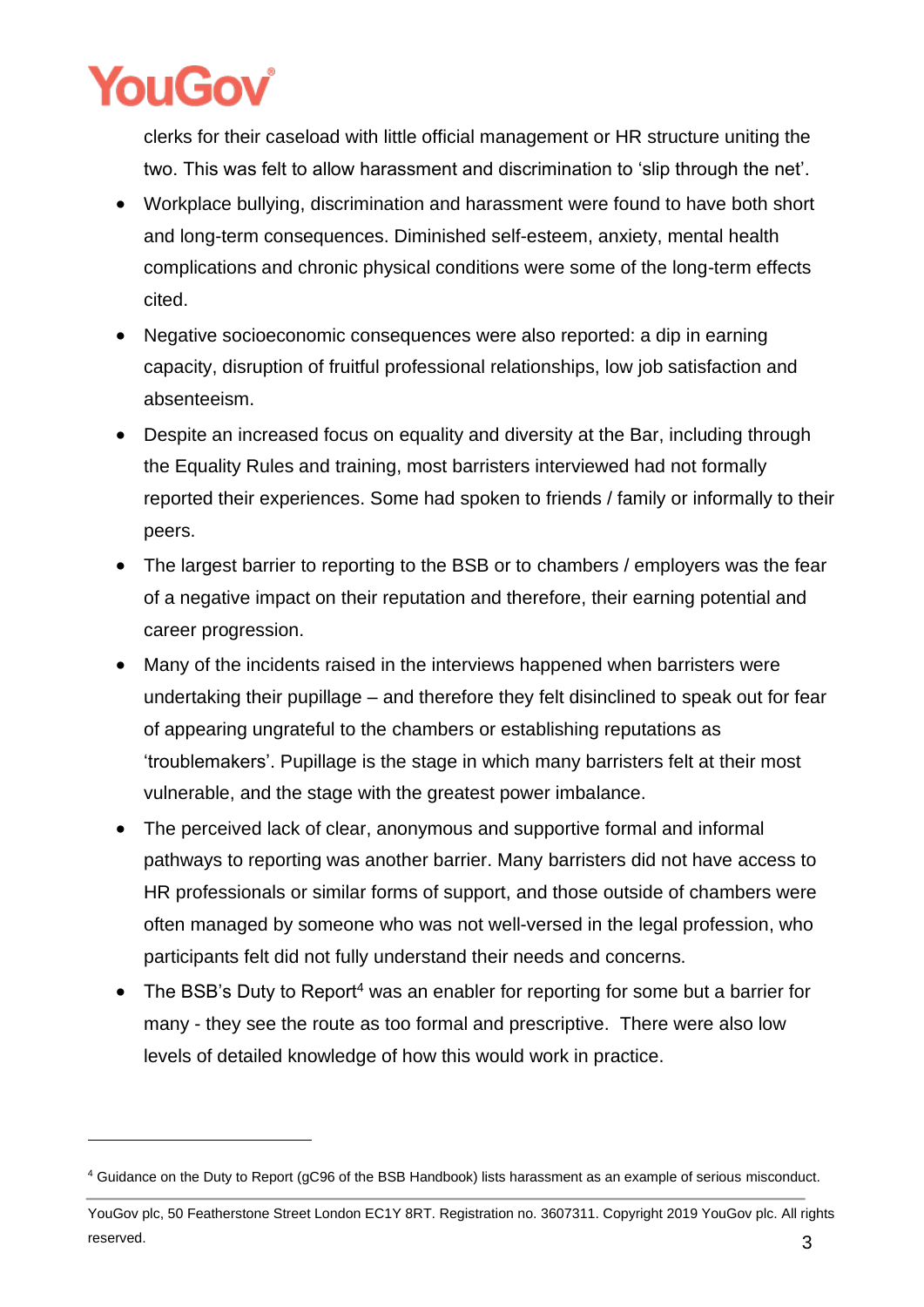- There is significant variation in how well equality and anti-discrimination policies and practices are monitored and implemented within chambers – all do 'something', but it is often only perfunctory. Those that do it best have buy-in from senior leaders in chambers.
- The research concluded that clear guidance on what discrimination and harassment is, its impacts and when to report is needed. Many were unsure if they had a case and what the reporting process involved.
- Furthermore, for policies and procedures to be effective, such as the Equality Rules and the Duty to Report, there needs to be a fundamental shift in culture at the Bar to encourage openness and discourage discriminatory and inappropriate behaviour.
- There is a role for other organisations, such as the Bar Council and networks (e.g. the female barristers' network Behind the Gown), to provide a middle ground where barristers can seek guidance and report lower level incidents.
- Ultimately, barristers and non-barristers who took part in the research believed that if formal reporting levels remain low and there remains a lack of diversity of staff, as well as a lack of transparency over work allocation, then workplace bullying, discrimination and harassment will continue to exist.

YouGov plc, 50 Featherstone Street London EC1Y 8RT. Registration no. 3607311. Copyright 2019 YouGov plc. All rights reserved.  $4$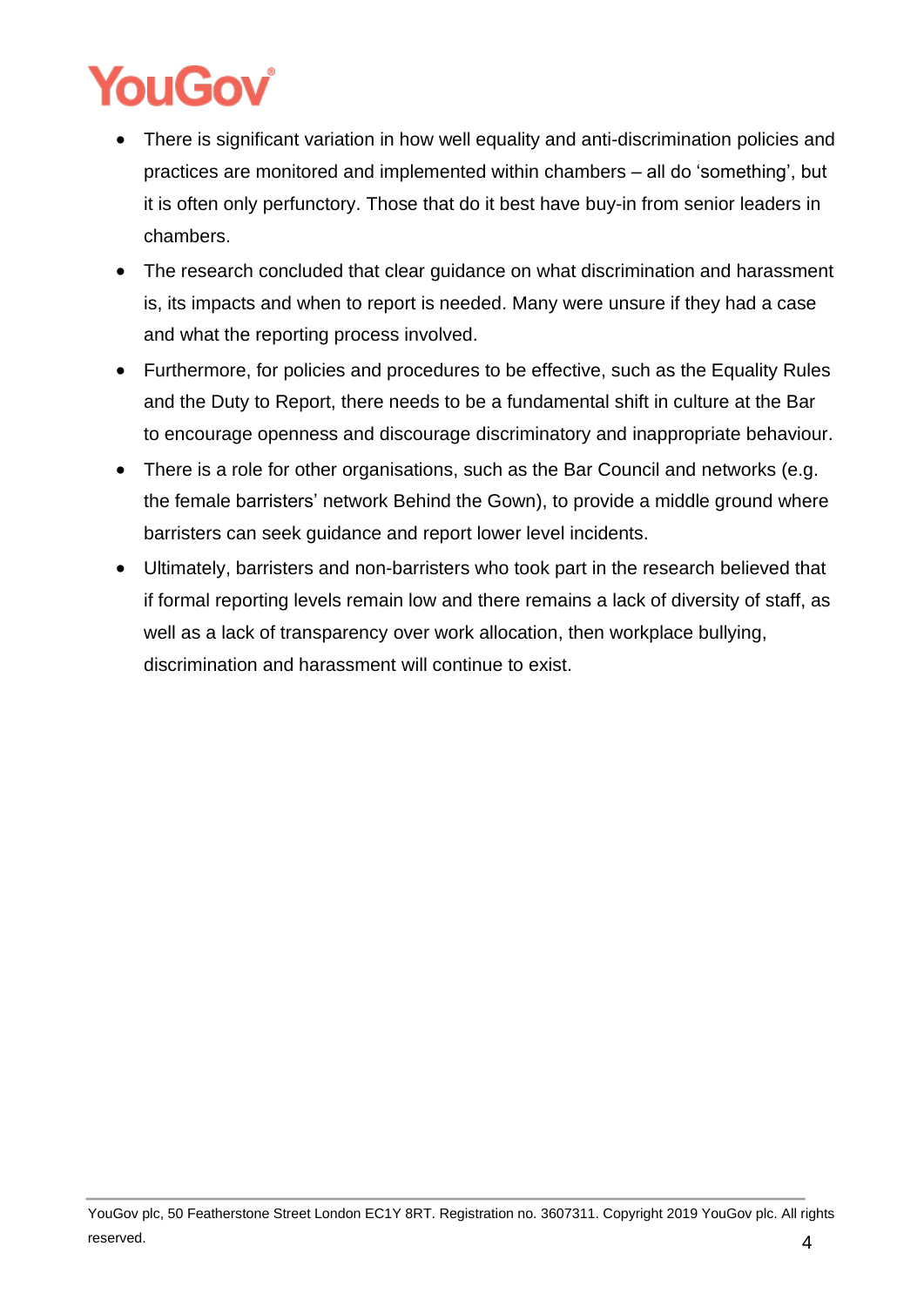

### <span id="page-5-0"></span>Research objectives and context

The Bar Standards Board (BSB) is the regulator for barristers in England and Wales and is overseen by the Legal Services Board. The BSB is a public body for the purposes of the Equality Act 2010 and is bound by, and committed, to meeting the requirements of the Public Sector Equality Duty. This role includes paying due regard to the need to eliminate unlawful discrimination, harassment and victimisation, advance equality of opportunity between persons who share a relevant protected characteristic and persons who do not share it and foster good relations between those persons.

Since July 2018, the BSB has been working on an 'Addressing Bullying and Harassment at the Bar' project, and as part of this, commissioned YouGov in 2020 to undertake a series of one on one interviews with those who have experienced or observed discrimination, harassment or workplace bullying. This qualitative study will contribute towards a wider evidence base that will inform the BSB's policies and actions to address discrimination and harassment at the Bar. The focus on the research is gender, ethnicity, disability and sexual orientation, as these are the protected characteristics that the BSB have identified as having the strongest evidence of experiences of discrimination and harassment (see research context section below).

The specific research questions for this qualitative study included:

- How have experiences of workplace bullying, discrimination and harassment at the Bar impacted the lives and careers of those affected?
- What actions, if any, have barristers taken in response to these experiences? What are the barriers and enablers to taking action?
- What support is available at the Bar around issues of workplace bullying, discrimination and harassment?
- To what extent have the Equality Rules impacted on experiences of discrimination and harassment at the Bar?
- How can issues around workplace bullying, discrimination and harassment at the Bar be addressed by the BSB or other stakeholders?

YouGov plc, 50 Featherstone Street London EC1Y 8RT. Registration no. 3607311. Copyright 2019 YouGov plc. All rights reserved.  $5$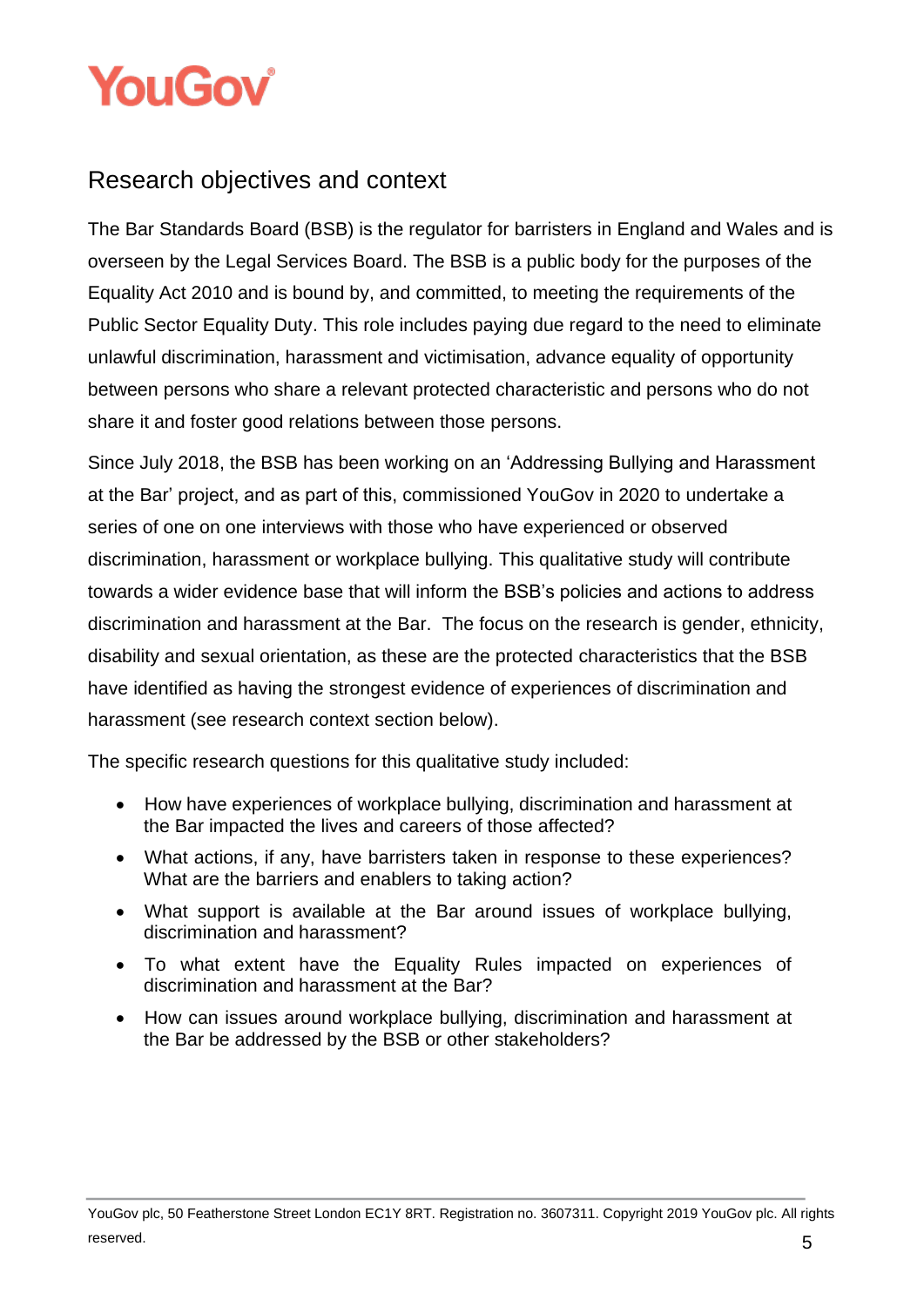

#### <span id="page-6-0"></span>**Research context**

Available evidence suggests that bullying, discrimination and harassment remains an issue at the Bar. For all demographic groups included in the Bar Council's "Barristers' Working Lives 2017" report<sup>5</sup>, there had been a rise in the proportion who had experienced discrimination and harassment from the 2013 report, suggesting that levels of harassment and discrimination at the Bar may be on the rise.

Data from "Barristers' Working Lives 2017: Barristers' experience of harassment, bullying and discrimination" report, released by the Bar Council, indicate that the most common form of bullying/harassment reported was based on gender (53% – up 5% from 2013 data). 33% of women reported personal experiences compared with just 12% of men, and barristers with a disability were more than twice as likely to report personal experiences as non-disabled barristers (28% compared with 13%).Those with primary caring responsibilities for children were more likely than those with no children (26% compared to 14%) to report. 16% was based on ethnicity, which is an increase of 1% compared to 2013. 37% of respondents cited 'other' grounds as the basis (i.e. outside the characteristics protected by equality legislation). In the BSB's 2016 Women at the Bar survey, 45% of female barristers reported experiencing discrimination at the Bar, and 40.2% reported experiencing harassment, with Black, Asian and Minority Ethnic (BAME)<sup>6</sup> respondents and respondents with caring responsibilities more likely to experience these issues.

The most recent figures from the BSB (2018)<sup>7</sup> revealed that BAME barristers are more likely to experience bullying, discrimination and harassment than White barristers. In "Barristers' Working Lives 2017", 34% of BAME barristers said they had personally experienced bullying, discrimination or harassment in the last two years, in contrast to 19%

<sup>5</sup> This report was published by the Bar Council in June 2018, available at

[https://www.barcouncil.org.uk/uploads/assets/9bb5d426-8379-4bbb-b5913c89d4b749aa/Working-Lives-2017](https://www.barcouncil.org.uk/uploads/assets/9bb5d426-8379-4bbb-b5913c89d4b749aa/Working-Lives-2017-harassment-and-bullying.pdf) [harassment-and-bullying.pdf](https://www.barcouncil.org.uk/uploads/assets/9bb5d426-8379-4bbb-b5913c89d4b749aa/Working-Lives-2017-harassment-and-bullying.pdf)

<sup>&</sup>lt;sup>6</sup> "BAME" stands for Black, Asian and Minority Ethnic. The term is widely used by government departments, public bodies and the media. However, we appreciate that the term, and similar terms, are debated and that no single term is universally accepted.

<sup>7</sup> Published by the Bar Standards Board, available a[t https://www.barstandardsboard.org.uk/uploads/assets/912f7278-](https://www.barstandardsboard.org.uk/uploads/assets/912f7278-48fc-46df-893503eb729598b8/Diversity-at-the-Bar-2019.pdf) [48fc-46df-893503eb729598b8/Diversity-at-the-Bar-2019.pdf](https://www.barstandardsboard.org.uk/uploads/assets/912f7278-48fc-46df-893503eb729598b8/Diversity-at-the-Bar-2019.pdf)

YouGov plc, 50 Featherstone Street London EC1Y 8RT. Registration no. 3607311. Copyright 2019 YouGov plc. All rights reserved.  $6$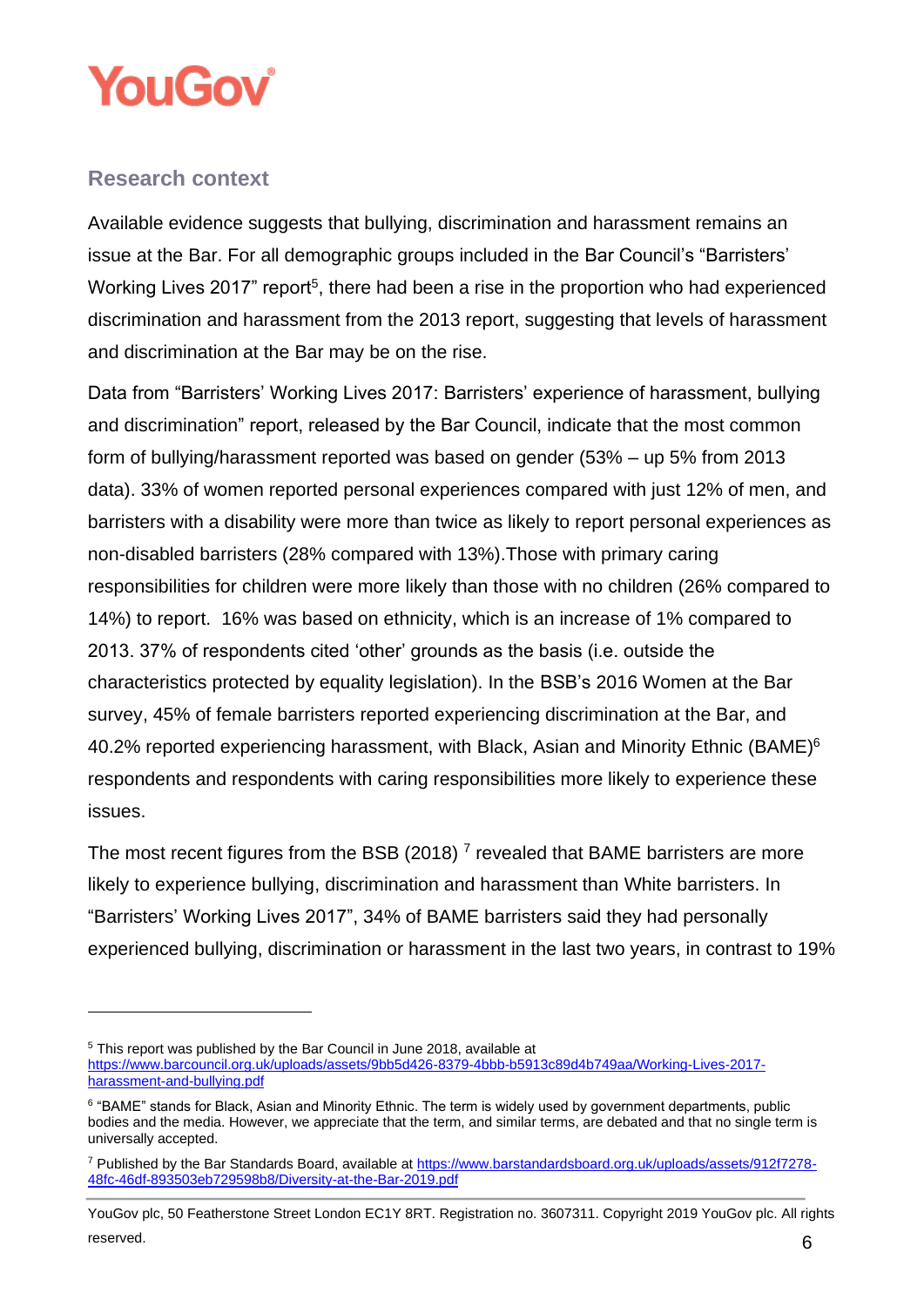of White barristers. BAME students and students from lower socio-economic status backgrounds face additional barriers in gaining access to the profession and are less likely than White students and/or students with higher socio-economic status to gain pupillage.

Research conducted by UCL and the University of Westminster in 2017<sup>8</sup> revealed that just over half of survey respondents had experienced some form of discrimination at work or in their professional studies on account of their sexuality, and that one third had experienced some form of bullying or harassment. The data suggest that homophobia is more prevalent at the Bar than in the general population; with a quarter (26%) of lesbian, gay and bi-sexual staff saying they have personally experienced bullying or poor treatment from colleagues in the last five years because of their sexual orientation.

According to the Association of Women Barristers (2019)<sup>9</sup>, a "culture of fear" around reporting bullying, harassment or discrimination exists at the Bar, with many barristers being afraid to speak out against discrimination, harassment or bullying due to fear that to do so would negatively impact upon their careers — or that they could be 'victimised' by those more senior or their peers as a result. The Bar Council (2017) revealed that at the self-employed Bar, 50% of those who reported personal experience of bullying or harassment, and 47% of those reporting personal experience of discrimination, cited another barrister or colleague as responsible.

<sup>&</sup>lt;sup>8</sup> The research was conducted by UCL and University of Westminster in 2017, available at <https://www.westminster.ac.uk/sites/default/public-files/general-documents/sexuality-at-the-bar-sept-2017.pdf>

<sup>&</sup>lt;sup>9</sup> The research was published by AWB in 2019 and is available at: [https://www.city.ac.uk/\\_\\_data/assets/pdf\\_file/0006/492594/AWB-Anti-Bullying-Round-Table-Report-Oct-2019.pdf](https://www.city.ac.uk/__data/assets/pdf_file/0006/492594/AWB-Anti-Bullying-Round-Table-Report-Oct-2019.pdf)

YouGov plc, 50 Featherstone Street London EC1Y 8RT. Registration no. 3607311. Copyright 2019 YouGov plc. All rights reserved. The contract of the contract of the contract of the contract of the contract of the contract of the contract of the contract of the contract of the contract of the contract of the contract of the contract of the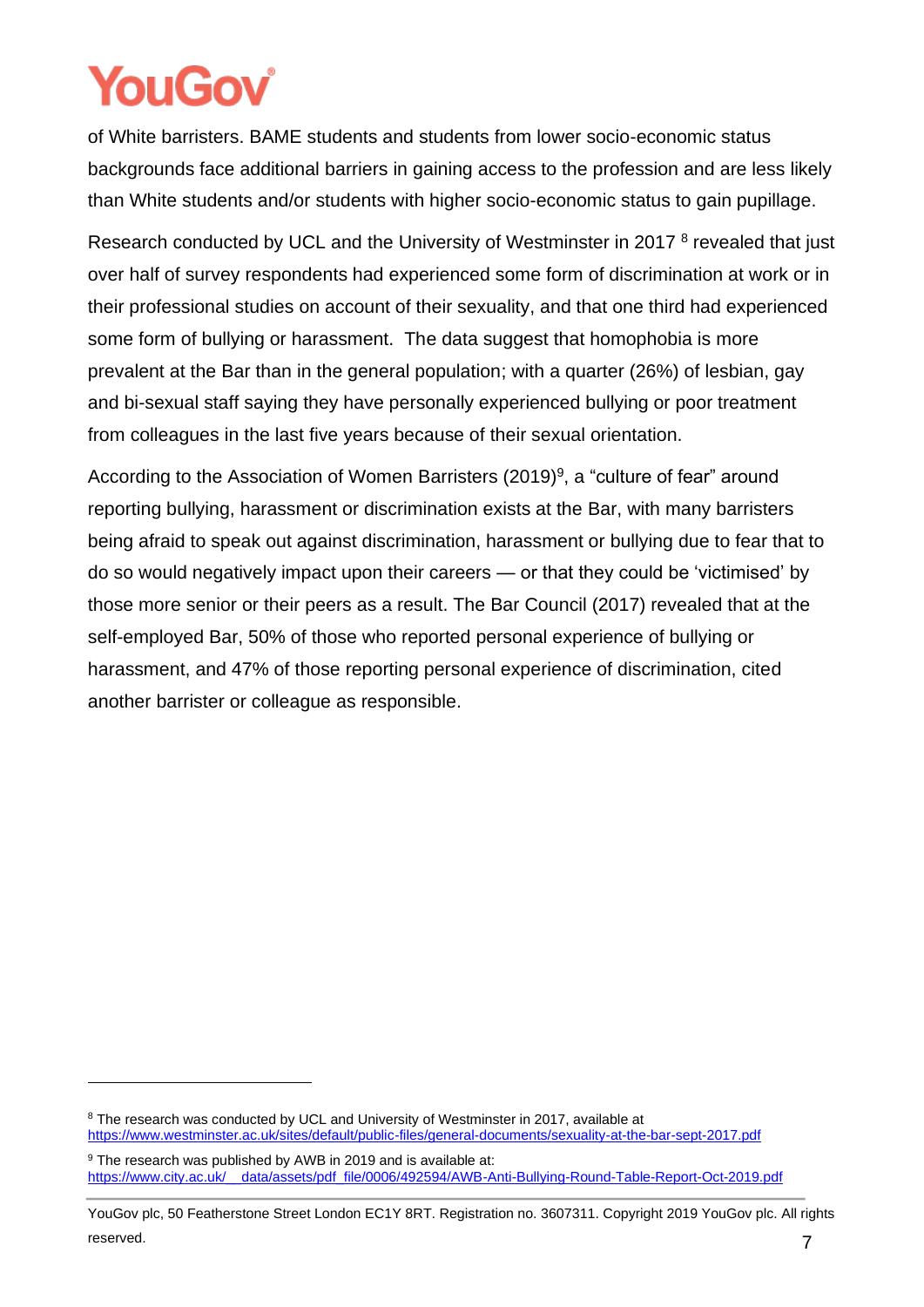### <span id="page-8-0"></span>Method and sample overview

As the study is exploratory and the topic is highly sensitive and personal, in-depth one on one interviews were deemed the most appropriate method. All interviews were conducted over the telephone<sup>10</sup> by dedicated qualitative experts at YouGov across May, June and early July 2020. The interviews lasted 30 – 45 minutes.

30 interviews were conducted with barristers who self-reported experiencing (the majority of the sample) or observing workplace bullying, discrimination or / and harassment within the last ten years. This was supplemented by 5 interviews with non-barristers<sup>11</sup> who had observed workplace bullying, discrimination or / and harassment towards barristers or had equality and diversity responsibilities at the Bar.

The sample was identified by the BSB from their contact database. The BSB sent out invites to three waves of randomised contacts who matched the profile of participants desired for this study (i.e. focussing on female, BAME, and LGBT barristers, barristers with a declared disability, and with a mix of other characteristics, such as practising status, primary area of practice and region). The invite text explained the objectives of the research, that the study was being conducted by YouGov, the data protection guidelines followed, timings of the fieldwork and how to take part. Interested contacts were asked to click on a link to an online recruitment survey designed by, and hosted on, YouGov's secure survey platform. The recruitment screener collected the following information from the interested respondents:

- Demographics (including gender, age, sexuality, disability status, ethnicity)
- Role, length of time at the Bar, size and type of organisation
- Whether they had observed or experienced any form of workplace bullying, discrimination and harassment, and which type
- Time period of any of workplace bullying, discrimination and harassment experienced or observed
- An open-ended question to capture their experiences
- GDPR compliant research opt-in question
- Their contact details and availability to take part in an interview.

<sup>&</sup>lt;sup>10</sup> YouGov's proposal included provision for a small number of face to face interviews. However, these could not be offered during summer 2020 due to COVID-19 government restrictions.

<sup>&</sup>lt;sup>11</sup> By non-barristers we mean other staff members at the Bar who regularly interact with barristers.

YouGov plc, 50 Featherstone Street London EC1Y 8RT. Registration no. 3607311. Copyright 2019 YouGov plc. All rights reserved. 8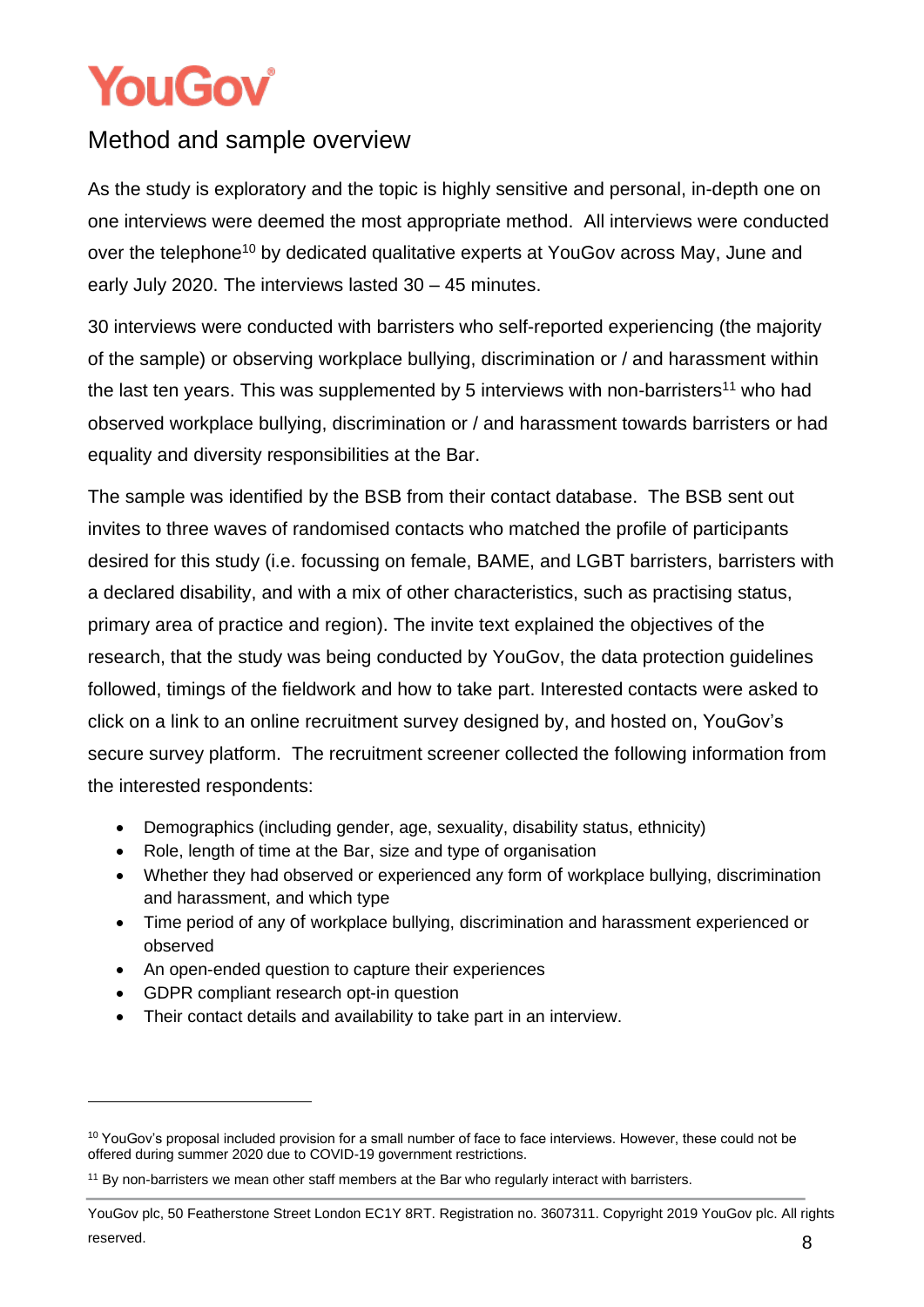For the purposes of this research, the definition of Discrimination<sup>12</sup> and the definition of Harassment were taken from the Equality Act of 2010<sup>13</sup> and were outlined in the screener. For the purposes of this research, we also include experiences of workplace bullying which will be examined under "Harassment"<sup>14</sup>. YouGov provided these definitions at the recruitment stage only and were not prescriptive in the interviews about what could or couldn't be discussed – this allowed respondents to share their own personal experiences of what they felt was discrimination, harassment or bullying.

Data from the recruitment screener were only made available to YouGov. YouGov then selected and invited a mix of relevant barristers and non-barristers to take part in a telephone interview. Participants were chosen to ensure good representation of the four targeted groups (BAME, women, LGBTQ and those with a disability). All depths were scheduled in by YouGov's recruitment administrator. No data were shared with the BSB on who took part in the recruitment screener or the interviews. Please see the Annex for an overview of the sample.

### <span id="page-9-0"></span>**Limitations**

With all qualitative study, the research has some limitations. Firstly, the findings cannot be generalised to the profession as a whole, given the small, targeted sample and the conclusions drawn from a limited number of comments. The sample was deliberately selected from accounts offered during the recruitment stage of either experienced or

**Discrimination arising from disability** - A person (A) discriminates against a disabled person (B) if—

<sup>12</sup> **Direct Discrimination** - A person (A) discriminates against another (B) if, because of a protected characteristic, A treats B less favorably than A treats or would treat others.

**Indirect Discrimination** - A person (A) discriminates against another (B) if A applies to B a provision, criterion or practice which is discriminatory in relation to a relevant protected characteristic of B's.

<sup>(</sup>a)A treats B unfavorably because of something arising in consequence of B's disability, and

<sup>(</sup>b)A cannot show that the treatment is a proportionate means of achieving a legitimate aim.

<sup>13</sup> The **definition of Harassment** is from the Equality Act of 2010 – i.e. unwanted conduct related to a relevant protected characteristic, which has the purpose or effect of violating an individual's dignity or creating an intimidating, hostile, degrading, humiliating or offensive environment for that individual. The definition will also include sexual harassment as defined in the Sex Discrimination Act of 2005, i.e. unwanted conduct on the grounds of someone's sex; and unwanted physical, verbal or non-verbal conduct of a sexual nature.

<sup>14</sup> **Workplace bullying** may be characterised as offensive, intimidating, malicious or insulting behaviour, an abuse or misuse of power through means that undermine, humiliate, denigrate or injure the recipient. For more information, please see the ACAS guidance: *[https://archive.acas.org.uk/media/304/Advice-leaflet---Bullying-and-harassment-at-work-a](https://archive.acas.org.uk/media/304/Advice-leaflet---Bullying-and-harassment-at-work-a-guide-for-managers-and-employers/pdf/Bullying-and-harassment-in-the-workplace-a-guide-for-managers-and-employers.pdf)[guide-for-managers-and-employers/pdf/Bullying-and-harassment-in-the-workplace-a-guide-for-managers-and](https://archive.acas.org.uk/media/304/Advice-leaflet---Bullying-and-harassment-at-work-a-guide-for-managers-and-employers/pdf/Bullying-and-harassment-in-the-workplace-a-guide-for-managers-and-employers.pdf)[employers.pdf](https://archive.acas.org.uk/media/304/Advice-leaflet---Bullying-and-harassment-at-work-a-guide-for-managers-and-employers/pdf/Bullying-and-harassment-in-the-workplace-a-guide-for-managers-and-employers.pdf)*

YouGov plc, 50 Featherstone Street London EC1Y 8RT. Registration no. 3607311. Copyright 2019 YouGov plc. All rights reserved. 9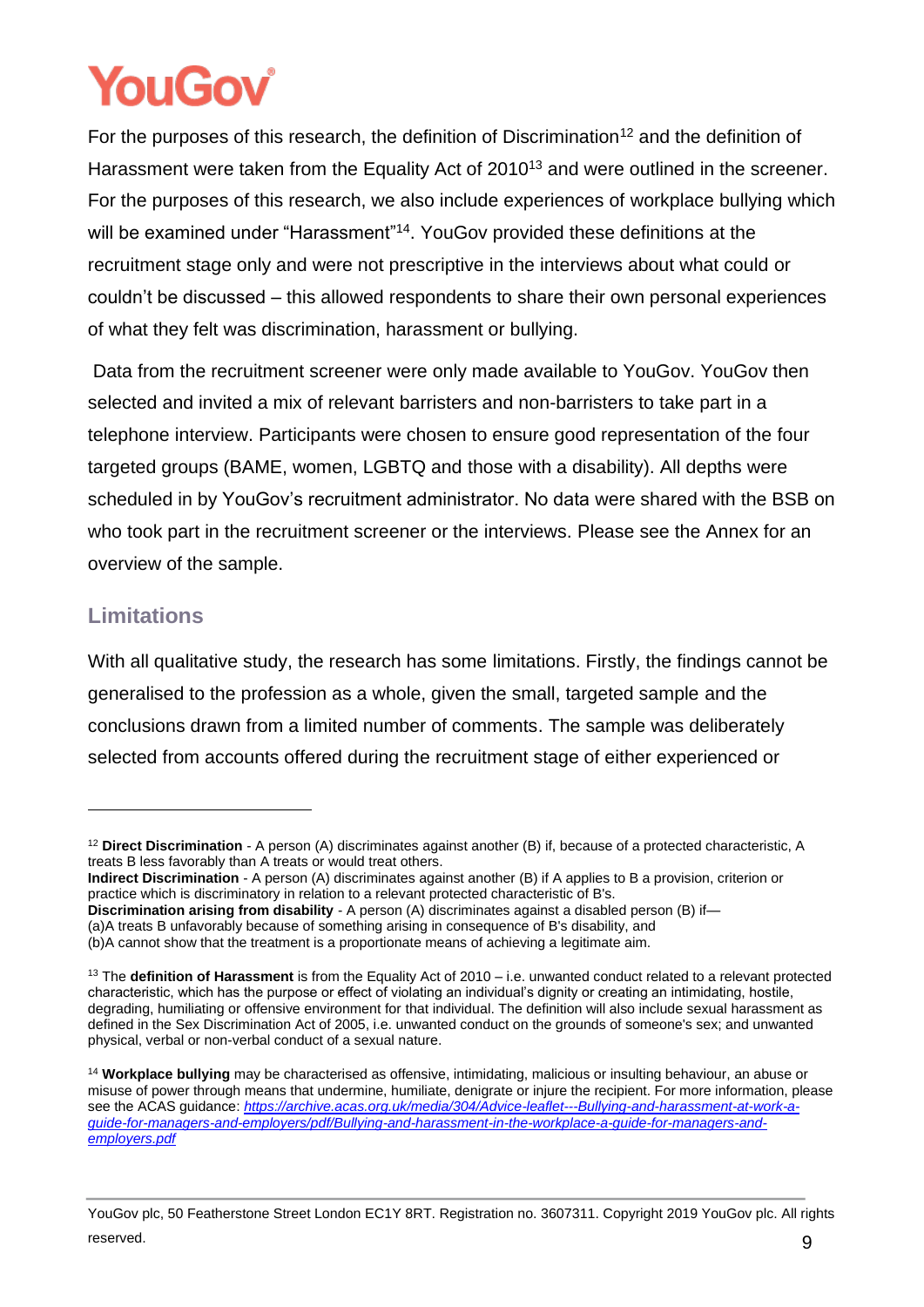

observed instances of bullying, discrimination and harassment; thus, the research findings might not reflect those who have not experienced or witnessed these behaviours. Finally, participation in the research was voluntary, hence the accounts given may not reflect the majority of those at the Bar who experienced bullying, discrimination or harassment.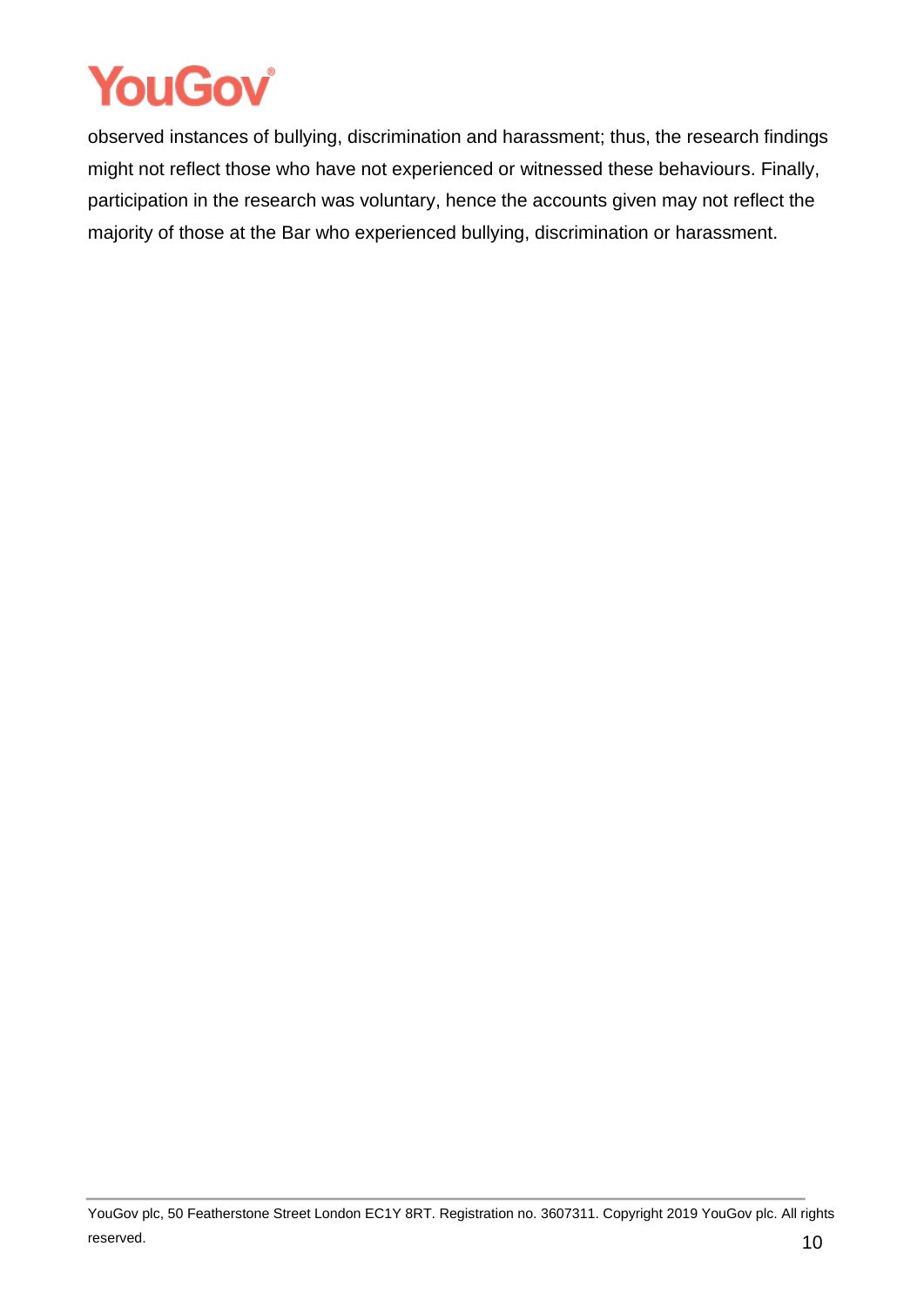

### <span id="page-11-0"></span>Context and culture of the Bar

### **Key takeouts**

- The Bar has a unique composition most barristers are self-employed and rely on clerks for their caseload with little official management structure uniting the two.
- This often allows bullying, discrimination and harassment to 'slip through the net'.
- Many of the reported incidents happened when barristers were undertaking their pupillage – and therefore they felt disinclined to speak out for fear of appearing ungrateful to the chambers that took them on or establishing reputations as 'troublemakers'.
- Pupillage is arguably the most vulnerable stage in a barrister's career and the stage with the greatest power imbalance.

Prior to discussing the prevalence of bullying, harassment and discrimination it is worth understanding the layout of the barrister profession and how it operates, as articulated by our participants. For many, the Bar is a place which goes further than simply permitting such behaviour – it often actually encourages it.

Barristers pointed out that the Bar is an environment in which power is key, and the ability to dominate over other people in order to win an argument is crucial. In this environment, bullying and intimidation are rife, and often seem like part of everyday life at the Bar.

#### "*The culture of the Bar is one that is of bullying. Everything we do is about power. (Barrister)*

Barristers reported that this culture of bullying and aggression is often a learned behaviour pattern – many were bullied or victimised themselves as young barristers, and therefore can feel it is the norm to act this way as they progress through their careers.

#### "*Judges are bullying you to the point of crying because it happened to them... we are at the Dark Ages at the Bar ......and we bully each other because we are used to it... (Barrister)*

Furthermore, it was suggested in the interviews that the actual architecture of chambers can make a difference – with more traditional Chancery sets operating in older buildings with a warren of small rooms and poorly lit courtyards, producing a more conspiratorial, and less open and discursive atmosphere, as opposed to more modern and open plan offices.

YouGov plc, 50 Featherstone Street London EC1Y 8RT. Registration no. 3607311. Copyright 2019 YouGov plc. All rights reserved. **11**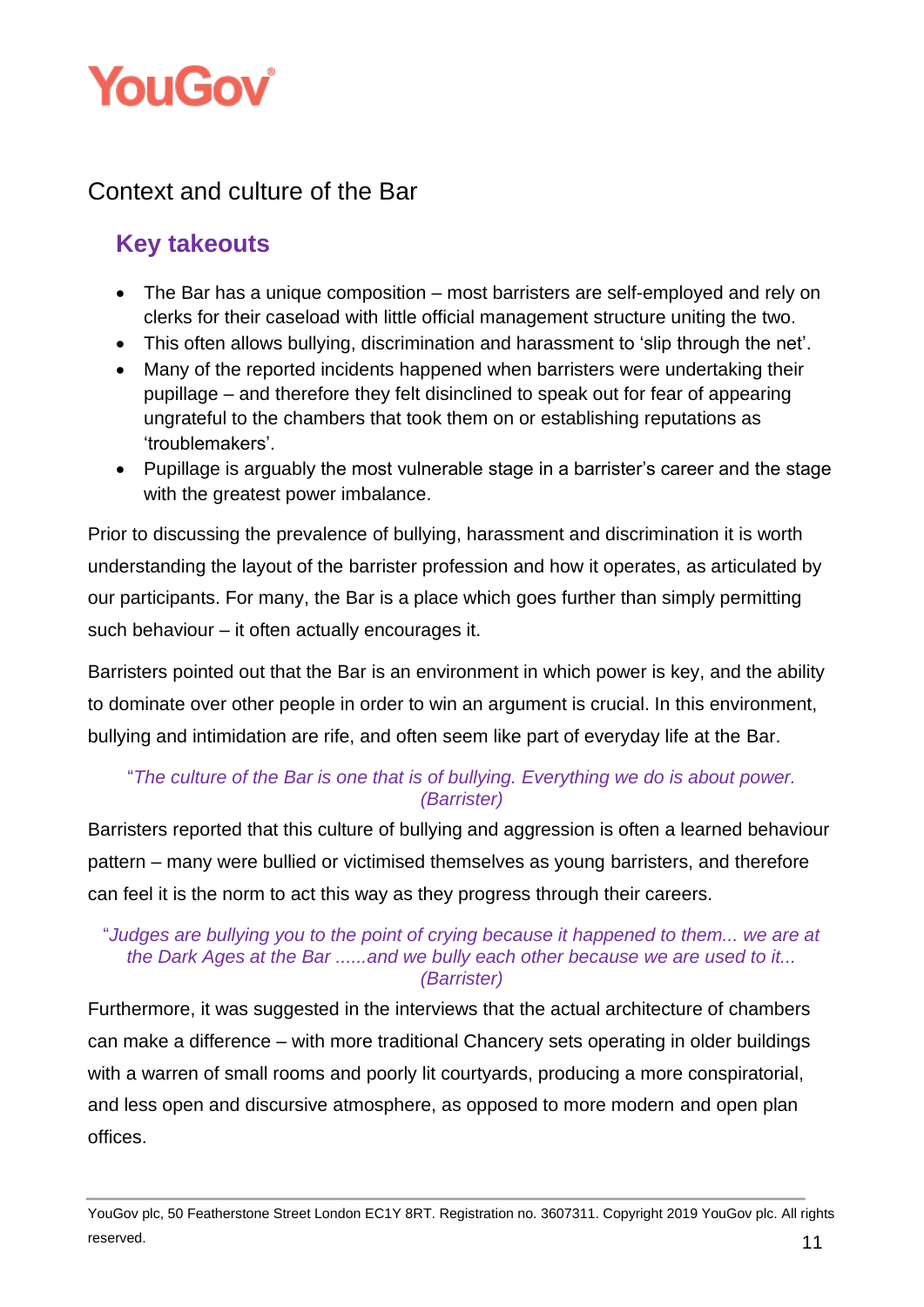There is also the issue of what a typical barrister is perceived to look like and to behave. Barristers reported to us that well-educated White men are still the 'image' of the profession, as such, female, LGBTQ+ and BAME barristers can struggle to fit in.

#### "*I was barely marketed since I've been in chambers - we hired a south Asian woman as our marketing manager. She took me in for a meeting and I was so grateful - she said that 'you are the only BAME woman in chambers and we can market this. Let's celebrate this and approach the Indian journals and the south Asian business networks." (Barrister)*

Furthermore, many barristers talked about the male-dominated culture at the Bar, with a significant number of male barristers congregating together in the pub in the evening, in a way that many female barristers, and barristers from different religions and cultures may not feel as inclined to do. This creates two problems – it means that such barristers are excluded from some networking opportunities, and it reinforces the idea that they do not 'fit in' with the culture at the Bar.

#### "*When I was a pupil I was really bullied in chambers by my supervisor - every piece of work I did wasn't good enough. I'd be shouted at because I left the pub at 10 o clock rather than 11pm" (Barrister)*

#### <span id="page-12-0"></span>**Clerks**

One crucial aspect of life at the Bar is the interplay between barristers and clerks, which is something seemingly unique to the profession, whereby the barristers rely on the clerks for their allocation of work. The clerking teams operate relatively independently of the barristers, with their own line management structures, and many barristers are unsure about how these clerking teams operate and make decisions.

Some barristers we spoke to said there was a great deal of distrust towards the clerking team. Much of this was due to a perceived lack of transparency about how the clerking team make their decisions about how to allocate work and the sense that there is favouritism towards certain barristers, irrespective of their talents and suitability to contest a particular case.

"*He [senior clerk] was an individual who sought to control every aspect of chambers by bestowing on certain people the good work and therefore controlling chambers. He was sexist, racist, had very stereotypical ideas about how a barrister should be or act. Within 2 years the whole chambers collapsed because of him. He was trying to control the profile of chambers - if he didn't want someone there he would starve them of work. I was forced to go on multiple secondments...individuals who weren't perceived to fit his model were forced out... supported by the powers that be in chambers." (Barrister)*

YouGov plc, 50 Featherstone Street London EC1Y 8RT. Registration no. 3607311. Copyright 2019 YouGov plc. All rights reserved.  $12$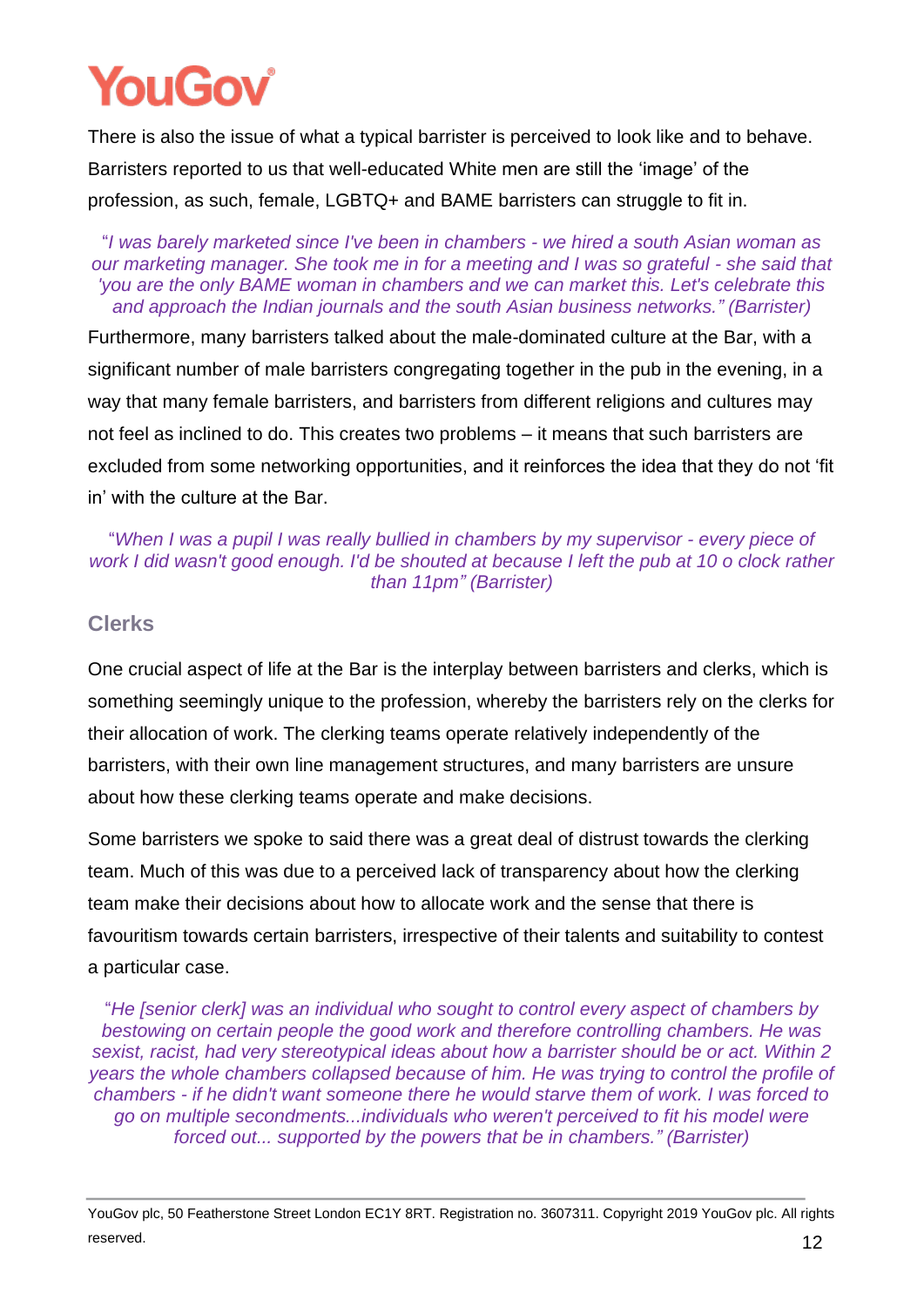#### *"I was considered to be a thorn in the side of chambers - I'm aware there is an inner circle, people too close to our senior clerk." (Barrister)*

Many of the issues in chambers stem from a 'clique mentality' and, as the above quotations help to demonstrate, many participants felt the clerks are part of that inner clique, and particularly at a more senior level when they have been in their post for a long time, meaning that they are able to wield huge power and influence. Sometimes, as in the first example above, this stems from a senior clerk with a desire to 'control' chambers, and therefore control the composition of barristers within it. Just as common as this, however, was the suggestion that more senior barristers, including QCs, were putting pressure on the clerking team to allocate the work to certain barristers, and not to others. What this effectively meant was that the clerks were, either complicity or not, actively involved in the personnel movements in chambers, as by starving certain barristers of work in the way described above, this gives them no choice but to move chambers.

#### "In speaking to colleagues at the Bar, the unfair allocation of work is rife. It maybe it's not *always down to clerks. It was probably just one individual that drove that, but it was that individual that makes the decisions, in terms of allocation of work. What I experienced, though, is that person was also a misogynist, and he just had his favourites, who were the White males." (Barrister)*

From our interviews, it seems to be the case that this mechanism is often employed to avoid difficult conversations – senior barristers or clerks who feel that other barristers in their chambers are not suited to the work in that particular set, but are unwilling to talk directly to the barrister concerned. Participants felt like this was more common in more traditional Chancery sets but perhaps less so in modern commercial sets. One interview with a clerk in a corporate law set was quite revealing in terms of what best practice should look like – he described a healthy relationship both within the clerking team and between them and the barristers.

#### *"It's very supportive - we have a Chief Executive, lots of chambers don't and I have very good relationships with all the barristers. Collegiate is the operative word...Barristers see us as people to collaborate with rather than people to be dictated to." (Non-barrister)*

This interview also highlighted many of the issues that the clerking team face in terms of the difficulties of people management that they often have to face – very often there is a perception among barristers that favouritism has taken place when it has not, and difficult, accusatory conversations are quite frequent. Furthermore, as this clerk explained, much of the perceived discrimination emanates from the client who may want a particular type of barrister.

YouGov plc, 50 Featherstone Street London EC1Y 8RT. Registration no. 3607311. Copyright 2019 YouGov plc. All rights reserved.  $13$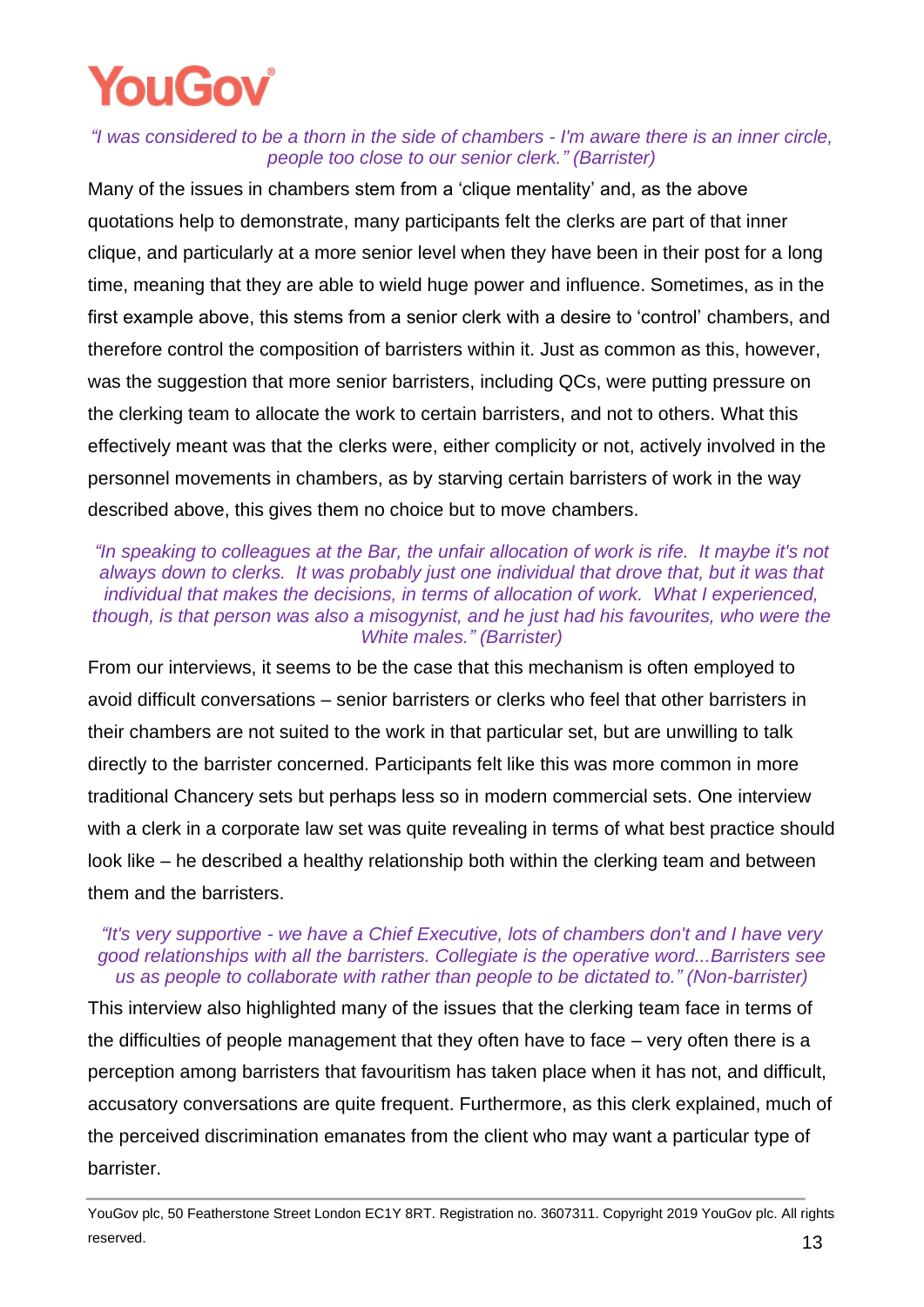# **YOUGOV**

*"I've had calls over the last few weeks saying that we would like a barrister over 50. I will always call someone out on discrimination and raise it with the client and make it clear that I won't discriminate on their behalf - I'll put forward a range of options." (Non-barrister)*

What this above interview demonstrates is that best practice is all about transparency – the clerks making it clear to the barristers why they are allocating in the way they are, to mitigate against any sense that the clerks are simply 'doing the dirty work' for either senior barristers or clients in discriminating against certain individuals or barristers with particular demographic characteristics. It also highlights that chambers can benefit from having structures and protocols in place to ensure that discriminatory instructions are addressed and/or are refused.

#### <span id="page-14-0"></span>**Self-employed status**

Another way in which the Bar is unique is the fact that the majority (79.1% in 2019) <sup>15</sup> of barristers are self-employed, and, though they operate within the structure of a chambers, are, to a great extent, responsible for their own caseload. As described in the previous section, this means that they have a difficult, and sometimes fractious, relationship with the clerks, but it also means that there is a lack of management structure that would, in a more typical office environment, help to isolate and manage instances of harassment, bullying and discrimination. Many barristers talked about how they have to 'build up' their own 'businesses' and this means they are often unprotected from disputes in chambers that might be detrimental to their reputation.

The role of chambers and the extent to which barristers *identify* with their chambers is also something unique to the profession – there was little sense from many of the interviews that chambers feel there is a 'duty of care' to their barristers. In turn, barristers do not seem to *represent* their chambers as much as they represent themselves and their own reputation – the chambers exists as a place for them to pick up cases and earn a living, but its role seems to end there.

*"I think the problem is that the way that people work at the Bar is very diverse, so not everybody works for a chambers or entity, there are lots of sole practitioners, people like myself that are effectively a sole practitioner in that I go from contract to contract, so I don't belong to an organisation that employs me personally, so there's no way of putting those policies into practice." (Barrister)*

<sup>15</sup> <https://www.barstandardsboard.org.uk/news-publications/research-and-statistics/statistics-about-the-bar.html>

YouGov plc, 50 Featherstone Street London EC1Y 8RT. Registration no. 3607311. Copyright 2019 YouGov plc. All rights reserved.  $14$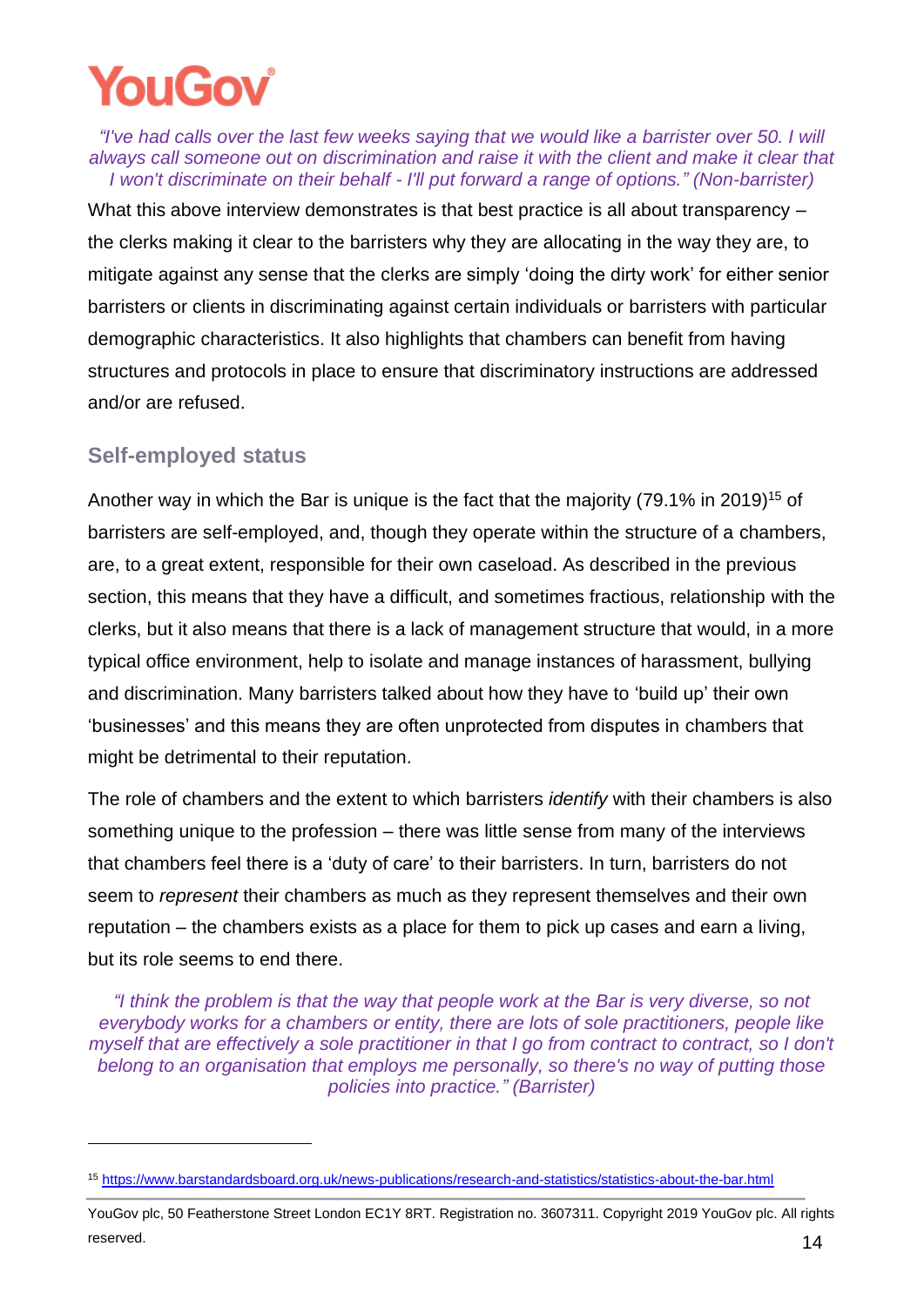

### <span id="page-15-0"></span>**Pupillage**

Another important contextual consideration is the method through which barristers gain experience and training, namely through embarking on pupillage at a chambers or through employed pupillages (although the latter are rarer). Such placements are highly sought after and are hard to achieve.

The result of this is that many barristers simply do not want to do or say anything that will upset their pupillage. Many of the reported incidents of bullying, discrimination and harassment happened during this time, however junior barristers were unwilling to report them as they felt it would damage both their chances of completing their pupillage (and likelihood of being awarded tenancy) and their fledgling reputations.

As such, at this stage of their career, barristers are at their most vulnerable, and subject to the greatest imbalance of power. There was also a sense that senior barristers will exploit this vulnerability and mistreat junior barristers who feel unwilling to report it.

*"I observed huge amounts when a pupil. Highly sought after to be a pupil - so is a power relationship here. You don't rock the boat etc. Very obedient. After all that debt and hardship to get a place in chambers - to raise an issue would be tantamount to throw it away. We have the right to raise it but there would be consequences. Chambers say they wouldn't take it into account when deciding if to take pupil on full time - but in reality...." (Barrister)*

There are financial implications too – there was the sense from some that they knew the cost to chambers of upskilling them and they did not want to be 'ungrateful' by reporting individual instances of misbehaviour or drawing attention to any particular chambers. Certainly, the likelihood of pupils reporting members of chambers externally was low, but the chance of reporting individuals internally also appeared low.

*"I made complaints - I sent them to the Head of Chambers before I left….it was just brushed under the carpet…We had meetings. Other people were drafted in to talk me out of it. The reason why it was never reported externally was because my pupil master had left chambers leaving me exposed. As a junior barrister with a young family my primary concern was our financial position. If there was an infrastructure in place like we have here I would have complained sooner - and it would have made its way to the Bar Council<sup>16</sup> and it would have been dealt with." (Barrister)*

<sup>&</sup>lt;sup>16</sup> Although the respondent cited here mentioned the Bar Council, it is technically the BSB's responsibility to deal with official complaints.

YouGov plc, 50 Featherstone Street London EC1Y 8RT. Registration no. 3607311. Copyright 2019 YouGov plc. All rights reserved.  $15$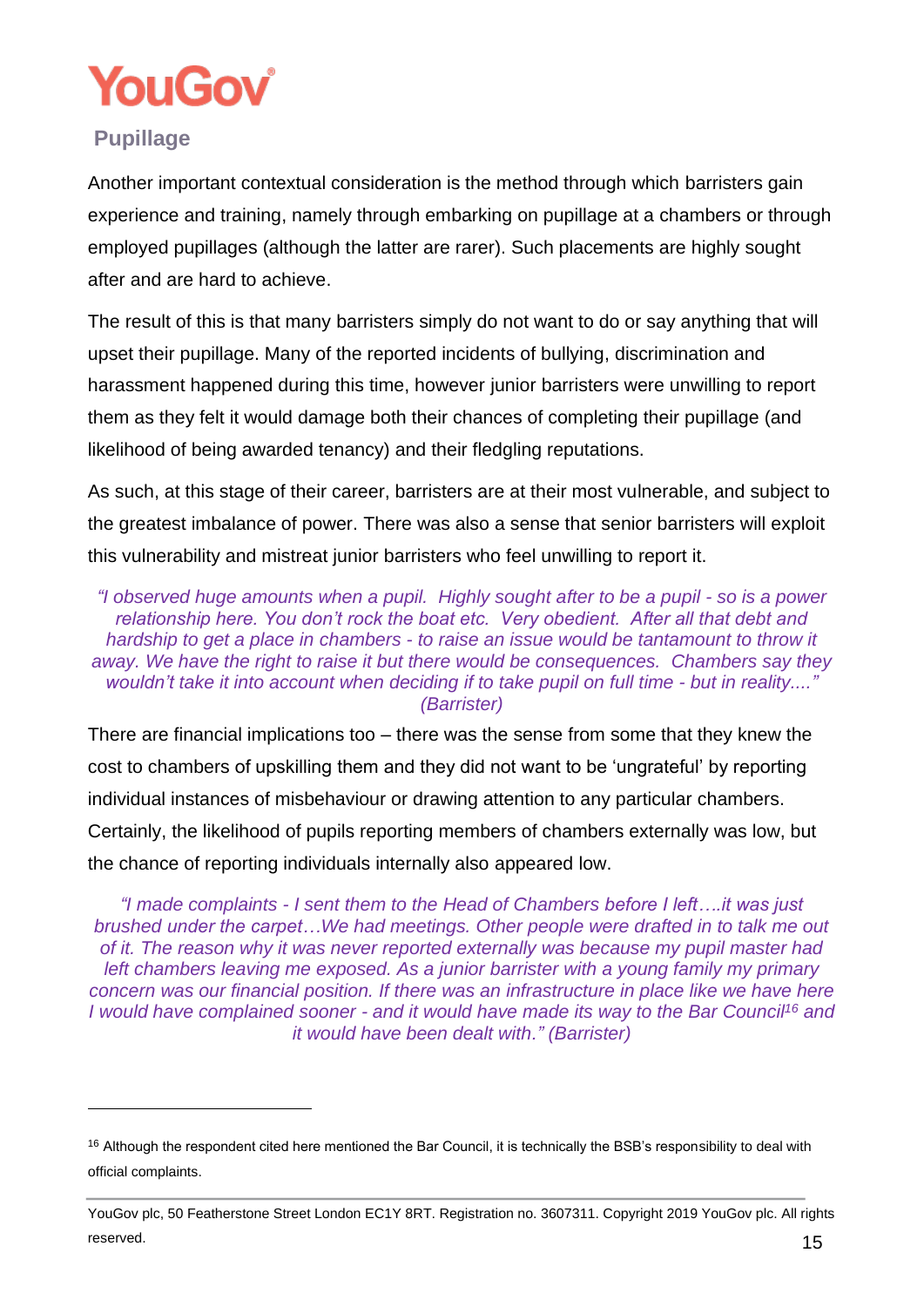Many of the instances of harassment and inappropriateness occurred between senior male barristers and younger female pupils – such occurrences, though often unpleasant and embarrassing, seemed less likely to be escalated by the pupils in question. However, it was pupil barristers who had been subjected to more sustained periods of bullying, that often resulted in stress and mental illness, that had often considered making complaints, and on rare occasions had done so, as we will explore in the next chapter.

YouGov plc, 50 Featherstone Street London EC1Y 8RT. Registration no. 3607311. Copyright 2019 YouGov plc. All rights reserved.  $16$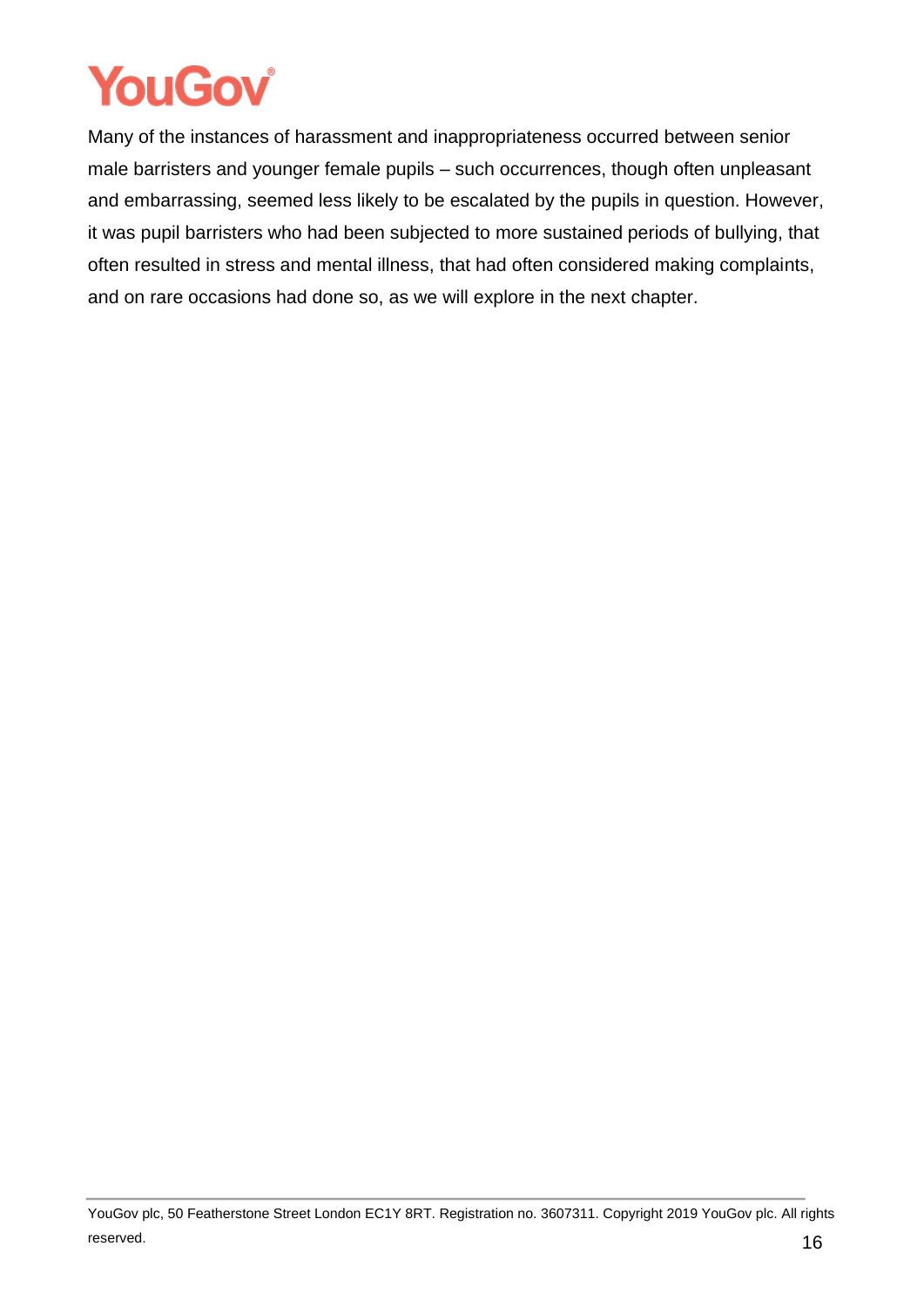## <span id="page-17-0"></span>Experiences of workplace bullying, discrimination and harassment

### **Key takeouts**

- Workplace bullying, discrimination and harassment still exists and is perceived to be tolerated to a certain extent due to the 'macho' and competitive nature of the Bar.
- Low to medium level incidents of harassment<sup>17</sup> and discrimination were common, including intersectional multiple discrimination<sup>18</sup>.
- Discrimination<sup>19</sup> and bullying<sup>20</sup> typically manifested as belittling comments, inappropriate jokes, unreasonable work demands and unfair work allocation.

Please note, formal definitions of workplace bullying, discrimination and harassment were provided in the recruitment screener (see footnote and method chapter) but during the interviews respondents were not asked to define each act and were not given definitions. This allowed respondents instead to share their own experiences of what they thought was bullying, discrimination and harassment.

Across the interviews, discrimination broadly covered less preferential treatment (such as work allocation, or a lack of promotion/progression). Harassment broadly covered both sexual harassment, and harassment related to protected characteristics (such as insults, 'jokes' related to gender, ethnicity). Bullying often overlapped with harassment (i.e.

**Discrimination arising from disability** - A person (A) discriminates against a disabled person (B) if—

<sup>17</sup>The definition of **Harassment** used in the recruitment screener was from the Equality Act of 2010 – i.e. unwanted conduct related to a relevant protected characteristic, which has the purpose or effect of violating an individual's dignity or creating an intimidating, hostile, degrading, humiliating or offensive environment for that individual. The definition also included sexual harassment as defined in the Sex Discrimination Act of 2005, i.e. unwanted conduct on the grounds of someone's sex; and unwanted physical, verbal or non-verbal conduct of a sexual nature.

<sup>&</sup>lt;sup>18</sup> Fawcett Society states: "The government must recognise that multiple discrimination of protected characteristics can be intersectional and/or additive and make these unlawful to offer full protection to women. Intersectional multiple discrimination is where a combination of protected characteristics result in discrimination." [https://www.fawcettsociety.org.uk/blog/uk-equality-act-is-not-fit-for-purpose-its-time-for-the-law-to-recognise-multiple](https://www.fawcettsociety.org.uk/blog/uk-equality-act-is-not-fit-for-purpose-its-time-for-the-law-to-recognise-multiple-discrimination)[discrimination](https://www.fawcettsociety.org.uk/blog/uk-equality-act-is-not-fit-for-purpose-its-time-for-the-law-to-recognise-multiple-discrimination)

<sup>19</sup> As outlined in the recruitment screener - **Direct Discrimination** was defined as when A person (A) discriminates against another (B) if, because of a protected characteristic, A treats B less favourably than A treats or would treat others.

**Indirect Discrimination** - A person (A) discriminates against another (B) if A applies to B a provision, criterion or practice which is discriminatory in relation to a relevant protected characteristic of B's.

<sup>(</sup>a)A treats B unfavourably because of something arising in consequence of B's disability, and

<sup>(</sup>b)A cannot show that the treatment is a proportionate means of achieving a legitimate aim.

<sup>20</sup> As defined in the recruitment screener **workplace bullying** maybe characterised as offensive, intimidating, malicious or insulting behaviour, an abuse or misuse of power through means that undermine, humiliate, denigrate or injure the recipient.

YouGov plc, 50 Featherstone Street London EC1Y 8RT. Registration no. 3607311. Copyright 2019 YouGov plc. All rights reserved.  $17$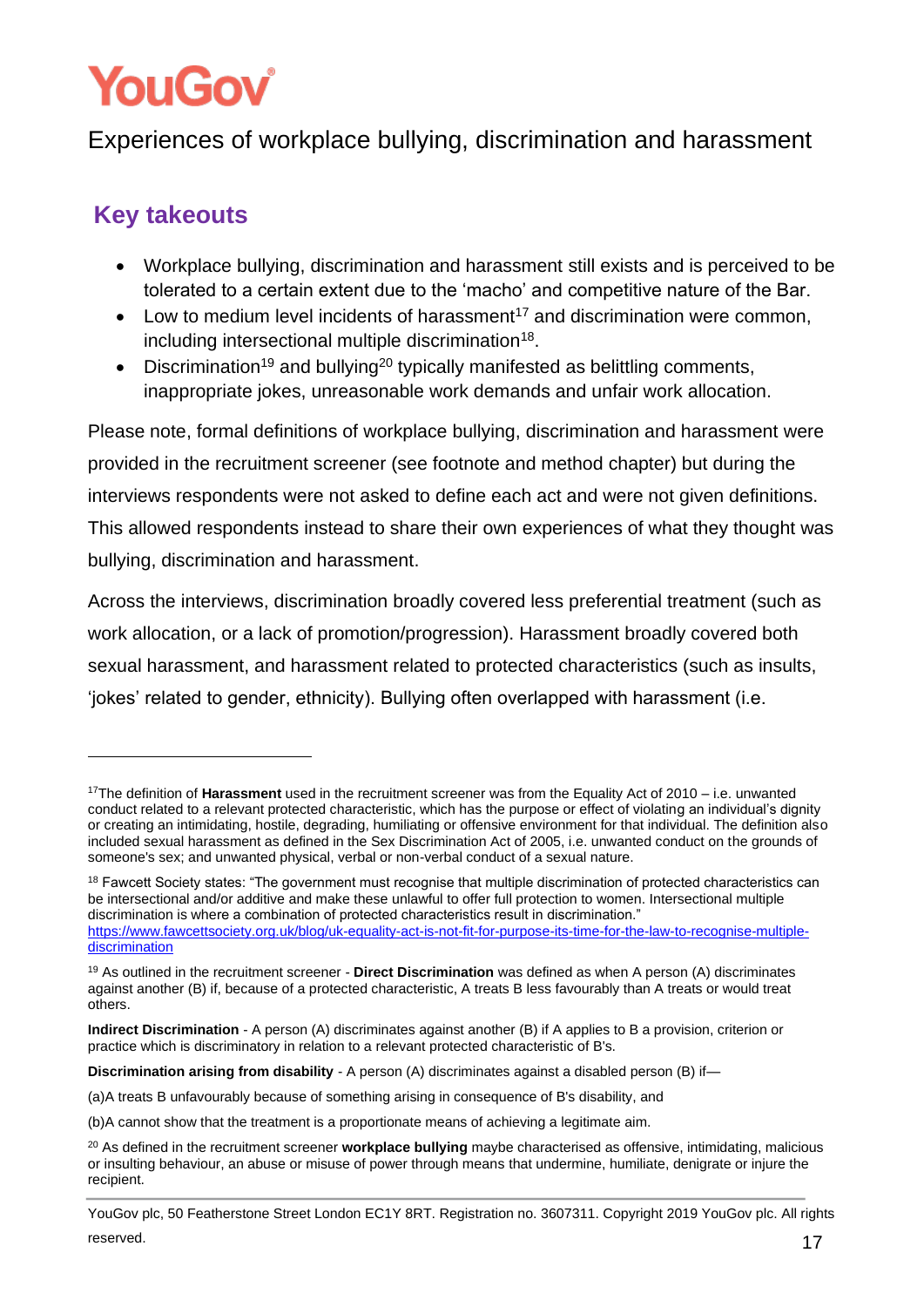behaviour felt to be malicious, intimidating, or degrading) but was not always directly related to a protected characteristic, in contrast to harassment. Bullying was also seen as evidence of discrimination in some cases (e.g. if some individuals or groups with particular protected characteristics were bullied by an individual and others who did not share these characteristics were not).

Barristers reported in the interviews a wide range of bullying, discrimination and harassment experiences, from unfair treatment based on their protected characteristics, inappropriate sexual behaviour to long term bullying. Most barristers interviewed had experienced low to medium level incidents (e.g. someone getting drunk and making inappropriate jokes, undue pressure to work long hours) regularly over months or even years. A minority had experienced more serious incidents (e.g. touching someone inappropriately) on one or more occasions.

Alleged incidents took place in various settings including within chambers, the courtroom, court robing rooms and at formal events held by various organisations at the Bar. Most often, incidents occurred in informal settings such as at the pub or a meal organised by the chambers or Inn of Court.

The range in frequency and seriousness of the incident(s), and the locations they took place, means that the picture of bullying, discrimination and harassment at the Bar is complex and often grey / subjective; it can be hard to identify, define and record (see chapter on the barriers to reporting). For a small minority, it was only years later (e.g. as part of this study or during Black Lives Matter protests) that they even realised they had suffered from discrimination for example. Below are the most common examples of bullying, discrimination and harassment experienced and observed by barristers and nonbarristers, including perceived drivers for these incidents from the respondent's perspective.

### <span id="page-18-0"></span>**Workplace bullying**

Across the interviews, bullying was common and manifested itself in various ways; directly and indirectly (i.e. working in an organisation with an underlying 'culture of bullying'). Most often the alleged bully was a senior barrister, QC / Silk, Head of Chambers or judge, and involved undermining and belittling more junior barristers in front of colleagues, solicitors and even members of the public (in court). Bullies were reported to be both male and

YouGov plc, 50 Featherstone Street London EC1Y 8RT. Registration no. 3607311. Copyright 2019 YouGov plc. All rights reserved. **18**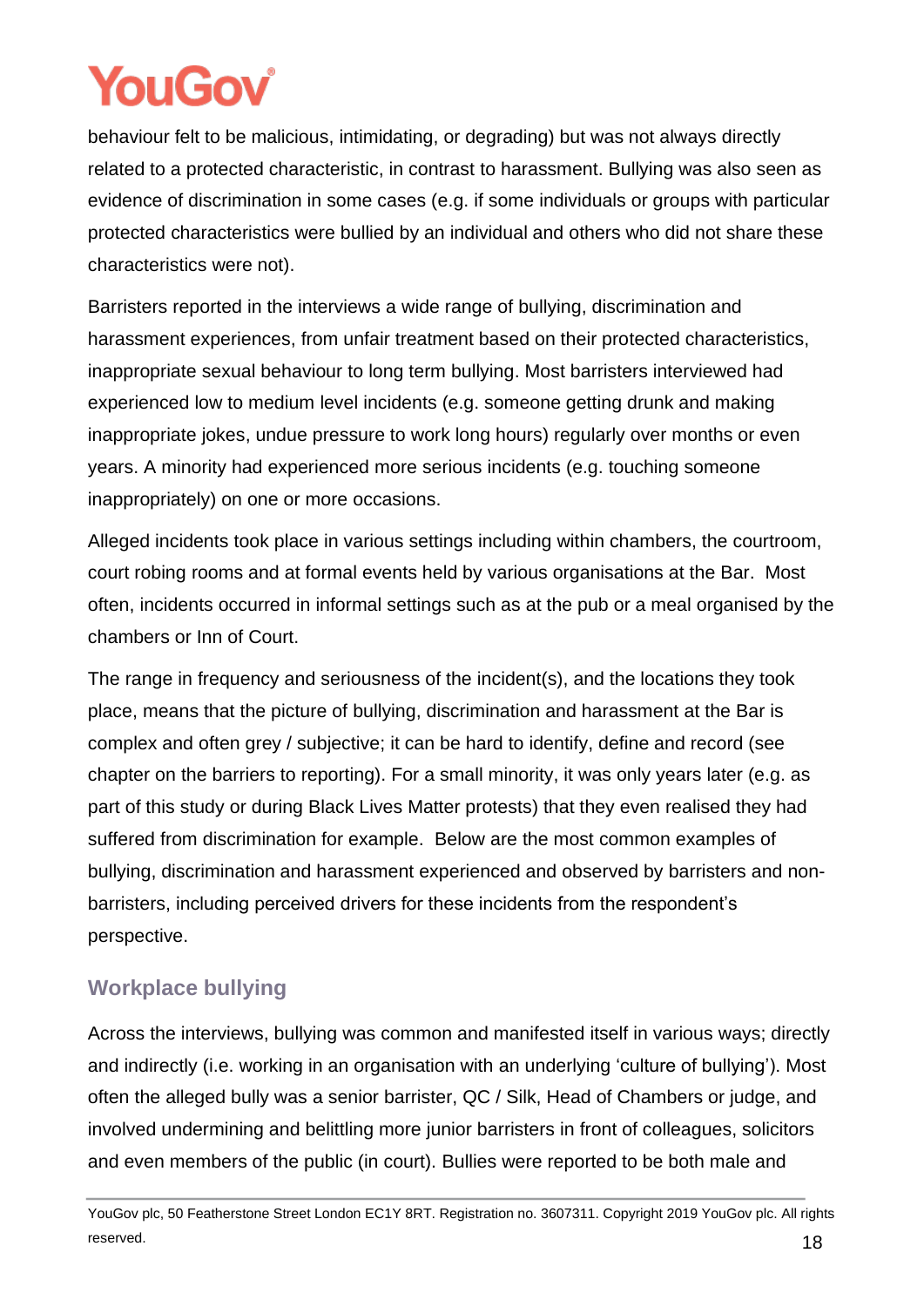# YouGoy

female colleagues. Many respondents, especially pupils and junior barristers, explained that they had been shouted and sworn at, and been subject to rude and personal comments (e.g. about their appearance, sexuality, intelligence, accent, social background and gender), which left them feeling embarrassed, upset and even worthless.

*"It was led by a woman - she was a bully and made me deeply miserable. She also bullied other juniors…. We did a big case together and she dealt with her own stress by dumping it on me. She put you down in front of clients and ignored my work. She made me want to leave chambers" (Barrister)*

*"There was a bullying culture towards lawyers – they were denied autonomy. The senior leaders (non-barristers) tried to make us all cogs rather than thinking people. Management had a desire to measure everything" (Barrister)*

Those who experienced this type of behaviour often thought it was due to the alleged perpetrator holding discriminatory views or / and them exercising their power inappropriately. A couple of female barristers believed they were bullied by more senior females because they were jealous of them due to their age, appearance or popularity within chambers. There were several examples provided in the interviews of derogatory comments made to females about their gender and appearance by judges in the courtroom and by male barristers in chambers and informal settings, such as at work socials. Furthermore, a few believed the bullying was driven by them previously reporting the alleged preparator for inappropriate behaviour or from rejecting their sexual advances.

#### *"It was almost like a witch hunt, because the leader of the team has been really bothered by the fact that the bullying had been called out in the staff survey and wanted to know who made some of the remarks and in fact the bullying just got worse. He would belittle me in team meetings for minor things." (Barrister)*

*"I did actually wonder whether it had got something to do with that, because I'd rebuffed him, I reaped the whirlwind forever after. I've no evidence that is a connection but that has always been in the back of my mind." (Barrister)*

*"For example, a female barrister who quite properly chooses to decline an invitation to go for a drink with an instructing solicitor may receive no further briefs from that solicitor." (Barrister)*

Commonly, pupils and junior barristers experienced bullying in the form of unreasonable work requests and their work being repeatedly criticised, which they believe is due to the unequal power dynamic – meaning some senior barristers expect them to drop everything for them at any time. This was especially hard for barristers who have children to manage.

YouGov plc, 50 Featherstone Street London EC1Y 8RT. Registration no. 3607311. Copyright 2019 YouGov plc. All rights reserved. **19**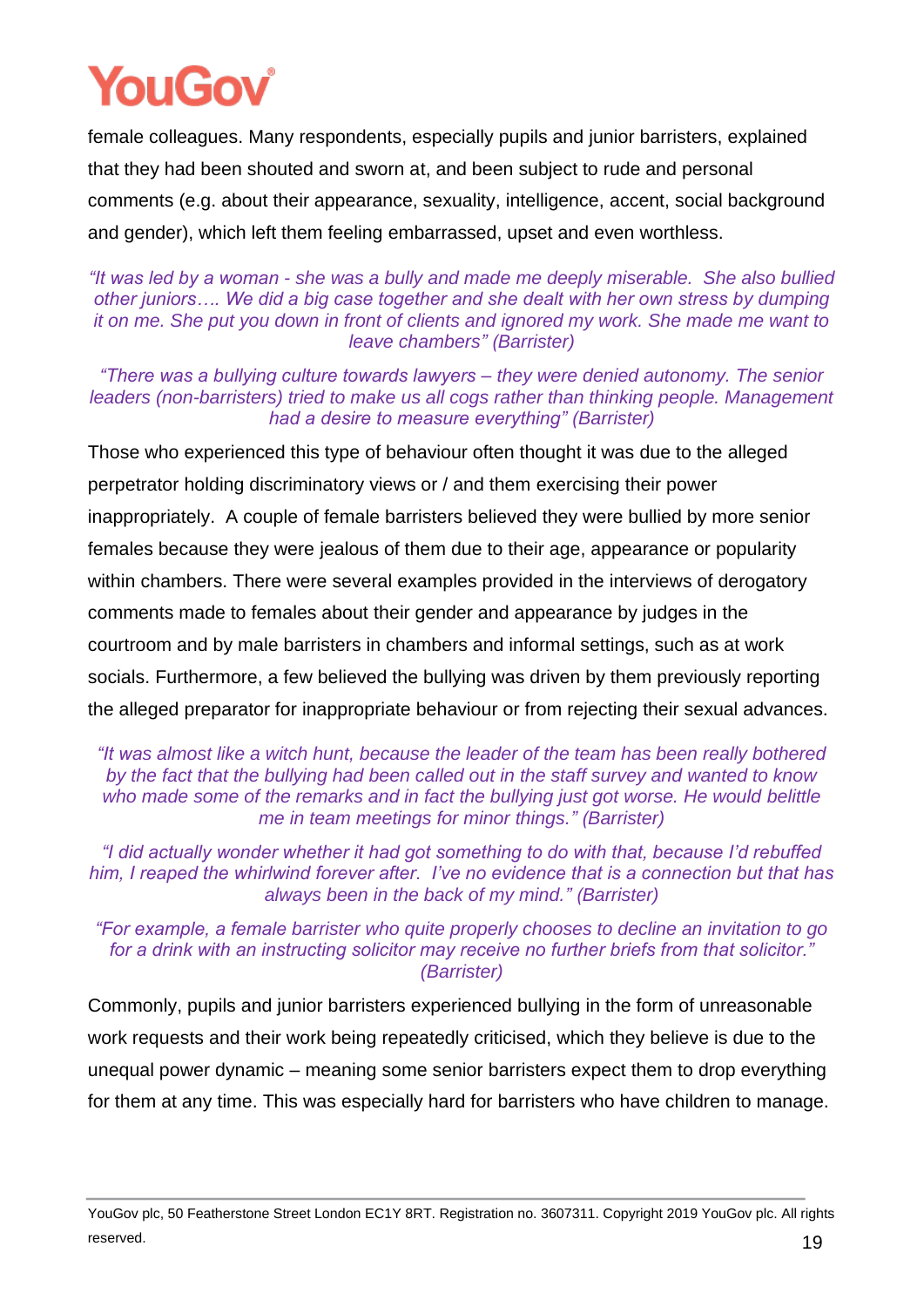*"There was quite a culture of bullying… There was absolutely no gratitude for that, just a permanent expectation of more, more, more. There was no interest of work-life balance." (Barrister)*

*"He was just unpleasant and made sarcastic remarks about everything. He just piled on the pressure, more and more work…. If you went to him about anything, to raise an issue, he would just dismiss you and make out it was all my fault. It was always my fault, it was never anyone else's fault" (Barrister)*

*"Every day there was a criticism. I had a breakdown on pupillage." (Barrister)*

*"I had a female supervisor who was Head of Chambers… She would call me in office and stand up and shout you down, made me feel like a school child. She would make reference to the fact that 'why we pay this f\*\*king money for you'" (Barrister)*

Unfair work allocation was reported by many barristers; if this occurred over a sustained period then it was viewed as bullying or discrimination<sup>21</sup> by the individual.

#### *"He took no notice how the work was distributed or, you know, if there was an even balance. It really just ground me down, totally and utterly ground me down." (Barrister)*

In the interviews, it was hard for the individuals who had been subject to bullying to identify the reasons why it had happened to them, especially if they haven't addressed the situation with the alleged preparator. However, as discussed in the research context section of this report, there was a shared sense that if a barrister didn't fit the stereotypical image (White male, high social grade) then some clerks would not recommend them, senior barristers may not ask them to work on the case and solicitors may not employ them, potentially due to the fear of what their clients may think.

*"Barristers are generally a very privileged group of people so there is a class issue and that underpins everything. Predominantly white public school and Oxbridge....and I was queer and Asian. You'd be sitting at a table and you'd say, 'I think the answer is this' and they ignore you.... like you're invisible. We are diminished as if we don't understand" (Barrister)*

*"He just turned against her…. I think he was just threatened by her because she was very good. The difference in treatment between my colleague a male barrister with no experience whatsoever, far more junior than I am, was stark, the male colleague didn't have that sort of experience at all [with bullying]" (Barrister)*

 $21$  Withholding work can come under bullying, when intended to undermine the recipient, but it can also be an act as discrimination when based on a protected characteristic. The key difference is that discrimination must be based on a protected characteristic, whereas bullying doesn't need to be (as per the definitions provided in the method chapter).

YouGov plc, 50 Featherstone Street London EC1Y 8RT. Registration no. 3607311. Copyright 2019 YouGov plc. All rights reserved.  $20$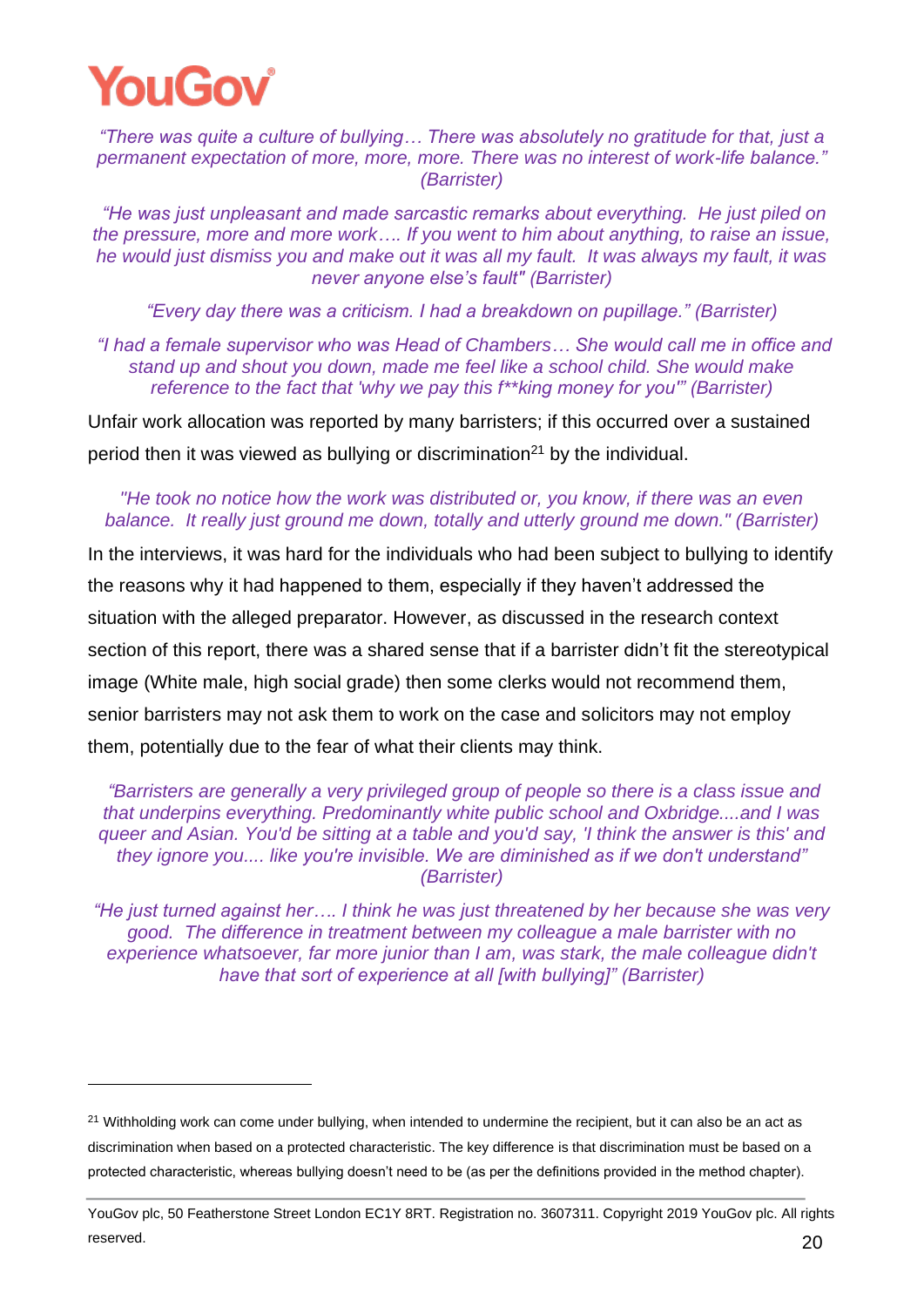

*"I think this was a factor as my Head of Chambers didn't like me - I didn't fit in. I was an outsider. I was a Christian which she didn't like but this wasn't formally expressed. Also, a power dynamic as I was a pupil" (Barrister)*

#### <span id="page-21-0"></span>**Sexual harassment**

A small number of female barristers interviewed had experienced sexual harassment within the last ten years, but many more had observed or heard of it happening to others, especially to females, pupils and younger / junior barristers. A few older barristers shared a belief that it was a lot more common ten years ago at the Bar, and that rates have decreased since the introduction of the Equality Rules and the #MeToo<sup>22</sup> social movement (founded in 2006). Within the interviews, alleged preparators were most often older and senior male barristers; who were from their chambers or other organisations (e.g. who they met at an Inn meal or training course). Others had experienced or observed harassment being conducted by solicitors and other non-barristers within or external to their organisation.

*"Sexual harassment is not as rife now. I would do something about it - I am senior enough now to." (Barrister)*

*"It's not always barristers, the perpetrator would sometimes be solicitors" (Non-barrister)*

Our research suggests that sexual harassment is more likely to happen in an informal setting such as at an event, training course, after hours in the office or at work socials, and in situations where the preparator had been consuming alcohol. Incidents ranged from low levels of sexual harassment such as sexual innuendos and unwanted flirting, to more serious incidents such as unwanted kissing and touching.

*"Harassment particularly faced by pupils and also practitioners, tends to be in social events… Low level types of harassment so for example, somebody who's drunk too much and said something inappropriate would be the most common circumstances. There are isolated incidents which are much more serious, borderline sexual assault, where somebody has been, you know, grabbed in a taxi or in a bar" (Non-barrister)*

*"[The] QC…thought it was funny to make off-colour references to women who are blonde. It was lots of sexual innuendo, which were not crude but inappropriate. If you picked up him on it, he would have just said it is a joke" (Barrister)*

<sup>22</sup> For more information:<https://metoomvmt.org/about/>

YouGov plc, 50 Featherstone Street London EC1Y 8RT. Registration no. 3607311. Copyright 2019 YouGov plc. All rights reserved. 21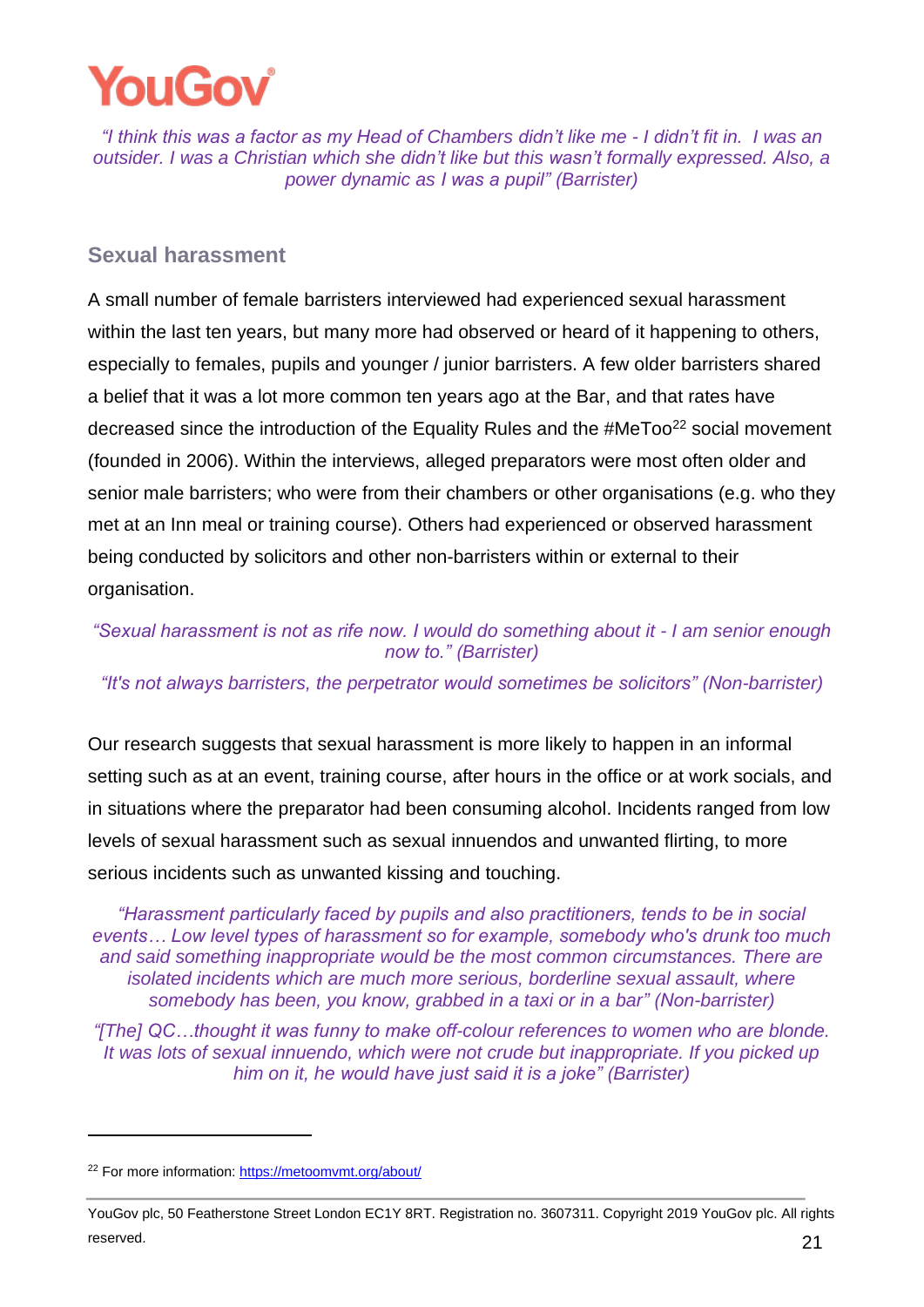

*"He was an older guy; we were on a work event…. he'd had a couple of drinks and then made an advance at me, tried to kiss me…. Over the weekend I was angry about it and I ignored him from then on" (Barrister)* 

*"I was aware of a pupil barrister who was sexually harassed by a senior member of chambers….This happened at least once a week." (Barrister)*

*"Two drunk males made very offensive remarks about my chest. I was deeply upset about it but wasn't going to say anything about it." (Barrister)*

A couple of non-barristers raised concerns about older and more senior barristers attending events to meet younger staff or students; purposefully sitting next to individuals they were attracted to.

*[Unwanted touching] "That's happened on our estate before…. the environment's quite dark, and after an event…people have then walked out and that has happened" (Nonbarrister)*

*"Where maybe a particular barrister is very involved in student activities at universities…they might build a relationship up with particular students, and really they enjoy going to it because they can meet younger females. I've certainly had cases of people telling me of incidents where they've maybe then been kissed or tried to be kissed by that person, and said no" (Non-barrister)*

Again, it was hard for those who had experienced harassment to determine the reasons or drivers for the incident. Some believed that when harassment was happening to a pupil or junior barrister by an older or / and more senior barrister, it was due to the unequal power dynamic and the alleged perpetrator knowing that the junior staff member would find it hard to report due to a fear of not being taken on full-time by the chambers. One nonbarrister felt that those from a lower social grade were more vulnerable, as they are less likely to have a strong network to protect them.

*"That's one of the groups that I think is most likely to be very vulnerable to harassment at the Bar because they are in an exceptionally vulnerable position, in terms of not having networks or finances to be able to progress in the profession" (Non-barrister)*

*"Masters<sup>23</sup> have affairs with pupils. The master and pupil relationship is a power one…. And should be unacceptable. It should be a disciplinary offence to have sexual relations or pursue with a pupil as such an unequal relationship" (Barrister)*

 $23$  "Master" ('pupil master' or 'pupil-master') or, in the case of a female barrister, "Mistress", is the former name given to an experienced barrister who a pupil shadows during their pupillage. The terms have now been replaced by the term 'pupil supervisor'.

YouGov plc, 50 Featherstone Street London EC1Y 8RT. Registration no. 3607311. Copyright 2019 YouGov plc. All rights reserved. 22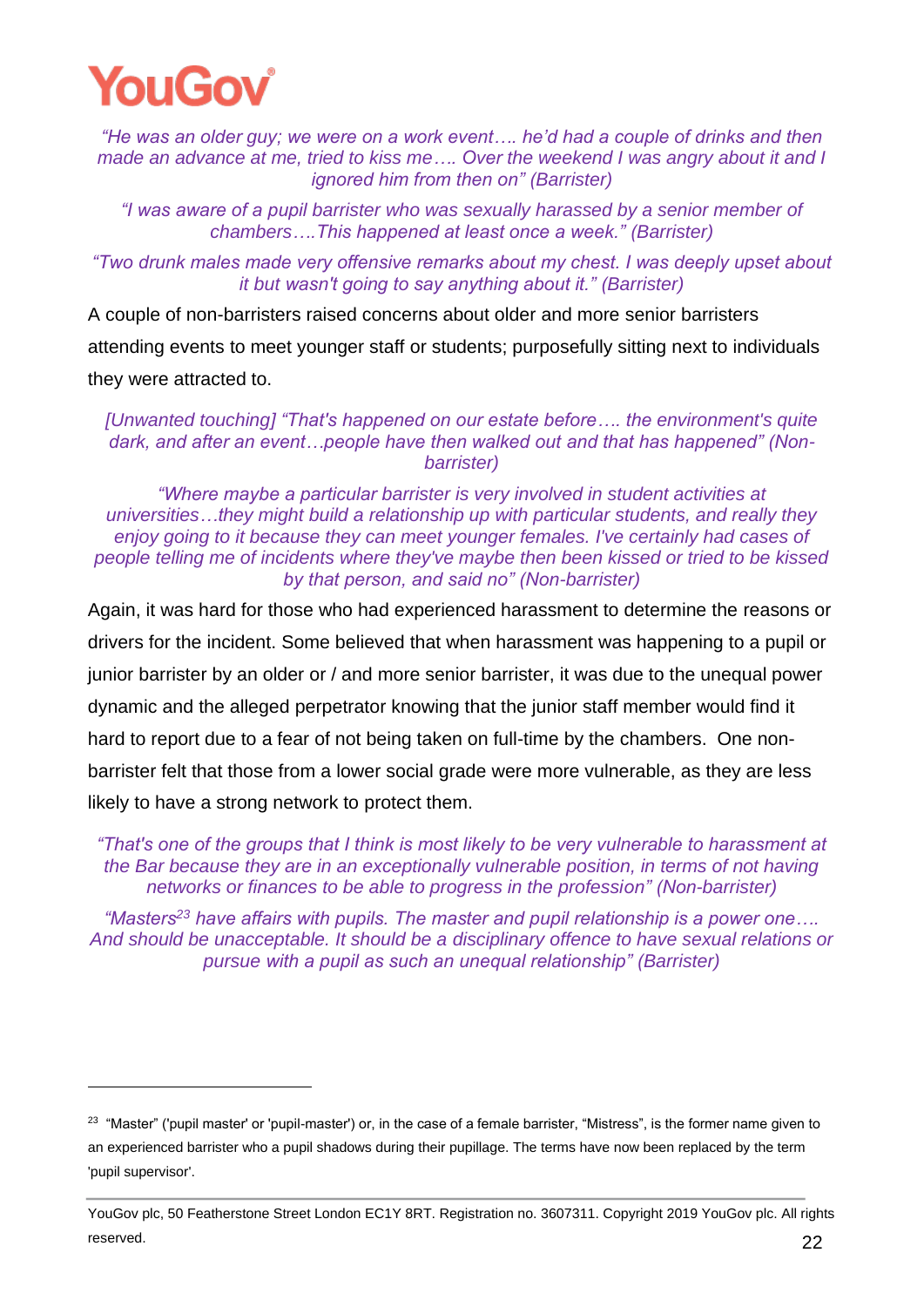

#### <span id="page-23-0"></span>**Discrimination**

The majority of respondents believed that the Bar still lacks diversity, which means discrimination still exists, despite greater awareness and importance placed on equality and diversity since the Equality Rules were introduced in 2012. In the interviews, there were many examples of alleged discrimination on the grounds of gender, sexuality and race. There were also a few examples of discrimination on the grounds of disability / health status. It was noted that those with multiple underrepresented protected characteristics felt at greatest risk of discrimination (e.g. they are BAME and LGBTQ+) as they 'really don't fit in with the old boy's network' or the 'clique of Oxbridge privileged types'.

Discrimination at the Bar appears to often manifest as bullying and unfair work allocation, and can be explicit / obvious (e.g. receiving negative comments about their sexuality and being excluded in the workplace) or hidden / a subjective feeling (e.g. not being promoted and thinking it may be due to their ethnicity). This 'greyness' can make it harder for barristers to report discrimination as explored in the next chapter.

*"People that are traditionalist think that certain things must continue to be done in the same way they've always been done, which can in itself be discriminatory (re. religion, gender, sexuality). There is a tendency for people to brush over things and think everything is fine when there is evidence that it is not (e.g. women leaving the Bar when they have childcare responsibilities)." (Barrister)*

*"It can be subtle examples - so hard to define racism. I am a Back woman - was it because I was Black or a woman, or both?" (Barrister)*

#### *Gender discrimination*

Gender discrimination was one of the most frequently reported types of discrimination in the interviews and is believed by many barristers to be systemic, despite work around the gender pay gap and there being more women at the Bar and in senior Silk / QC positions compared to ten years ago (see chapter on the Equality Rules).

In the interviews, gender discrimination was most commonly experienced or observed when female barristers had children or were pregnant. A few female barristers felt that as they are not part of the 'old boys' network' and don't always socialise with male colleagues at the pub, they then had less work allocated to them.

*"Two females in my set fell pregnant. And the way the senior clerk dealt with them, you know they were thinking 'women should be at home anyway, having babies and being homemakers'" (Barrister)*

YouGov plc, 50 Featherstone Street London EC1Y 8RT. Registration no. 3607311. Copyright 2019 YouGov plc. All rights reserved.  $23$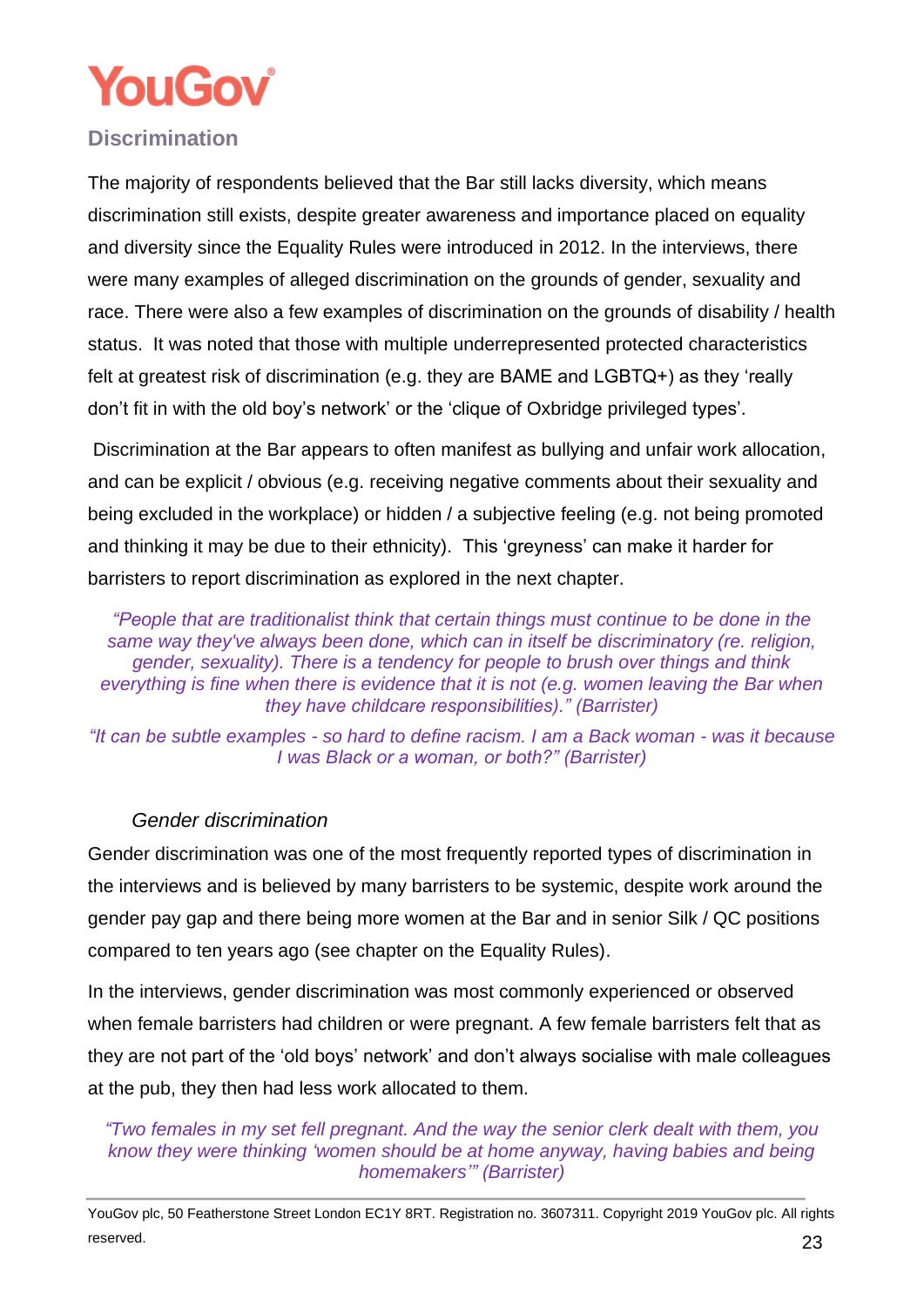

*"When work is diverted away from you and you're constantly fighting, the old boys' network is very hard to beat." (Barrister)*

*"I didn't feel part of the in-crowd. I was wondering why my work allocation was different compared to before I had a child. I felt like I was being blamed…You hear people moan about people who are not in office [due to childcare]" (Barrister)*

*"I think being a barrister is such an ancient profession that's been so male dominated for so many years, the older generation still don't accept that the women are just as good. I think it's a genuine belief that they're better than we are" (Barrister)*

*"A lot of the issues are around fair distribution of work between the genders. It takes a lot of guts to say, 'I should have had that job' because you are very vulnerable to someone saying that 'you're not good enough." (Barrister)*

#### *Racial discrimination*

Racial discrimination was reported in the interviews despite there being an increase of initiatives at the Bar on equality and diversity, and many having attended training on unconscious bias. Most of the BAME barristers shared examples of overhearing or directly receiving inappropriate comments about their ethnicity, especially within informal settings and the courtroom, by both barristers and judges. There was some evidence of these beliefs translating consciously or unconsciously into unfair work allocation and fewer opportunities for BAME barristers to progress in their careers. Those who were BAME and female, disabled or / and LGBTQ+ felt they experienced greater levels of discrimination.

*"She struggled with women or brown people - she didn't promote brown people" (Barrister)*

*"Maybe it's not always down to clerks. When we decide we need to understand race, that doesn't mean that the clerk, the individual concerned, has got it in for people of colour. It just means that they are unwittingly favouring a particular group that perhaps unwittingly they feel are more suitable to do certain things" (Barrister)*

*"A senior member of the chambers who attended a Christmas party got drunk and made a series of very offensive racial remarks against a then very junior member of chambers who is Back and gay." (Barrister)*

*"My previous chambers tolerated a level of covert discrimination. I was going to leave because of her - she didn't see my value and wouldn't have promoted me" (Barrister)*

*"I do sometimes feel I meet people at the Bar who probably have never spoken to someone with a turban before. That makes them a little bit uncomfortable…I've found, on one occasion, a judge very aggressive towards me and my client, who was also the same background as me, and it was embarrassing. It was actually quite hurtful, and I do regret not taking it further…I can't show that that was racist, but I felt it was, and my client felt it was." (Barrister)*

YouGov plc, 50 Featherstone Street London EC1Y 8RT. Registration no. 3607311. Copyright 2019 YouGov plc. All rights reserved.  $24$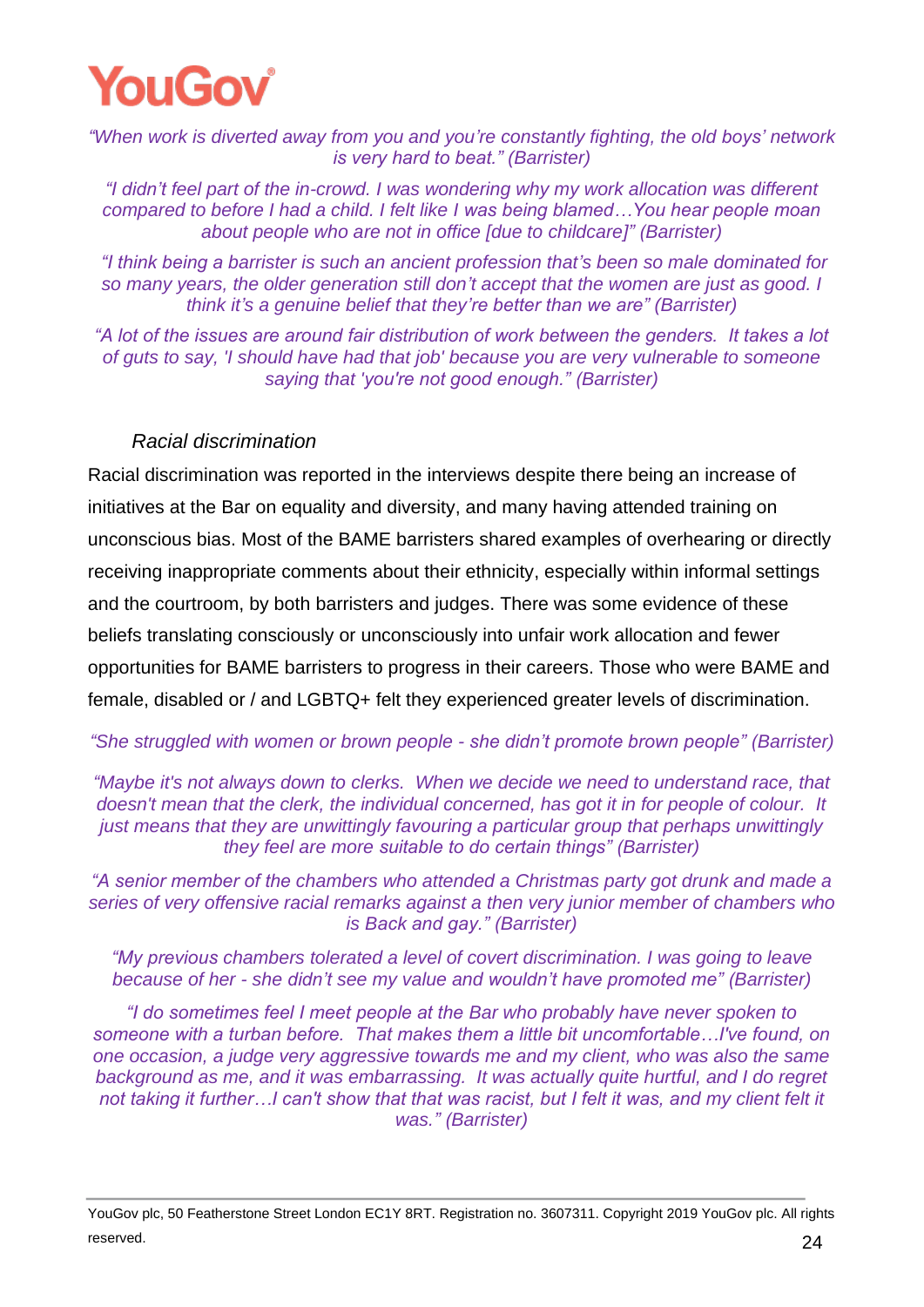

#### *Disability discrimination*

Disability<sup>24</sup> discrimination was reported by a few barristers in terms of them not being provided with the reasonable adjustments they required.

*"There were no reasonable adjustments. The court is not user friendly for disabilities, now it is totally impossible because I'm in a wheelchair. That's a hostile environment in many ways for a disabled lawyer" (Barrister)*

*"I love my job, but it's almost impossible as a disabled person…It's awful" (Barrister)*

Additionally, a couple of barristers shared experiences of where their mental health conditions were raised in appraisal or investigation meetings to undermine them. There was evidence that the fear of such negative treatment led other barristers to hide their mental health conditions.

*"If you had a mental health issue you would NEVER tell anybody - there is a focus on wellbeing at the moment but if they think you are weaker, they won't instruct you." (Barrister)*

*"Any time a complaint is raised, it gets viewed in this prism of this old tradition... 'you can't have mental health problems because, if you do, it's just not the right place for you to be.'" (Barrister)*

*Sexual orientation discrimination* 

Sexual orientation discrimination was reported in the interviews. LGBTQ+ barristers found themselves being socially excluded or / and the subject of jokes at social events for example.

*"I think some of the troubles I've had, whether direct or indirect discrimination, because I'm gay as well and not your macho sort of person, people sometimes perceive that as a weakness. I felt the two people I had issues with were both very alpha male" (Barrister)*

*"Incidents that I have heard have ranged from older members at events saying about another member, 'Oh that person's one of the theatre', or terms like that to suggest that they are gay" (Non-Barrister)*

<sup>&</sup>lt;sup>24</sup> Disability was defined in the recruitment screener using the ONS definition. This can include mental health conditions. Q. *Are your day-to-day activities limited because of a health problem or disability which has lasted, or is expected to last, at least 12 months?*

<sup>1.</sup> Yes, limited a lot

<sup>2.</sup> Yes, limited a little

YouGov plc, 50 Featherstone Street London EC1Y 8RT. Registration no. 3607311. Copyright 2019 YouGov plc. All rights reserved.  $25$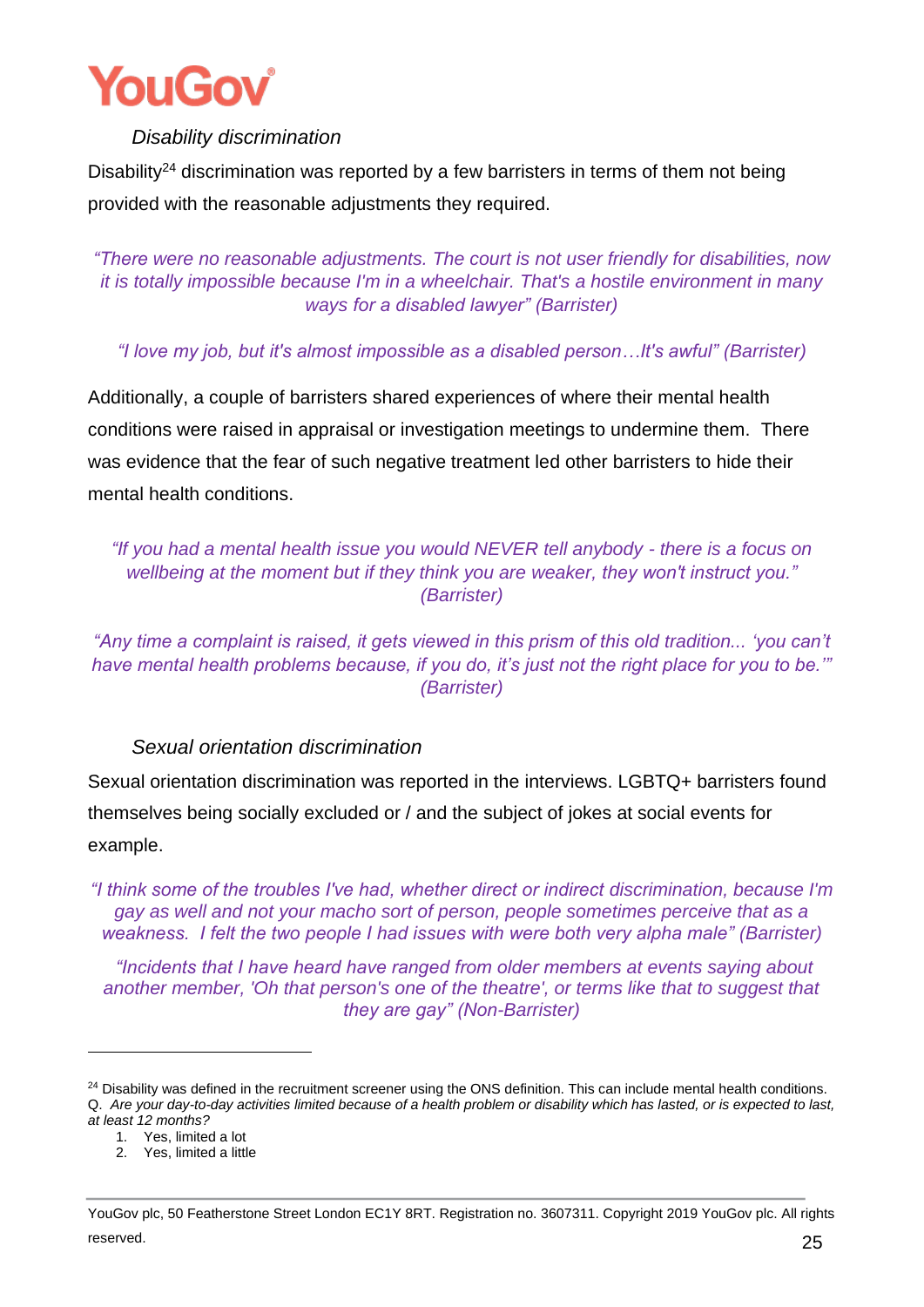Those who witnessed staff making negative comments about LGBTQ+ barristers and judges felt uncomfortable, which led them to keep their own sexuality a secret in fear of the repercussions on their careers. One barrister shared an experience of overhearing the chambers Equality and Diversity Officer (EDO) joking about a colleague's sexuality, leading them to no longer trust the EDO to provide them with neutral advice and support.

*"I only came out when I was promoted to senior clerk as I felt it might affect my career, so I held back telling anyone. Someone at another chambers at a wedding once used the phrase 'f…ing queer'… Once a barrister asked to bring his male partner to a party and was told he could not" (Non-barrister)*

*"Lots of banter at events about people's sexuality. A bi-sexual man at work was the butt of people's banter when he wasn't around… I found that offensive as I was also bi-sexual" (Barrister)*

YouGov plc, 50 Featherstone Street London EC1Y 8RT. Registration no. 3607311. Copyright 2019 YouGov plc. All rights reserved.  $26$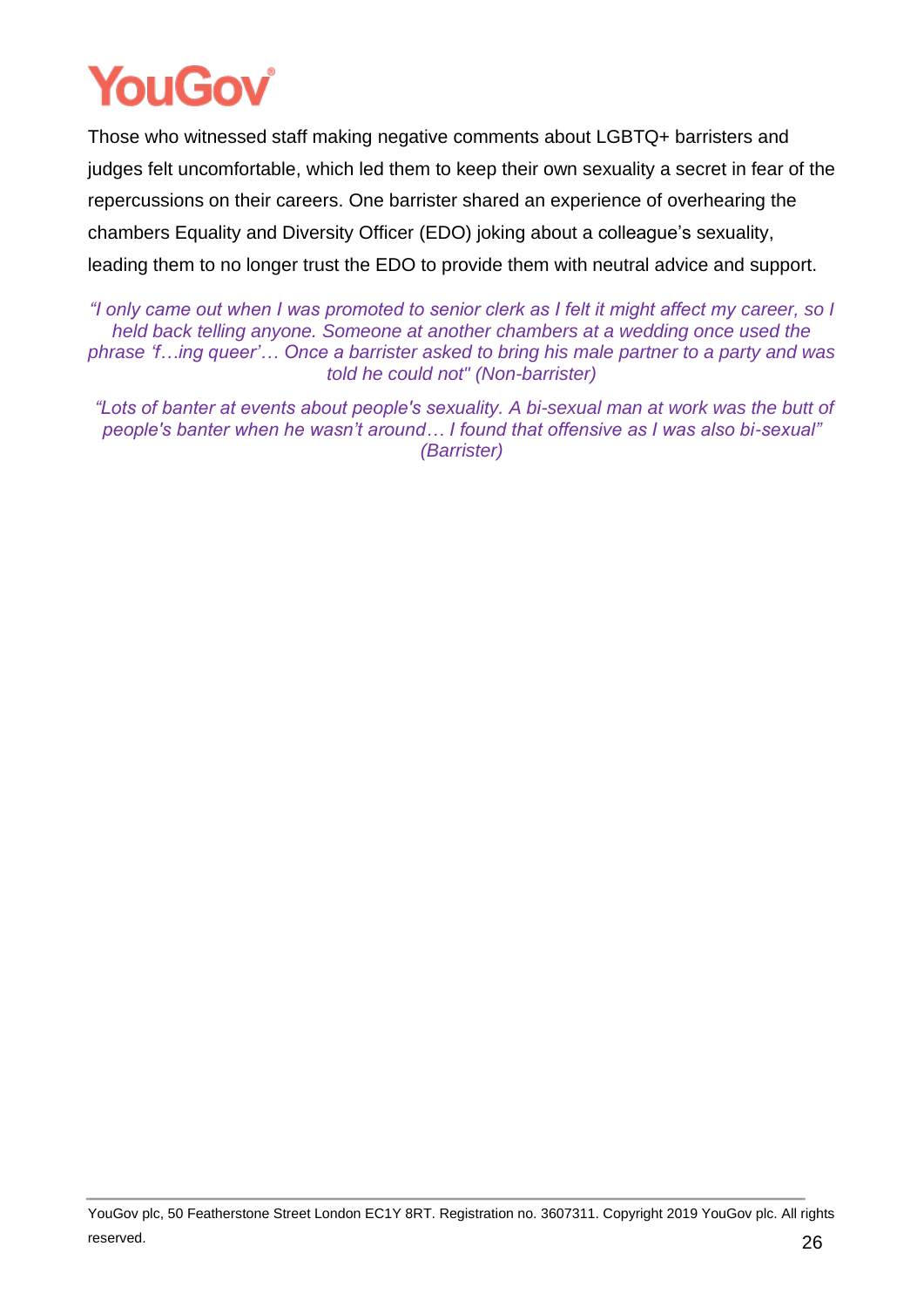## <span id="page-27-0"></span>Impacts of bullying, discrimination and harassment

## **Key takeouts**

- Bullying, discrimination and harassment had both short and long-term consequences for barristers.
- Diminished self-esteem, anxiety, mental health complications and chronic physical conditions were some of the long-term effects cited.
- Stress and mental distress were often cited as psychological aftermaths of workplace bullying and harassment, even years after the behaviour had stopped.
- Negative socioeconomic consequences were also reported: a dip in earning capacity, disruption of fruitful professional relationships, low job satisfaction and absenteeism.

Being on the receiving end of bullying, discrimination or / and harassment had long-term negative consequences for barristers' physical and mental wellbeing. It also impacted on their confidence, their careers and their relationships, both inside and outside of the profession. Work related stress caused by bullying and harassment was cited by a few to have caused a chronic condition and in severe cases led to clinical depression and hospitalisation.

Impacts described in the interviews were both short (under 5 years) and long term (5 years plus). Diminished self-esteem, poor mental health and chronic physical conditions were some of the long-term impacts cited.

*"My confidence was shattered, and I've never been the same since – it's been over 10 years. I am more anxious now in court. It took a toll on me. It led to the breakup with my partner, I lost my flat, had to go back home, I had a breakdown. I've lost 2 years of my life. It had an impact on my career – I wonder if I had more support, would my career be more successful? I have become so risk adverse at the Bar that when offered cases at High Court, I have turned them down. I lack the confidence now, there's an inherent fear in me, I get nervous when I may be criticised. I have had counselling on it." (Barrister)*

### <span id="page-27-1"></span>**Diminished confidence**

Many barristers reported a decrease in their work performance as a result of being subjected to bullying or harassment in the workplace. A loss of self-esteem and confidence resulted in lower productivity, an incapacity to work / concentrate, nervousness to take on complex cases and even thoughts of leaving the profession or field of law for some.

YouGov plc, 50 Featherstone Street London EC1Y 8RT. Registration no. 3607311. Copyright 2019 YouGov plc. All rights reserved.  $27$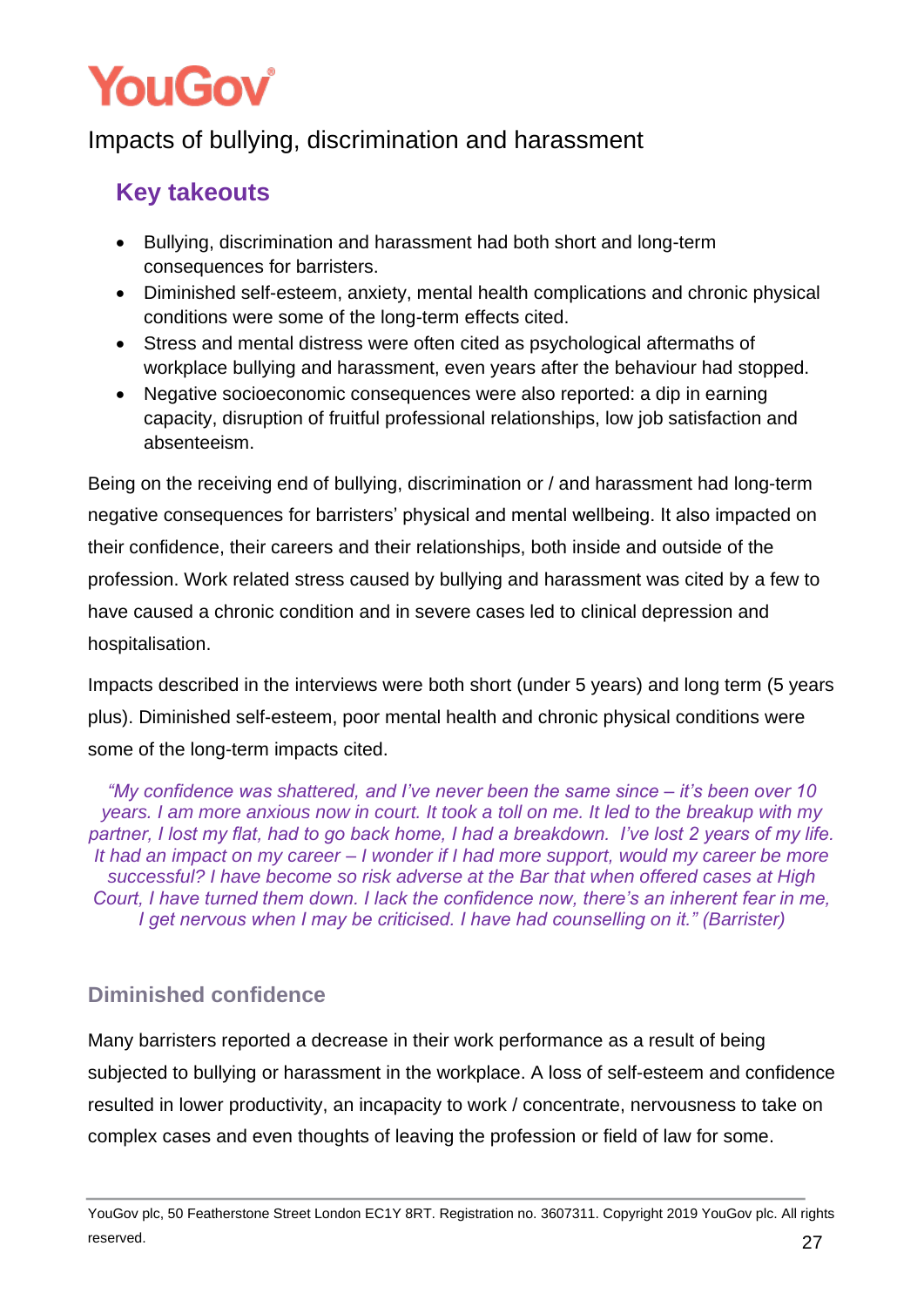

*"It has an impact on your confidence in yourself and your ability to do work you've always done fine before; it really dents your ego." (Barrister)*

*"It gave barristers the impression, early on in their career, that they were not good enough…No-one has left as a result of it, but it wouldn't have surprised me if someone had decided this career wasn't for them, because they were just so in [the bully's] world in the early years, that they didn't have the evidence from other people that they were good at their job." (Barrister)*

*"I felt that I didn't have the confidence to go back. It really did undermine my confidence at the time. I just thought, 'I can't face this. I can't do this job any longer. I'll do a different job.' It really did undermine me." (Barrister)*

#### <span id="page-28-0"></span>**Emotional / psychological and physical impacts**

Poor mental health was often cited as a psychological aftermath of workplace bullying, discrimination and harassment, even years after the incidents had stopped. Depression, high stress levels, anxiety, fatigue, self-medication with drugs and alcohol and sleep disturbances were some of the emotional difficulties mentioned. In addition to emotional / psychological impacts, a few barristers also reported physical impacts. These included a reduced immunity, poor diet leading to diabetes, sleep deprivation and weight gain.

Additionally, many barristers felt discouraged from taking time off work to recover; worried about how it could impact their image / career or fearing further bullying from senior staff for requesting time off.

*"I went to see a psychiatrist and he wrote me off sick for 3 months straight away and said, 'You are suffering from clinical depression and anxiety and you need to see a psychologist for CBT<sup>25</sup>.'" (Barrister)*

*"It became toxic and poisonous. Work issues made me start to stammer and I had mini strokes. I ended up in A&E, having had a stress breakdown. I was off work for 3 months; it broke me for a period of time. You question everything you do." (Barrister)*

*"Honestly over the last 10 years I've been more ill mentally than I've ever been. My confidence, self-esteem is so low that I actually feel unintelligent, not capable of doing this job anymore - I find it stressful and want to leave. I became seriously depressed and not getting help until 2014. Things got bad and I was self-medicating with alcohol and drugs." (Barrister)*

<sup>&</sup>lt;sup>25</sup> Cognitive Behavioural Therapy (CBT) is a short-term, goal-oriented psychotherapy treatment that takes a hands-on, practical approach to problem-solving. Its goal is to change patterns of thinking or behaviour that are behind people's difficulties, and so change the way they feel.

YouGov plc, 50 Featherstone Street London EC1Y 8RT. Registration no. 3607311. Copyright 2019 YouGov plc. All rights reserved. 28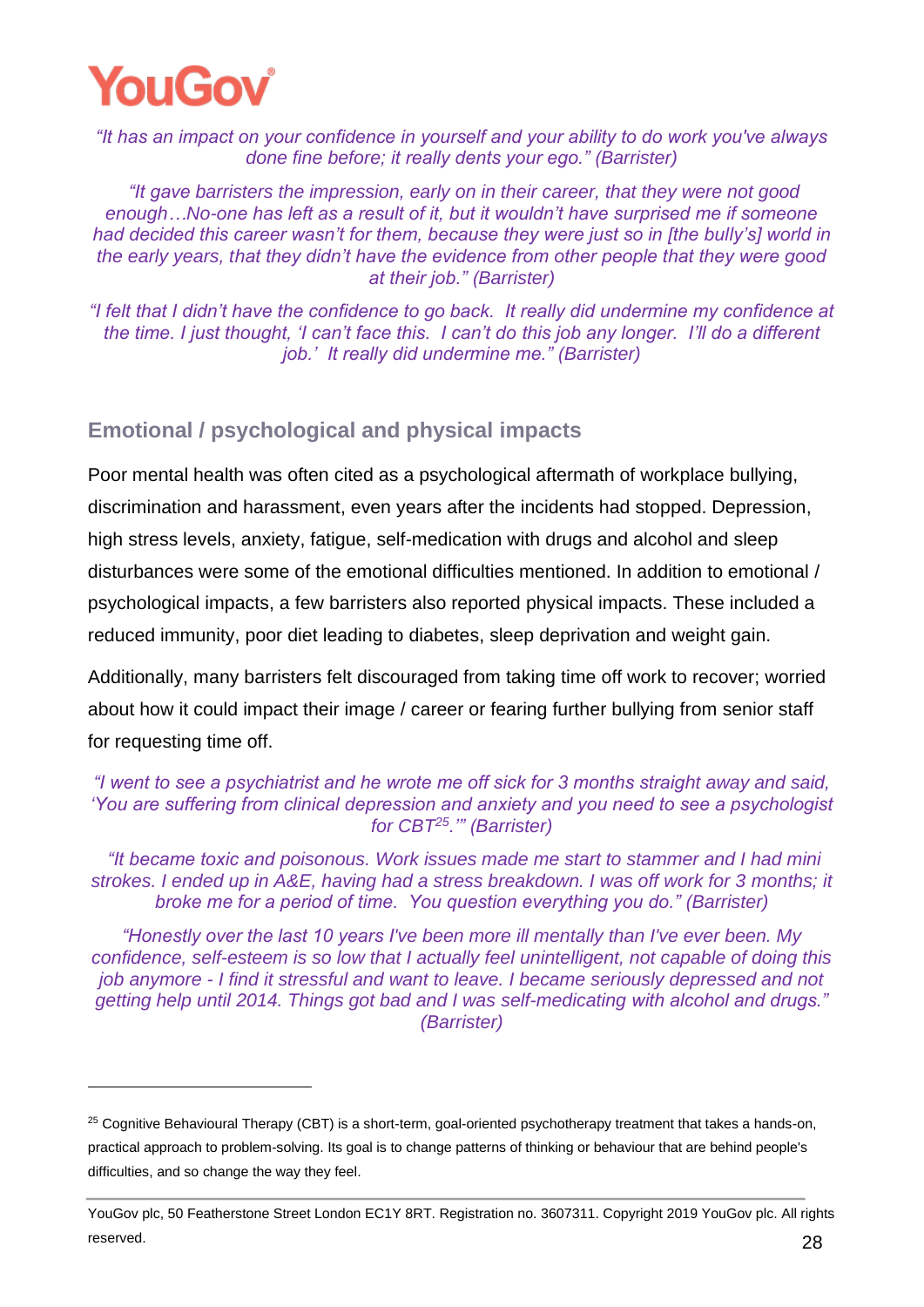

*"You felt physically ill because you couldn't sleep, you are stressed out, you dreaded going in." (Barrister)*

*"I've equally known people, and I was one of them, who when ill would avoid being off sick because of the repercussions." (Barrister)*

#### <span id="page-29-0"></span>**Socioeconomic impacts**

Bullying, discrimination and harassment at the Bar were also reported to have detrimental impacts on the work environment; some barristers described how it affected wider staff members' morale and 'created a hostile work environment' leading to increased absenteeism and low job satisfaction.

A small number described leaving a set of chambers due to or partly due to their experiences. Leaving a set of chambers to avoid working with a bully, for example, often meant disrupting other fruitful professional relationships. Some barristers reported a dip in their earning capacity as a result of having to cut contracts short, change the field of law or to take time off due to poor mental health.

*"My earning capacity went down, I lost working relationships forever and I won't be able to get it back. It had a long-term effect." (Barrister)*

*"The sad thing was that had he never joined, I could have probably stayed on for another year, two years there, and it was very well-paid job, and I lost out, so financially I suffered" (Non- barrister)* 

YouGov plc, 50 Featherstone Street London EC1Y 8RT. Registration no. 3607311. Copyright 2019 YouGov plc. All rights reserved. 29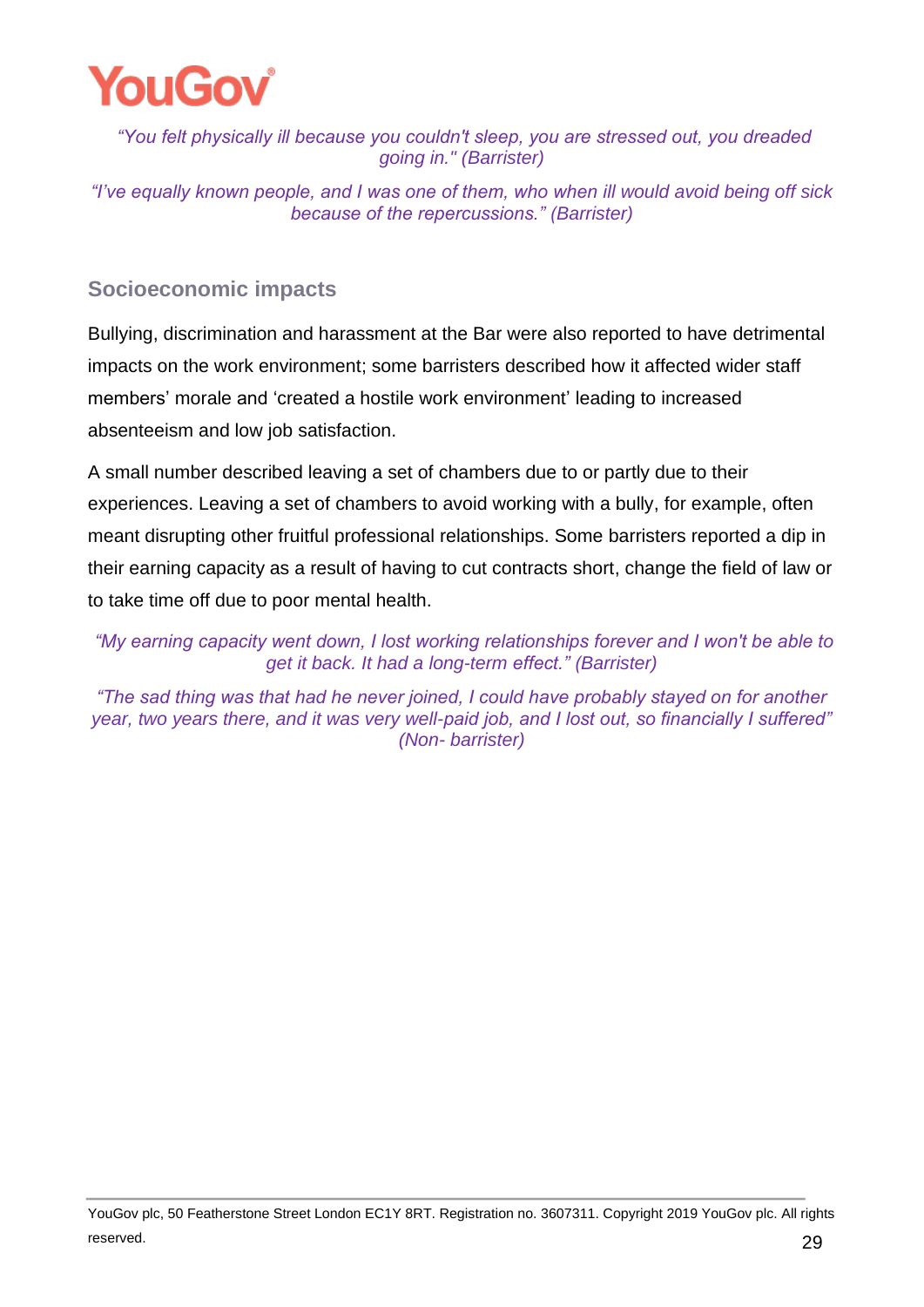

# **Case study: Barrister, Male, BAME**

**Experiences** 

He finds the culture at the Bar to be **traditionalist** and full of **gatekeepers**. As a **BAME barrister**, he has faced **bullying and discrimination** both for his **race** and for being from a **different** 

**socioeconomic background than his peers.**

*I don't wear a wig because I wear a religious head-dress, and I was told by some people, 'That's not very barristerial.'* 

*When you go to these dinners and you meet very senior people who are part of the Inns, they look out for people who resemble them, who went to the same college as they did in Oxford or Cambridge.*

**Impacts**

He had **poor job satisfaction** as a result of the bullying, and was affected emotionally. He sought help from the **Bar Council's helpline**. Eventually he resorted to seeking **counselling**.

*I felt so incredibly trapped - all his micro aggressions and his passive aggressive comments and behaviour got so much. There was a person I spoke to [at the Bar Council]... I phoned about three times.*

### **Barriers and enablers to taking action**

He raised a complaint with his higher up's but nothing could be done unless he made his complaint official, but he was **too scared** to do this in case it affected his career negatively. He **contacted the Bar Council**, but little could be done as the bullying he faced could not undoubtedly be linked to a protected characteristic.

### **Support at the Bar**

He found the helpline **cathartic**, although they were only able to provide him with **emotional support**. He thinks BSB should do more to address the **wider cultural problem** at the Bar.

*The helpline was good in the sense that the person I spoke to was very pastoral. It felt good to talk to somebody.*

*The culture at the Bar isn't going to change with tokenism. You don't get a deep, cultural change. The BSB needs to go to the heart of the culture at the Bar.*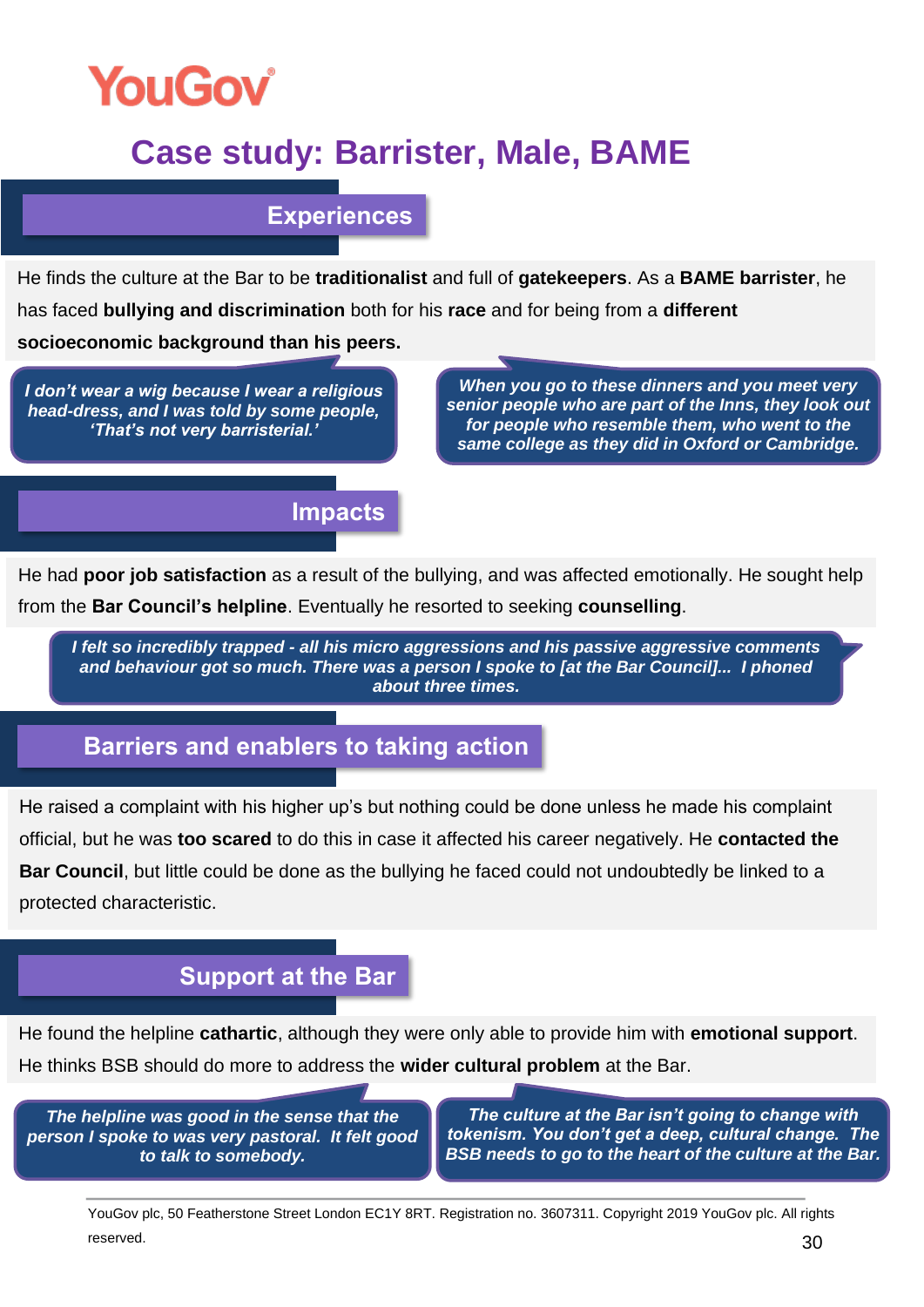

## **Case study: Barrister, Female, Disability**

#### **Experiences**

This respondent had been the victim of **bullying** and **gender discrimination** in the workplace. She finds the courts unsuitable for a **disabled barrister** to access.

*I came to the conclusion that he was very threatened by women who were very good at their job, and I was good at my job. I think he just didn't like women, full stop.*

*The court is so un-user friendly for disabilities. That's a hostile environment in many ways for a disabled lawyer.*

#### **Impacts**

**Lack of progression in her career** and **decreased job satisfaction** were some of the long term

impacts she experienced. The lack of facilities for disabled barristers left her **embarrassed** on multiple occasions.

*I love my job, but it's almost impossible as a disabled person. The court rooms are small, there are bits of furniture around, you can't manoeuvre the wheelchair around it and you just feel like you are in the way and that you shouldn't be there. It's awful and that really has to change.*

### **Barriers and enablers to taking action**

**Fear of losing her job** prevented this respondent from taking any actions against the alleged

perpetrator, although she found **sympathy** by talking to other **female colleagues**.

*I never did anything apart from talking to the other women which made me realise we're all suffering the same thing.* 

*He had a habit of humiliating people in meetings. I was frightened that I could lose my job.*

*.* 

### **Support at the Bar**

She thinks the Bar has done little to improve working conditions for **disabled barristers**.

*Somehow it feels very remote to employed barristers, it's all about the independent Bar. It's never occurred to me to go to them for help.*

*What has the BSB done about improving access in the court? It's humiliating, I've been in situations when colleagues have had to pick me up in a wheelchair and drop me down in the court room.*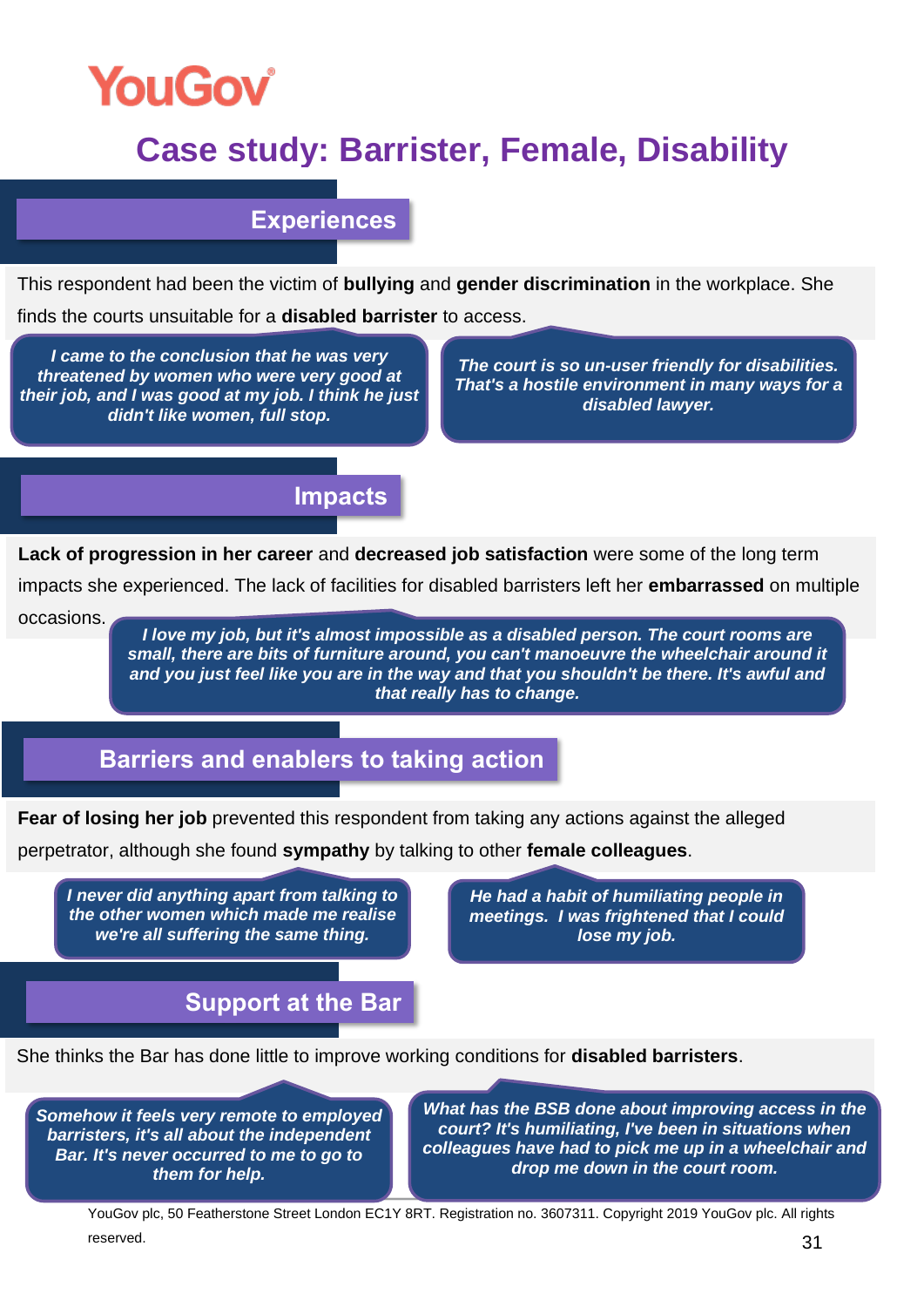# **YouGov Case study: Barrister, Male, Christian**

#### **Experiences**

During his **pupillage**, he faced a negative **power dynamic** between him and his **supervisor**. She would **bully** him and subject him to **emotional outbursts** and **insults**. He also felt **discriminated against** by his peers **because of his religion.** 

*I had a female supervisor who was a very dominant figure. She would call me in office and made me feel like a school child, saying things like 'why do we pay this xxx money for you'.*

*.*

*I was Christian and married - I didn't drink or smoke. They made derogative comments about me being religious.*

### **Impacts**

His **confidence was shattered**, be became **anxious** and **risk adverse** and struggled with **self-doubt**.

It also led to him **developing chronic depression** and **consciously avoiding work.**

*I am more anxious now in court. I have become so risk adverse at the bar that when offered cases at High Court, I have turned them down.*

*There's an inherent fear in me. I can imagine the person jabbing their figure at me, humiliating me.*

### **Barriers and enablers to taking action**

He felt he co**uldn't raise the issue** in his Chambers as that would **jeopardise his chance of attaining tenancy**. He contacted the **Bar Council,** felt **listened to** but **didn't receive a resolution**.

*I contacted the Bar Council and was given a contact, a barrister. He would listen and be helpful, but he couldn't change it for me. He was realistic and said it was wrong, but said we know the consequences of blowing the whistle.* 

### **Support at the Bar**

He appreciates **Bar Council's initiatives** for barristers' **wellbeing**, although they are aimed at

**emotional support**, not at a practical resolution.

*I have seen initiatives from Bar Council on wellbeing. They are more on this now which is a good thing.*

*There is no easy remedy to help people make a complaint and avoid it impacting their career.*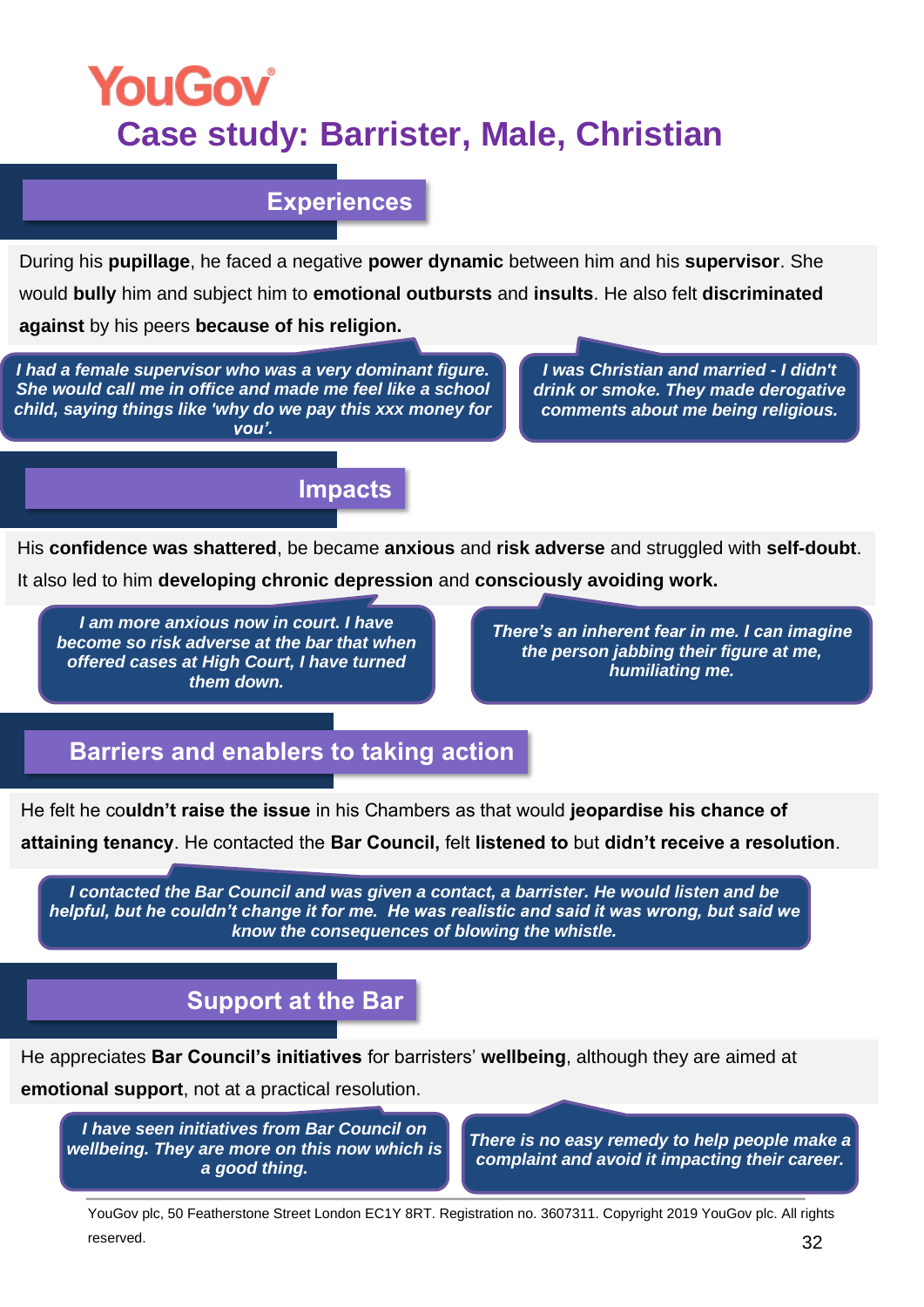# **YouGov Case study: Barrister, Female**

### **Experiences**

This respondent experienced **bullying** from a **senior barrister,** in the form of **unfair allocation of work**, **constant criticism**, **overt insults** and **unreasonable requests**. She suspects it was driven by her **rejecting his sexual advances.**

*He was just unpleasant and made sarcastic remarks about everything. He just piled on the pressure, more and more work.*

*I did actually wonder whether it had got something to do with that, because I'd rebuffed him, I reaped the whirlwind forever after.*

#### **Impacts**

She was diagnosed with **clinical depression** and she was **written off sick for an extended period**.

*I went to see a psychiatrist and he wrote me off sick and said, 'You are suffering from clinical depression and anxiety and you need to see a psychologist.*

### **Barriers and enablers to taking action**

She was **advised against complaining about his behaviour**, as he could **deny the events**; she was

able to make a **Work-Related Stress claim** instead. **The process was long winded** until the

involvement of a **senior legal practitioner**, who was able to quickly reach a resolution.

*He [the alleged preparator] actually said in the meeting, 'Well, she's got a mental health problem, she's not a reliable witness.* 

*People are very reticent to come forward, because they are very worried about what would happen to themselves.*

**Support at the Bar**

She found the Bar **unhelpful** and **dismissive**, she thinks the BSB only offers support for **independent barristers**. She had to **seek support and advice privately**.

*They were only interested if you were in the independent bar, it was as if employed lawyers were just nothing, we were just second-class citizens even though we pay the same fees. They couldn't have been less helpful. There was no support.*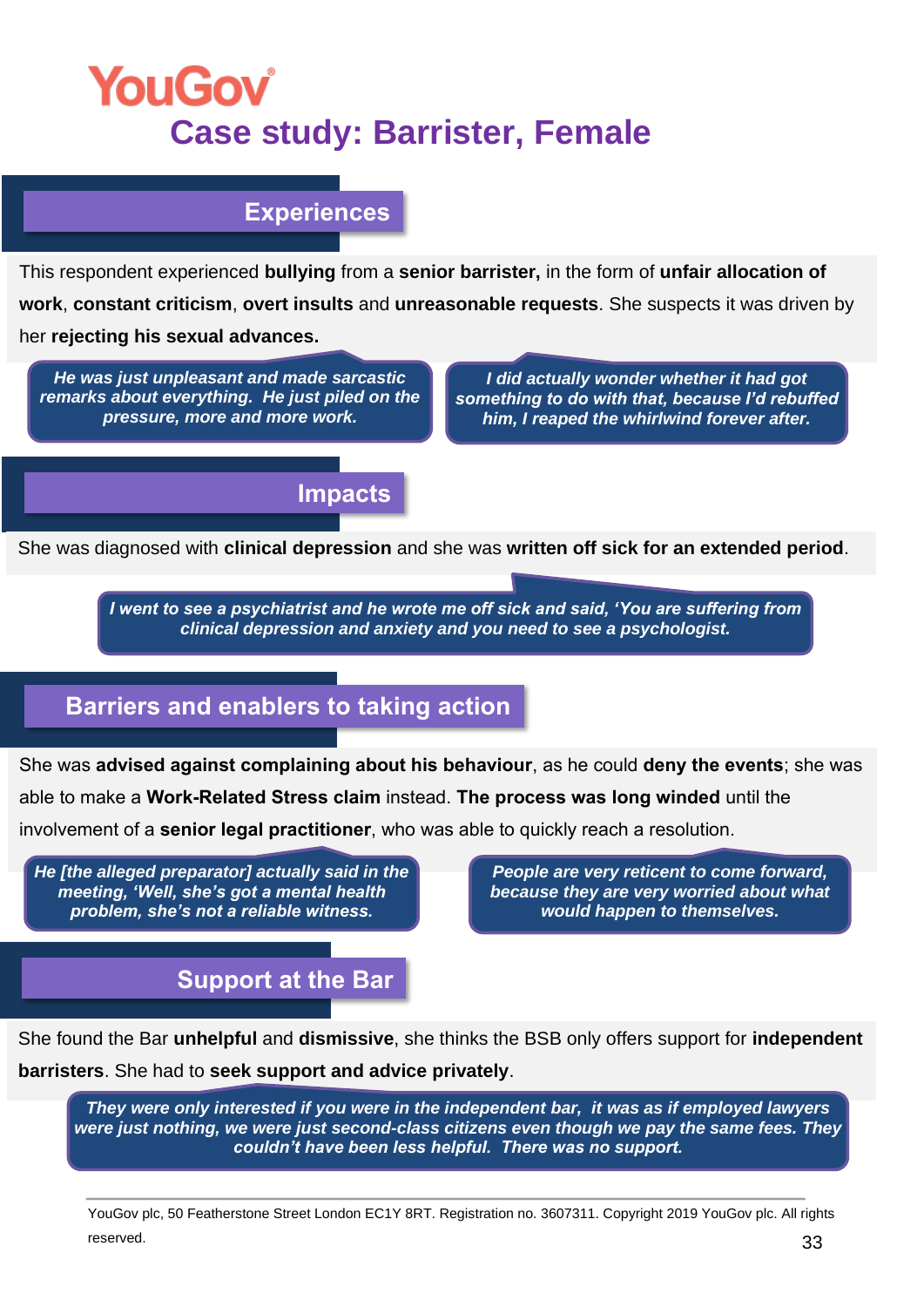

### <span id="page-34-0"></span>Barriers to addressing workplace bullying, discrimination and

### harassment

### **Key takeouts**

- The largest barrier to reporting bullying, discrimination and harassment was the fear of a negative impact on their reputation and therefore, their earning potential and career progression.
- The perception of a lack of clear, anonymous and supportive formal and informal pathways to reporting was a barrier for many.
- Additionally, the BSB's Duty to Report was a perceived barrier for some generally barristers see the route being too formal and prescriptive.

The majority of those interviewed had not formally reported their experiences or observations of bullying, discrimination and harassment to the BSB or to their employer or chambers (for example, by reporting the incident to their Head of Chambers). Only a small number had reported it to a senior colleague or sought guidance from another organisation, such as the Bar Council.

Barristers instead tended to seek informal advice and support from their partners / friends or peers after working hours and often in social settings. However, these informal conversations often exacerbated the individual's fear of formally reporting the issue; with some actively being advised not to report as they will be seen as 'weak' and a troublemaker which could damage their career. The lack of formal reporting to the BSB and even one's organisation, led many to question how real change at the Bar will ever be achieved; if the fear of reporting is so strong then acts of discrimination and harassment will continue to exist.

#### *"I was groped so many times in my old set - I didn't report them. I told one woman and she gave me advice; told me to shelve it. It would have destroyed my career. I actually think it was good advice" (Barrister)*

*"I talked to my [family members] who are barristers - they were sympathetic but said it was a bad idea to report. Picking a fight with a QC is a bad idea … it is important you don't look too sensitive, hard to work with it... Because we are self-employed so you are only as good as your last case and need to be instructed, so you can't annoy people" (Barrister)*

YouGov plc, 50 Featherstone Street London EC1Y 8RT. Registration no. 3607311. Copyright 2019 YouGov plc. All rights reserved.  $34$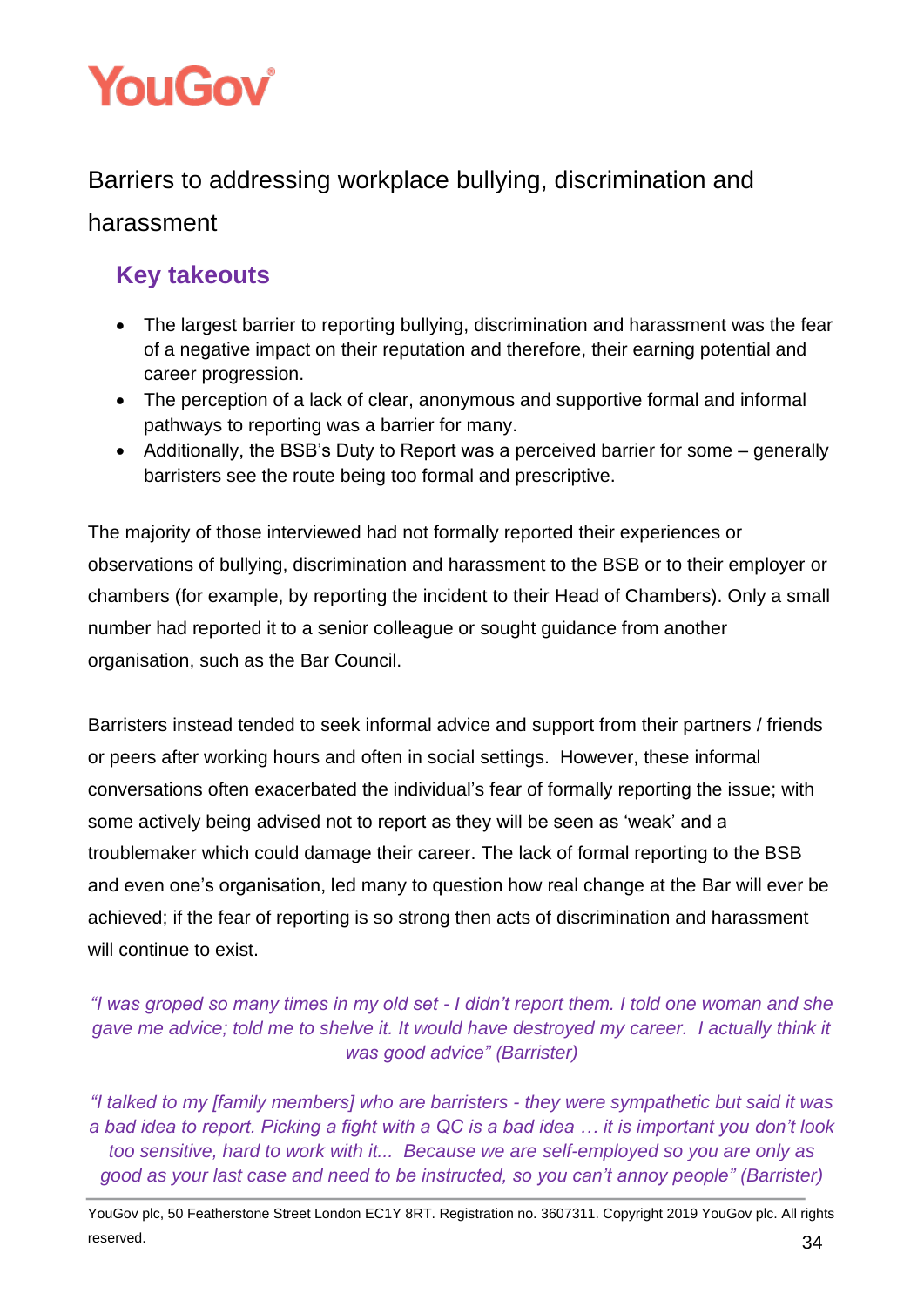# **YouGoy**

*"I was told by someone that if you bring this it will destroy your career. Someone else told me that if you drop it, we will give you a tenancy" (Barrister)* 

The *impact on one's career* is the biggest barrier to reporting discrimination and harassment at the Bar. As explained in the chapter on context, there remains a culture at the Bar of barristers needing to be strong and implacable, and not weak, emotional or troublemakers. The very nature of most barristers being self-employed means that they need to not 'burn any bridges' nor 'expose' themselves, as, if their reputation is damaged, then they may receive less work and income, and subsequently have less chance of being promoted. The unequal power dynamic of barristers needing to bring in money for the chambers (and themselves), increases the fear that they will not be taken seriously or believed in order to protect the higher earners (often the alleged perpetrators). This fear can be heightened if they work in an organisation with a long-standing culture of bullying and gaslighting<sup>26</sup>; they worry that if they report the issue the alleged preparator will deny the event.

*"The power structure in chambers; where you've got a senior member of chambers who is potentially a high-income earner for the chambers vs a very junior practitioner who perhaps isn't generating much income for chambers. You can imagine, because of the self-employed nature of the Bar, you'd feel very exposed as a younger junior person who's not bringing in a lot of money that chambers wouldn't deal with a more senior and high incomed earner when it wouldn't be in the chambers' interest to perhaps exclude that member because of their behaviour" (Non-barrister)*

*"Law is stressful and if you are a solicitor are you going to brief a barrister if you know they are stressed / have mental health issues etc. Barristers are self-employed so trade on their reputation" (Barrister)*

*"In my old workplace the culture stank - for any woman, for anyone of colour…Clerks struggled to see women and brown people as intelligent. Would they critique themselves?* 

<sup>&</sup>lt;sup>26</sup> Gaslighting is a form of psychological manipulation in which a person or a group covertly sows seeds of doubt in a targeted individual or group, making them question their own memory, perception, or judgement, often evoking in them, cognitive dissonance and other changes including low self-esteem. Using denial, misdirection, contradiction, and misinformation, gaslighting involves attempts to destabilize the victim and delegitimize the victim's beliefs. Instances can range from the denial by an abuser that previous abusive incidents occurred, to belittling the victim's emotions and feelings, to the staging of bizarre events by the abuser with the intention of disorienting the victim.

YouGov plc, 50 Featherstone Street London EC1Y 8RT. Registration no. 3607311. Copyright 2019 YouGov plc. All rights reserved. 25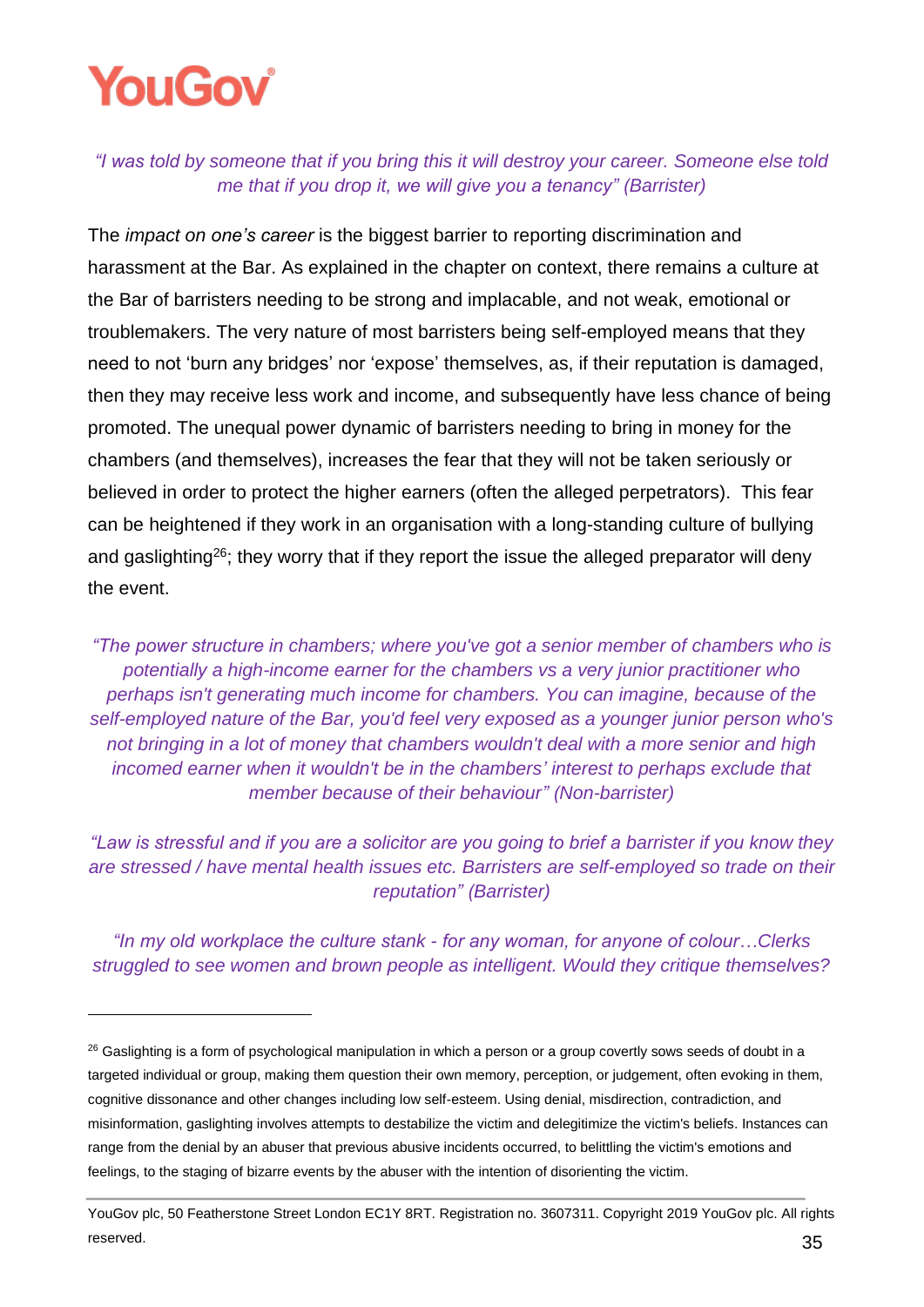

*No? There is too much invested in relationships to objectively question it. I think the Bar is worse than other professions because we are self-employed - so it is all about relationships" (Barrister)*

#### *"I received a telephone call from this member saying I must stop [reporting her issue] because she had been threatened by certain members that if she continued that her career would be blocked" (Barrister)*

If the issue arose when the barrister was a pupil, they found it especially hard to 'expose' themselves by reporting it, as most often the alleged preparator was more senior and played a key role in whether they were taken on by the chambers or not. This puts pupils and junior barristers in a highly emotional and difficult situation as they have spent a lot of money and time on their training, and tenancies within high quality chambers are hard to come by.

*"[It is] hard if [you are a] junior and [your complaint] is against a judge – it is hard to stand up in court and say no. You have to be careful as goes back to your reputation. You don't want to be seen as soft or to be raising issues)" (Barrister)*

*"It is harder to report if they are more senior. I wouldn't want to fall out.... wouldn't be worth the rumpus. I would lose work. I can't risk his bad will" (Barrister)*

*"You become unpopular in the management, and that in turn limits your career. Those that are getting on there are those that are very buddy-buddy with the managers. Those that dare speak out are ostracised." (Barrister)* 

A second barrier preventing the reporting of discrimination and harassment is its *complex and subjective nature;* it can be hard for people to define, evidence and solve, especially if it has taken place within a social setting or outside of their organisation. There was a concern that they may not be believed or / and the reported behaviour will be justified as a joke or a misunderstanding. Those with multiple underrepresented protected characteristics found it especially hard to identify what might be driving the incidents, which can in turn make it harder to evidence and address.

*"'What does it mean if somebody touches me on my knee?' Particularly when pupils and prospective members are in a very vulnerable position or are perceived to be in a vulnerable position" (Non-barrister)*

*"I think, because harassment is such a spectrum of behaviours and it's so context based, we should encourage chambers to get their own houses in order. I think people think he just grabbed me, it was inappropriate. Do I want to destroy his career over that? Probably not." (Non-barrister)*

YouGov plc, 50 Featherstone Street London EC1Y 8RT. Registration no. 3607311. Copyright 2019 YouGov plc. All rights reserved. 36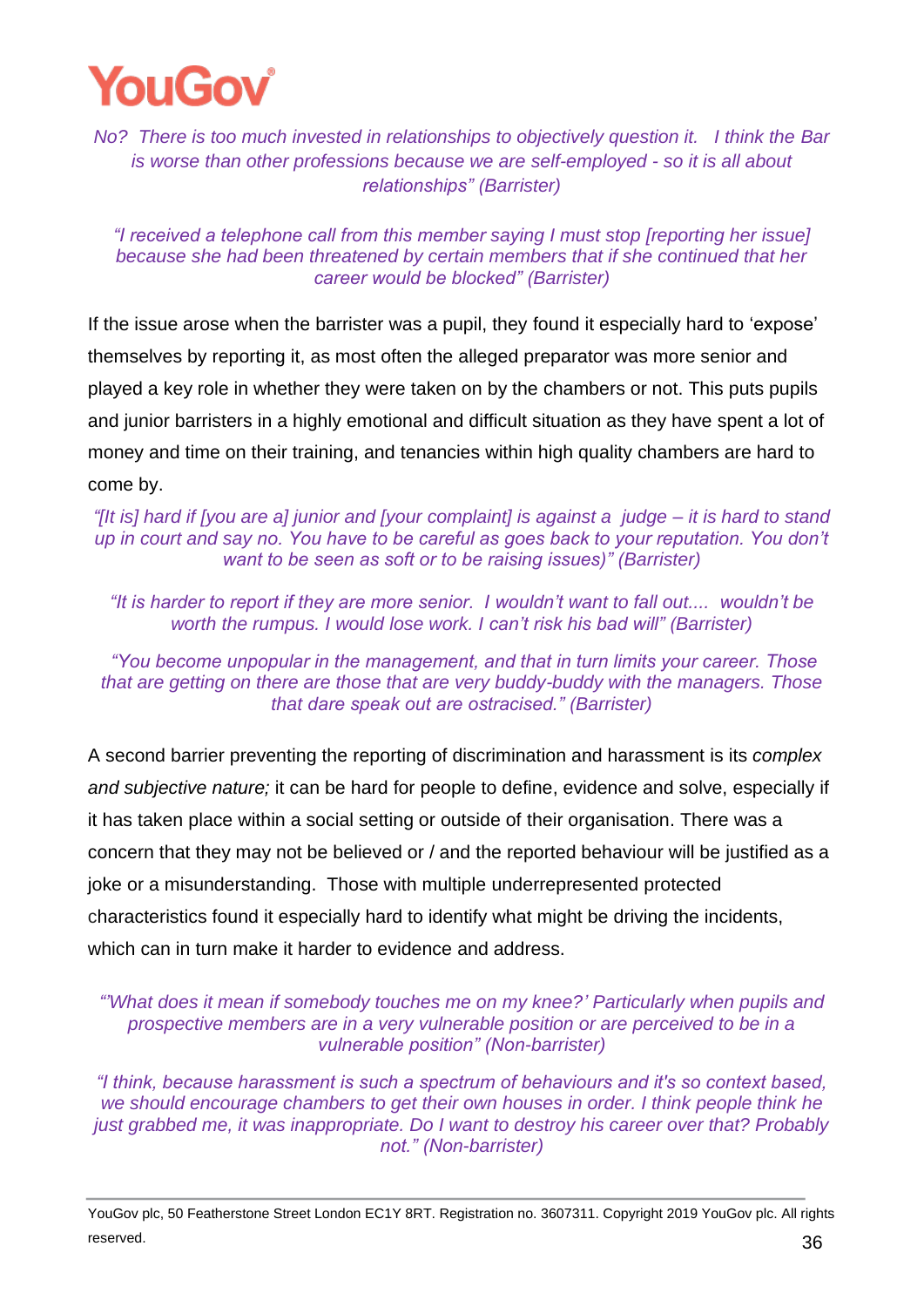#### *"If I think of the other experiences I've had, because of the culture, we take it. It's seen as being just part and parcel of, you've had a shitty day, a judge has been out of order, but it's part of the job." (Barrister)*

The *structure of the Bar* (i.e. the large number of self-employed and sole-entity barristers), specifically the large number of small chambers with little or no line management structures or formal HR teams / procedures, was seen by some participants as another key barrier to reporting and decreasing harassment and discrimination. It is not always clear who to report to within an organisation and there is a worry for many barristers that their concerns may not be treated professionally, kept anonymous or fully acted upon. If the incident has happened within another organisation's setting (e.g. at court, or at one of the Inns) it is especially difficult to know who to report it to and how.

Additionally, barristers who work within other organisations (non-chambers) noted how hard it can be to speak to their line manager if their manager is not a barrister, as they feel that non-barrister colleagues do not fully understand their role or the culture at the Bar.

It could be argued that there is a lack of accountability at the Bar, as well as a lack of (or an unclear understanding of) responsibility and hierarchy. Combined, this creates a culture of secrecy in which instances of bullying, discrimination and harassment often go unchecked, which may allow such instances to become normalised and commonplace.

*"I raised it with HR and they just weren't interested. I got a very politically correct email at the outset saying, 'We're here to support you as well as the manager'… That apparent support rapidly disappeared if you dared to raise anything controversial." (Barrister)*

*"They just didn't seem to have the follow-through or the methods. If someone doesn't want to make a formal complaint and isn't willing to let you make a complaint on their behalf or use their story, then it's hard to know how to fix it" (Barrister)*

*"I'm not really sure who I can report it to, because the people who are doing it are responsible for making decisions." (Barrister)*

*"The Bar is a small place – there are not many barristers, so people know the QCs. If you report it, people will know them. It wouldn't really be kept confidential." (Barrister)*

*"It is very difficult to take it further, because the problem is that the solicitors in my area of the law, there is a very small number of them and if you start complaining about firms of solicitors to the BSB or wherever else it might be, work will dry up" (Barrister)*

YouGov plc, 50 Featherstone Street London EC1Y 8RT. Registration no. 3607311. Copyright 2019 YouGov plc. All rights reserved.  $37$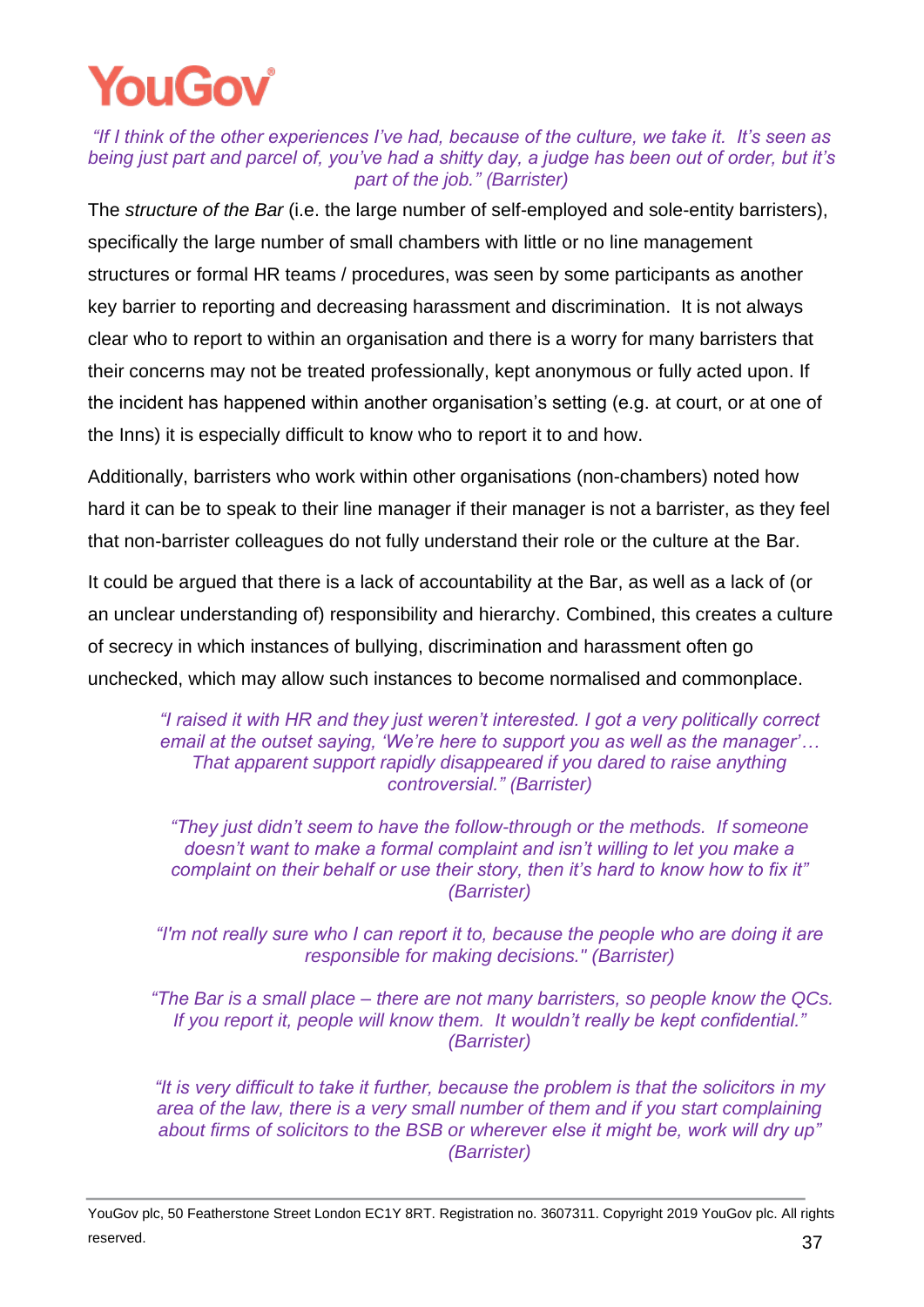Across the interviews with barristers and non-barristers there were mixed views on whether the BSB's Duty to Report is an enabler or barrier to reporting bullying, discrimination and harassment. A large number had low levels of knowledge of the guidance and perceived the route to be too formal, serious and 'rigid', leading them to question whether their observations and experiences fitted the 'criteria' and whether they would make the situation worse with the alleged perpetrator if they reported to the BSB. Many saw the BSB as the last port of call for serious incidents only, when other reporting routes have failed. It was also perceived to be the last port of call as anonymity would not be maintained and therefore careers and reputations could be damaged. This topic is further explored in the later chapters.

*"Reporting to the BSB feels like taking things too far, alienating yourself, leading to a lot of tension." (Barrister)*

"*We're afraid that it actually creates a barrier to any action being taken. I think it's really easy, where it's a very serious case of harassment… But I think it's far more difficult for somebody who has had problems, drunk too much and behaved inappropriately at a party…And the problem that we've got with the Duty to Report is the kind of straight "harassment equals serious misconduct". Rather than "harassment may equal serious misconduct". I understand why the BSB is very serious to put a peg in the ground, but it means that people don't report it." (Non-barrister)*

*"It is a big thing to go to the BSB and it is still hard to know when to report – it is not always clear." (Barrister)*

*"I would be in breach if I don't report it, but it is hard if I haven't seen it…. I can't force the witnesses to report. They were frightened to report." (Barrister)* 

*"Most are not aware of it. I struggle with it – you would be viewed as a grass. There is a level of reluctance around this." (Barrister)*

YouGov plc, 50 Featherstone Street London EC1Y 8RT. Registration no. 3607311. Copyright 2019 YouGov plc. All rights reserved. **38**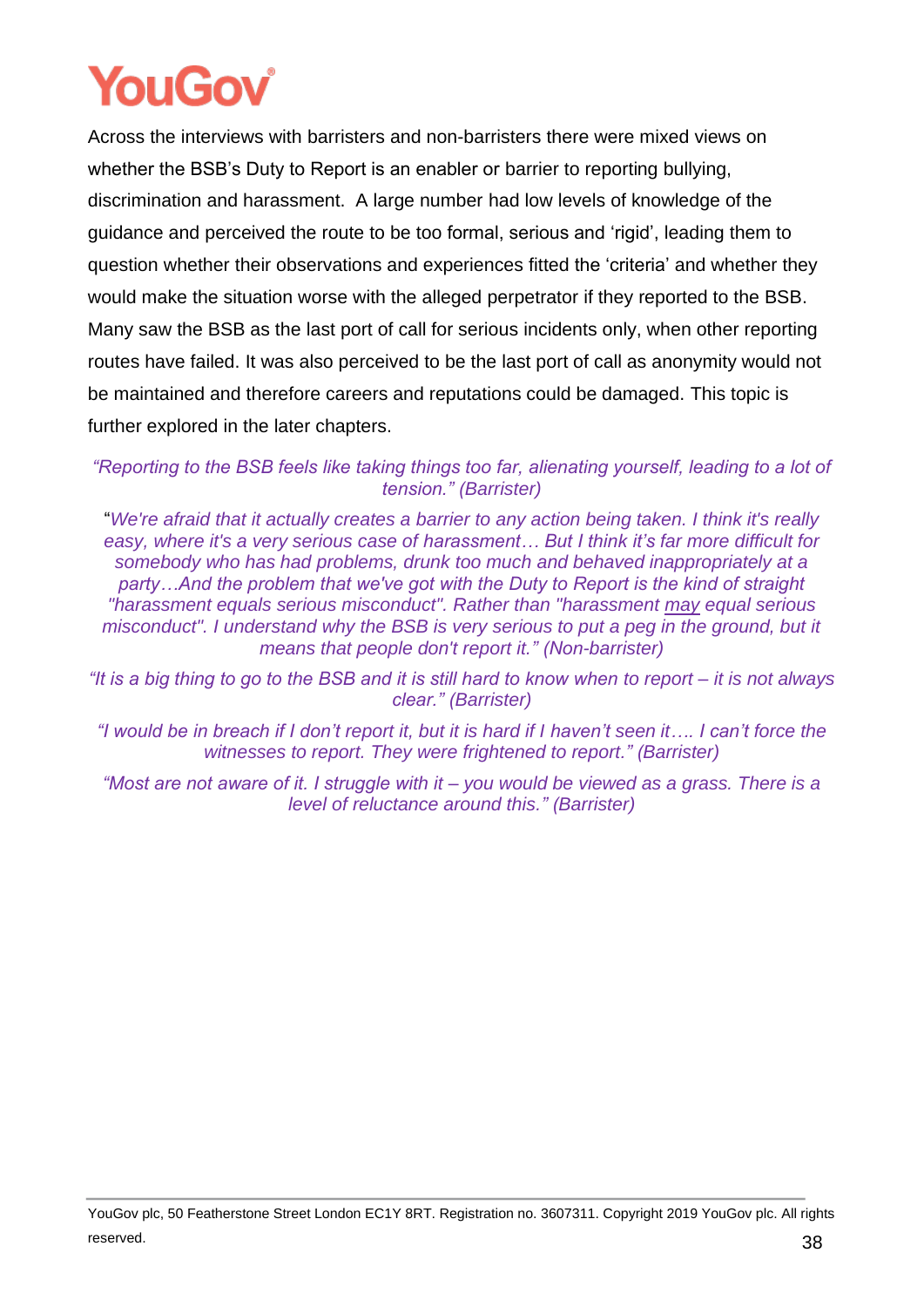<span id="page-39-0"></span>Enablers to reporting and addressing workplace bullying, discrimination and harassment

## **Key takeouts**

- Clear guidance on what bullying, discrimination and harassment is and when to report is needed. Many were unsure if they had a case and what the reporting process involved.
- Barristers often want an informal discussion with a neutral member of staff or third party, before making a formal complaint.
- The BSB's Duty to Report can help to justify reporting and shows that it is being taken seriously by the regulator.

One of the biggest enablers to reporting is having a supportive, clear and anonymous process of reporting available both inside the organisation in question and via a neutral third party. Many wanted to discuss their experiences informally first with a dedicated staff member so they could seek guidance on the process and likely outcomes if they were to formally report. They wanted to gain reassurance in a confidential setting that they have a case before, as they see it, potentially put their careers at risk by reporting to the BSB or the Head of Chambers. The Bar Council's Spot App and Ethical Enquires line to an extent fulfil this need as they are anonymous and can provide guidance on next steps. However, knowledge on which organisation offers which support or tool is low and confusion exists for more insight see the chapter on unmet support needs.

*"The Spot App is a good idea. But I also want an option for face-to-face or telephone support, as I need a personal element to talk it through - like a sounding board" (Barrister)*

*"Now you can report via Spot anonymously. They can see if there is an overall issue with someone. They can then look at a totality to see if lots of complaints against one person" (Barrister)*

*"I need someone to go to as a sounding board and ask was it unreasonable or not. I would prefer more of an informal chat first and see if I should complain formally. Should I have reported it formally? When should you do this or not? It is hard to know" (Barrister)*

*"Identifying someone within the organisation that isn't necessarily somebody you work with in your division, that you can speak to that doesn't know both parties….speaking to somebody else who doesn't know both parties so is a bit more anonymous is maybe something that could be done." (Barrister)*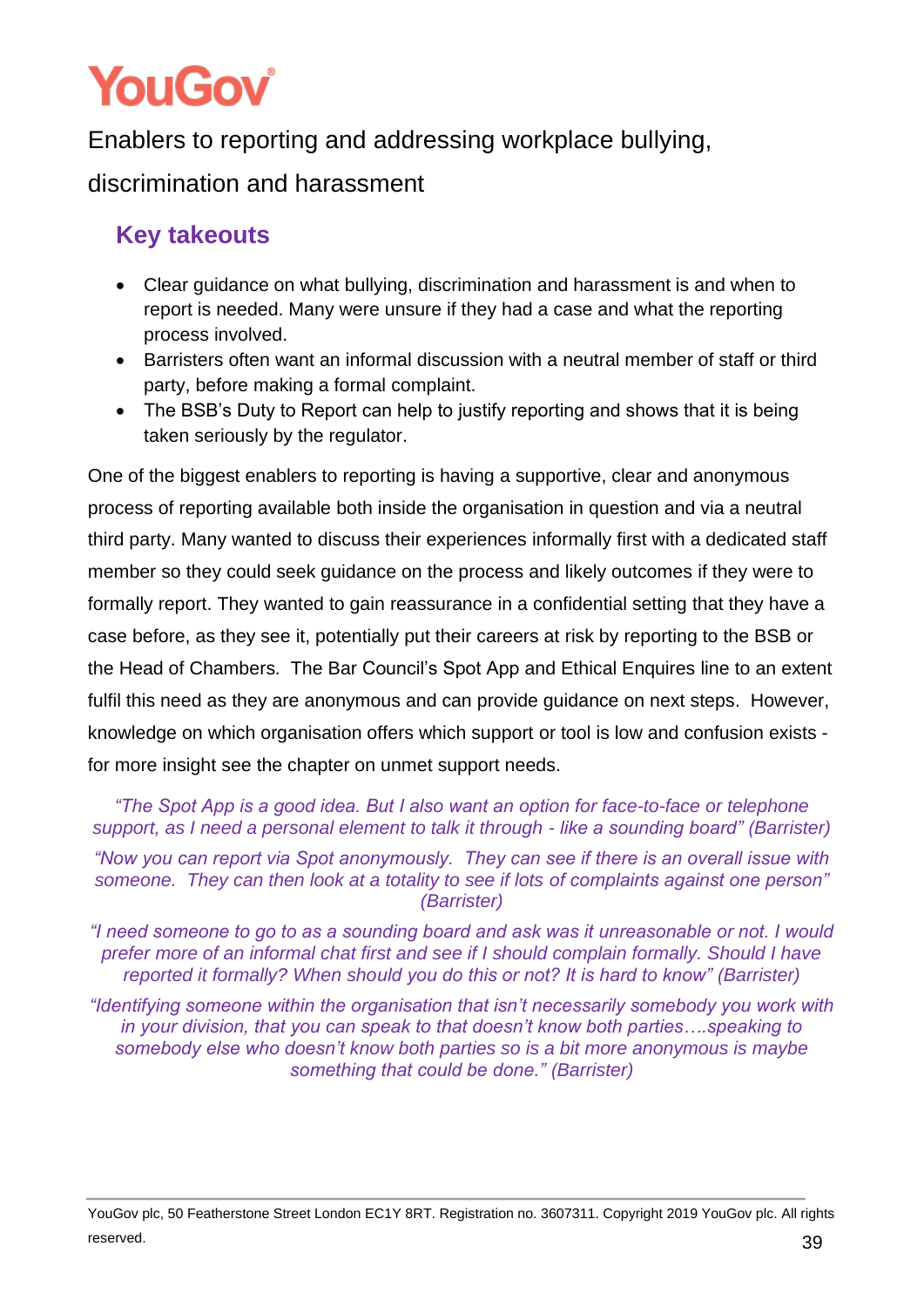A small minority viewed the *BSB's Duty to Report* as an enabler (or at least not a barrier) to reporting incidents, as it provides a justification for reporting an issue for witnesses and those affected, and it demonstrates that the Bar takes such issues seriously.

#### *"I think it is good to put in a Code of Conduct<sup>27</sup> as makes it more serious, but it isn't always effective…. The Code of Conduct does give you some justification and would be useful for some." (Barrister)*

*"The Duty to Report<sup>28</sup> can be an enabler and a barrier. You are seen less of snitch if can say it was a Duty." (Barrister)*

*"You want to make it easy to raise concerns - so if you have no choice - you have to report it." (Barrister)*

More importantly, for reporting rates to increase and harassment, bullying and discrimination to decrease, there needs to be a fundamental *change in the culture* at the Bar (as seen in some chambers and organisations). To truly enable barristers to confidently report issues the culture needs to be one of openness, trust and fairness, and one where such behaviour is not tolerated, regardless of the alleged preparators earnings or seniority. The stigma of being a 'snitch' or 'troublemaker' for raising an issue needs to be contested. As outlined in the next two chapters, training and education play a fundamental role here.

*"Encourage a positive culture in chambers - that makes the biggest difference. Policies are crucial but need to be implemented. You need a sympathetic clerk or head" (Barrister)*

*"Having much stronger speaking-up policies and speaking-up culture across the profession would be of great assistance. The Bar does need to penalise. It can't sit there and watch these chambers just have White male members and do nothing. It needs to start penalising them. Naming and shaming them, publish their figures" (Barrister)*

*"A lady disclosed sexual harassment to her practice manager. She came forward as it was made clear in her induction she could. It was an open culture where you could seek resolution." (Barrister)*

Indeed, as we will go on to discuss, where best practice exists and where the rules are not just observed, but culturally embedded, it makes a big difference, particularly to barristers from underrepresented backgrounds. Participants talked of the positive reinforcement that

<sup>&</sup>lt;sup>27</sup> The Code of Conduct regulates the professional behaviour and standards of all barristers: <https://www.barstandardsboard.org.uk/for-barristers/bsb-handbook-and-code-guidance/the-bsb-handbook.html>

<sup>&</sup>lt;sup>28</sup> Duty to report under Bar Standards Board Handbook, sections rC65 and rC68 of the Handbook, sets out that barristers must report to the BSB if they have either committed, or witnessed another barrister commit, serious misconduct (among other things). This could include bullying, harassment and/or discrimination.

YouGov plc, 50 Featherstone Street London EC1Y 8RT. Registration no. 3607311. Copyright 2019 YouGov plc. All rights reserved.  $40$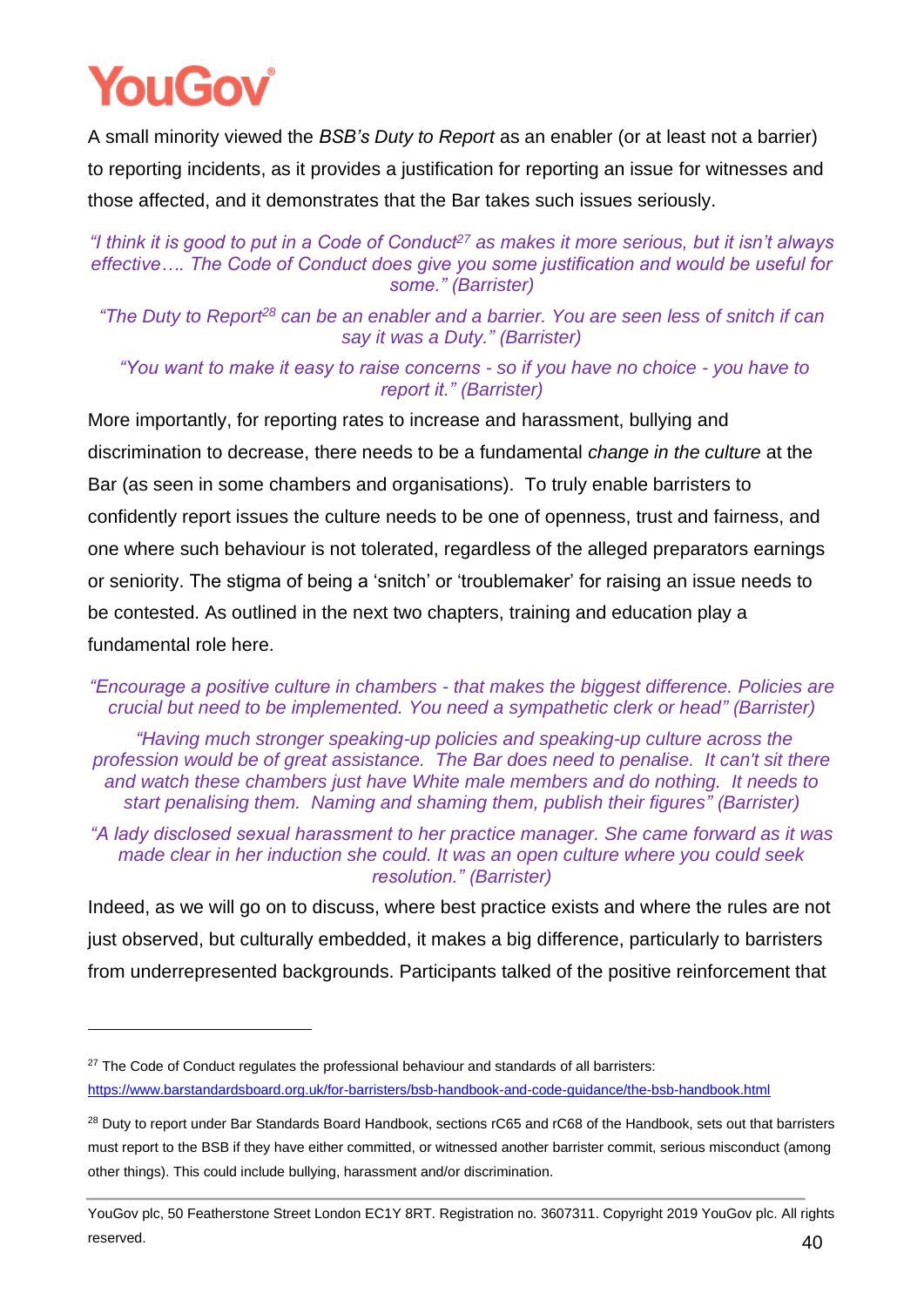they get in the knowledge that their chambers are looking out for their interests and would be able to protect them if there was a dispute. Often it did not take very much to persuade them that the issue was being taken seriously – examples included having training on antioppression, blind screening of CVs and fair, active and approachable EDOs. However, such chambers tended to be the ones whose remit focused on either commercial issues or asylum and immigration cases, and were the exception, rather than the rule.

YouGov plc, 50 Featherstone Street London EC1Y 8RT. Registration no. 3607311. Copyright 2019 YouGov plc. All rights reserved.  $41$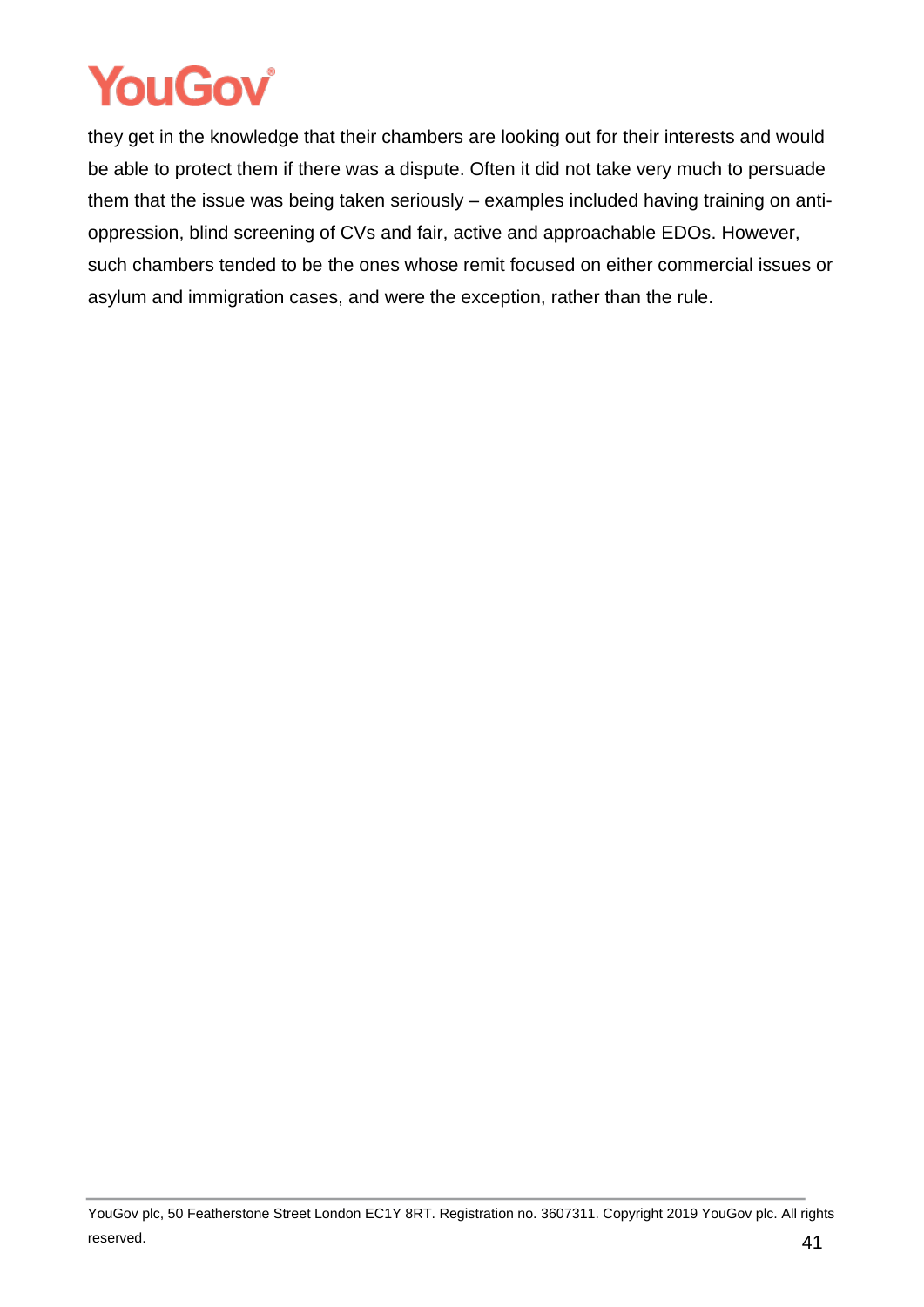

### <span id="page-42-0"></span>Awareness and implementation of the Equality Rules

### **Key takeouts**

- Overall, the Equality Rules are welcomed and felt to be necessary as the Bar is felt to lack diversity, and in some cases equality.
- However, there is huge variation in how well equality and anti-discrimination policies and rules are understood and implemented within chambers – all do 'something', but it is often only perfunctory.
- Those that do it best have buy-in from senior leaders in chambers the Equality Rules from the BSB need to be role modelled from the top within chambers and other organisations at the Bar.
- Self-employed barristers can be reluctant to volunteer to take on roles related to equality and diversity as there is little incentive and formal support to do so. However, when EDOs are proactive, supportive and objective they are welcomed.

Across interviews it became clear that the implementation and awareness of the 2012 Equality Rules was inconsistent, and patchy. Most had heard of the Rules, were aware that they enshrined workplace protection for those with protected characteristics and believed them to be necessary. However, many struggled to recall or describe how the Rules had been introduced in their chambers over the preceding years and how they were implanted at this moment in time:

#### *"It rings a bell. We do have this all in chambers…We do get voted into groups and roles. We have the policies on our intranet - but small chambers may not have this. I had to ask before for it as not on the intranet. Policies are not always accessible" (Barrister)*

It is worth noting that for sole practitioners / those who work within another organisation (not chambers), their organisation may not know or implement the Equality Rules.

*"I think the problem is that the way that people work at the Bar is very diverse, so not everybody works for a chambers or entity, there are lots of sole practitioners, people like myself that are effectively a sole practitioner in that I go from contract to contract, so I don't belong to an organisation that employs me personally, so there's no way of putting those policies into practice. So, you've got to look to the Bar itself to provide some of that, because I don't have a boss who can do that." (Barrister)*

For some in chambers, the Equality Rules were implemented perfunctorily – they encouraged barristers to attend training (e.g. on unconscious bias and anti-discrimination training), they have a designated Equality and Diversity Officer (EDO) but this was seen to

YouGov plc, 50 Featherstone Street London EC1Y 8RT. Registration no. 3607311. Copyright 2019 YouGov plc. All rights reserved.  $42$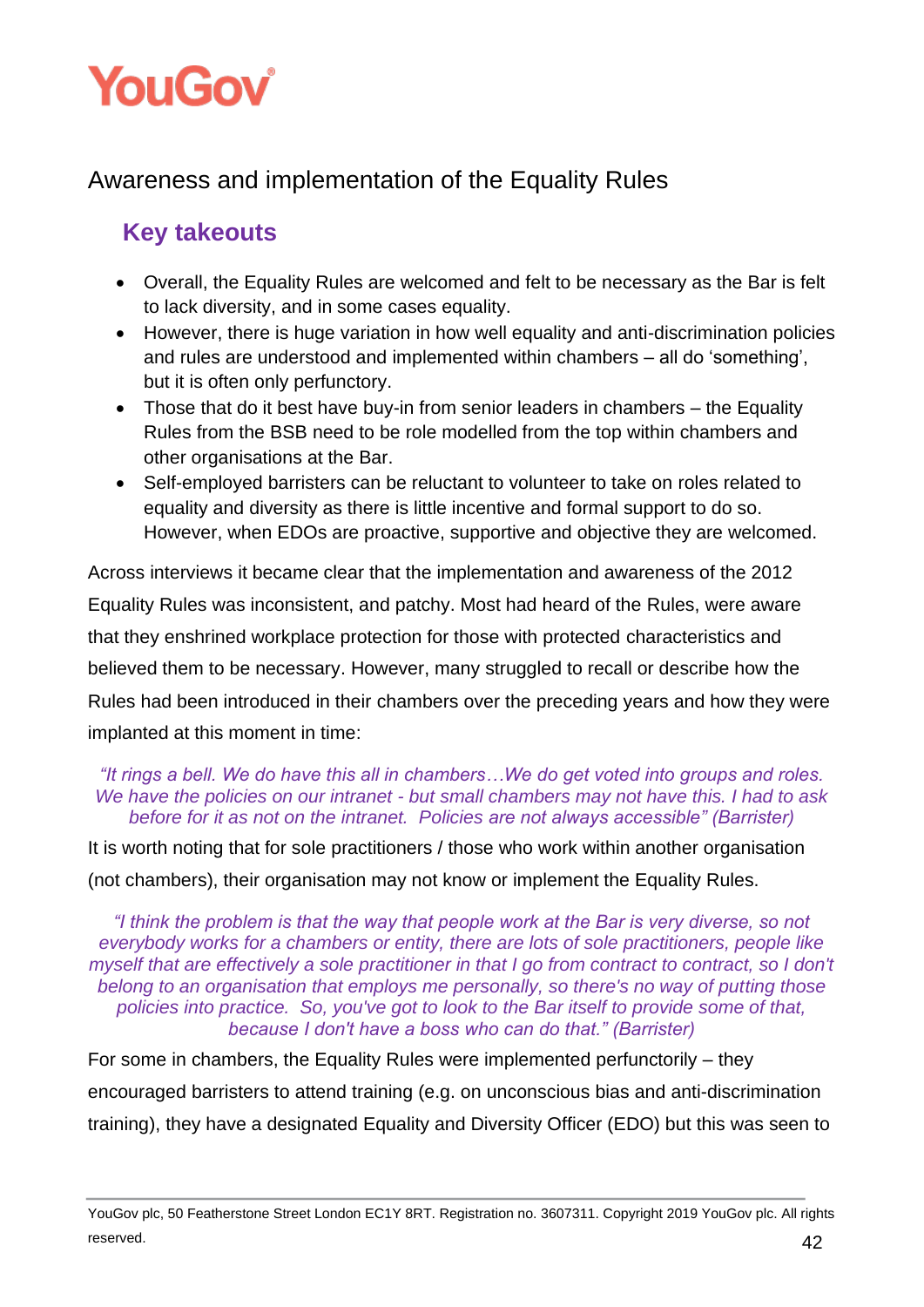be akin to nominating someone as a fire warden, involving very little day to day

responsibility.

*"There is someone who is the diversity person because one has to but on the whole we are pretty old fashioned. Things just happen in a nebulous sort of way. It relies on basic good will and good intentions." (Barrister)*

In a similar vein, in some chambers the Rules, especially around diversity monitoring, were simply a 'tick box' exercise making little difference to policy and practice.

*"Need to anonymously record diversity for example in chambers – we sent around the survey. But someone said bi-curious and told others to do it as a joke." (Barrister)*

*"Chambers have done policies on these things. But my old set played lip service, and so does my current set. They just want to be seen to be doing it to look good, but they are just tweaks and not massive changes" (Barrister)*

*"If you've got a line manager that isn't interested, they pay lip service to all those rules" (Barrister)*

Again, this seemed to be particularly the case at the Chancery Bar. Others, particularly those in commercial law, were much more up to date in their adherence to the Rules and tended to observe them much more scrupulously.

*"We have that kind of culture and I don't think that all sets do. I don't think that everyone in my position feels that way…we've have training on it, I have senior management backing me up on it, I have senior barristers backing me up on it." (Non-barrister)*

*"In my chambers everything is run to the book. We have all these equality and diversity officers, and committees that deal with all these issues, there's a constitution. In other words, now I'm in a proper chambers which deals with all these issues." (Barrister)*

One of the reported issues was that, for many, the position of EDO seemed to be an onerous one. Self-employed barristers are paid for their case work, so the prospect of working 'pro-bono' on what is perceived to be administrative work is often not an appealing prospect. Obviously where there are salaried employees to take on this role it seems more appropriate, but this is often not the case. The point was also made that such individuals do not have the same skillset that is found more commonly in HR professionals, which may give them the abilities and 'softer skills' to put policies in place and generate internal buy-in.

*"We have a policy, and I think we are relatively alive to issues, but I'm not saying we're necessarily always good at handling them. I think our problem with a lot of this stuff is the way of dealing with these things, the work ends up falling on the same people over and over again. Because a bit of a problem with the Bar is that anything that involves the structure, and organisation, and management of chambers, someone's doing it in their free time so it's naturally going to be the people who care most about it that do it." (Barrister)*

YouGov plc, 50 Featherstone Street London EC1Y 8RT. Registration no. 3607311. Copyright 2019 YouGov plc. All rights reserved.  $43$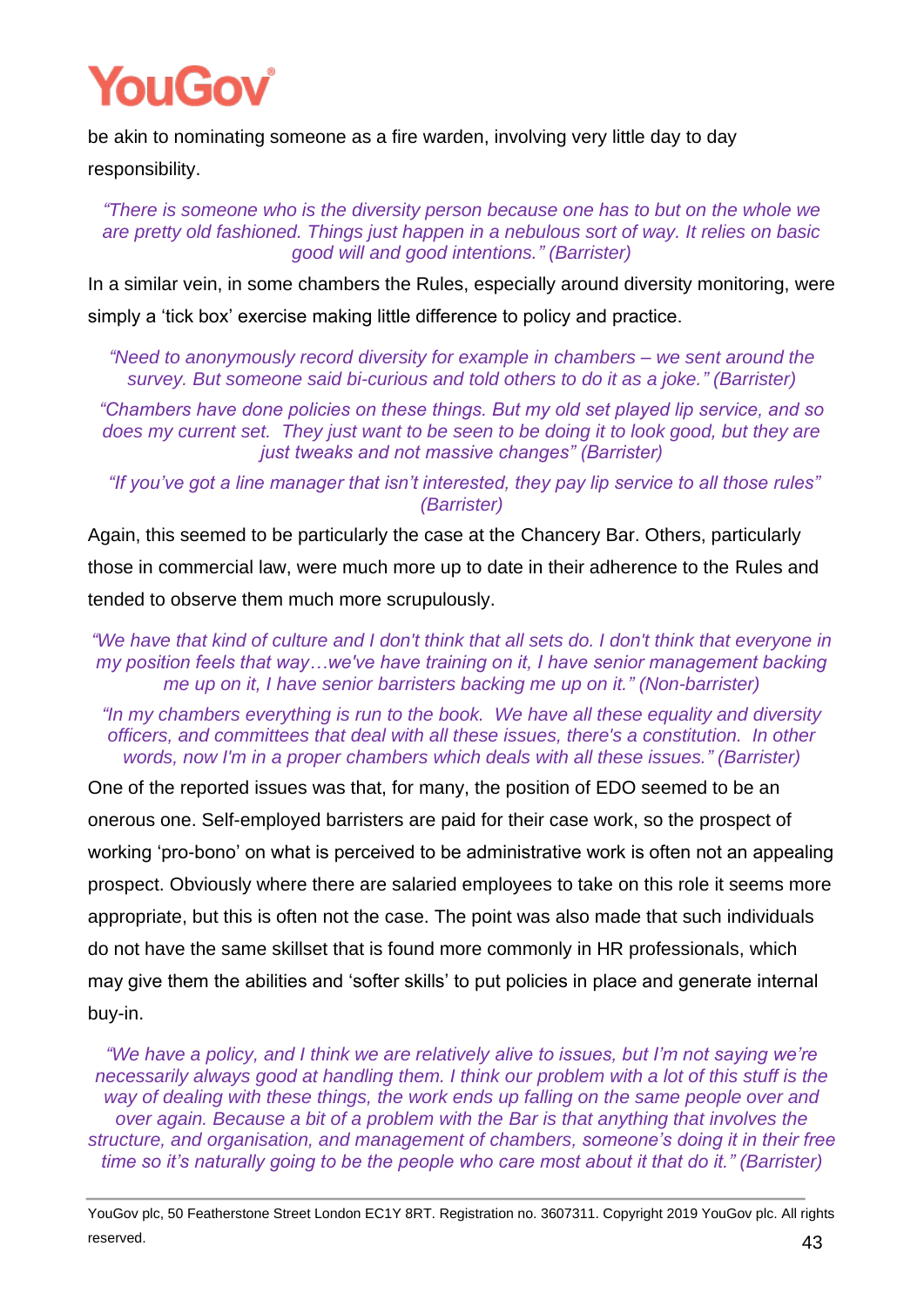

*"EDOs are barristers as well - so it is time consuming and hard for them - so it can be slow process. It all depends on how keen they are. We do have a HR Officer as we are a larger chambers. Our HR is doing a good job - she set up a women's group and she holds exit interviews to check on bullying etc." (Barrister)*

*"Getting an EDO is just… meaningless. Make a White male an EDO and not just a brown woman. At the heart you are trying to change a power structure - you need to take it and White men to give it up. It won't happen by asking…. There is no evidence of anybody within the Bar driving change." (Barrister)* 

The interviews suggested that different elements of equality and diversity monitoring are implemented with differing levels of success. For example, some barristers reported great strides being made in recent years around maternity and paternity leave policies, such as waiving their rent for the period of their maternity leave.

*"Parental leave is helpful – it sets expectations of how parents will be treated. Flexible working doesn't work as it isn't a flexible job. I have had two children at Bar - the whole profession is not set up for part time working (trials, etc.) You can do fewer hours but not set days. Policies about not charging rent when on maternity leave are useful, as is the process of keeping in touch." (Barrister)*

The issues that seemed much less likely to have been addressed were around monitoring how work was allocated. This issue, particularly for BAME and / or female barristers, was something that they were particularly interested in, as they were concerned that they were being left behind. This still seems to be a 'blind spot' in many chambers.

#### *"Fair allocation rules are good but don't always work in reality – you can then be bullied over it by the other barrister." (Barrister)*

For many, the key to this issue is having senior buy-in within the chambers, and senior voices (either a clerk or barrister) who are advocates for change and implementing equality and diversity policies within chambers, and who are role modelling the Rules. Without such strong voices, for the reasons described above, it seems difficult to bring about change. Additionally, some made the point that chambers are good at complying with legislation (nominating an EDO and sending out staff surveys) but less good at encouraging a more wholesale attitude change. Strong voices from within chambers need to ensure that their place of work goes beyond simple compliance and embeds more root and branch changes. Though for some chambers, as described, even being complaint is difficult enough.

*"We have a diversity training which is delivered by someone outside of chambers. I think it really helped in terms of bringing it front and centre in terms of what you need to do. We also have three Diversity Officers who share the role and they make themselves available. I think the rules absolutely helped. The maternal policies were non-existent before. I think* 

YouGov plc, 50 Featherstone Street London EC1Y 8RT. Registration no. 3607311. Copyright 2019 YouGov plc. All rights reserved.  $44$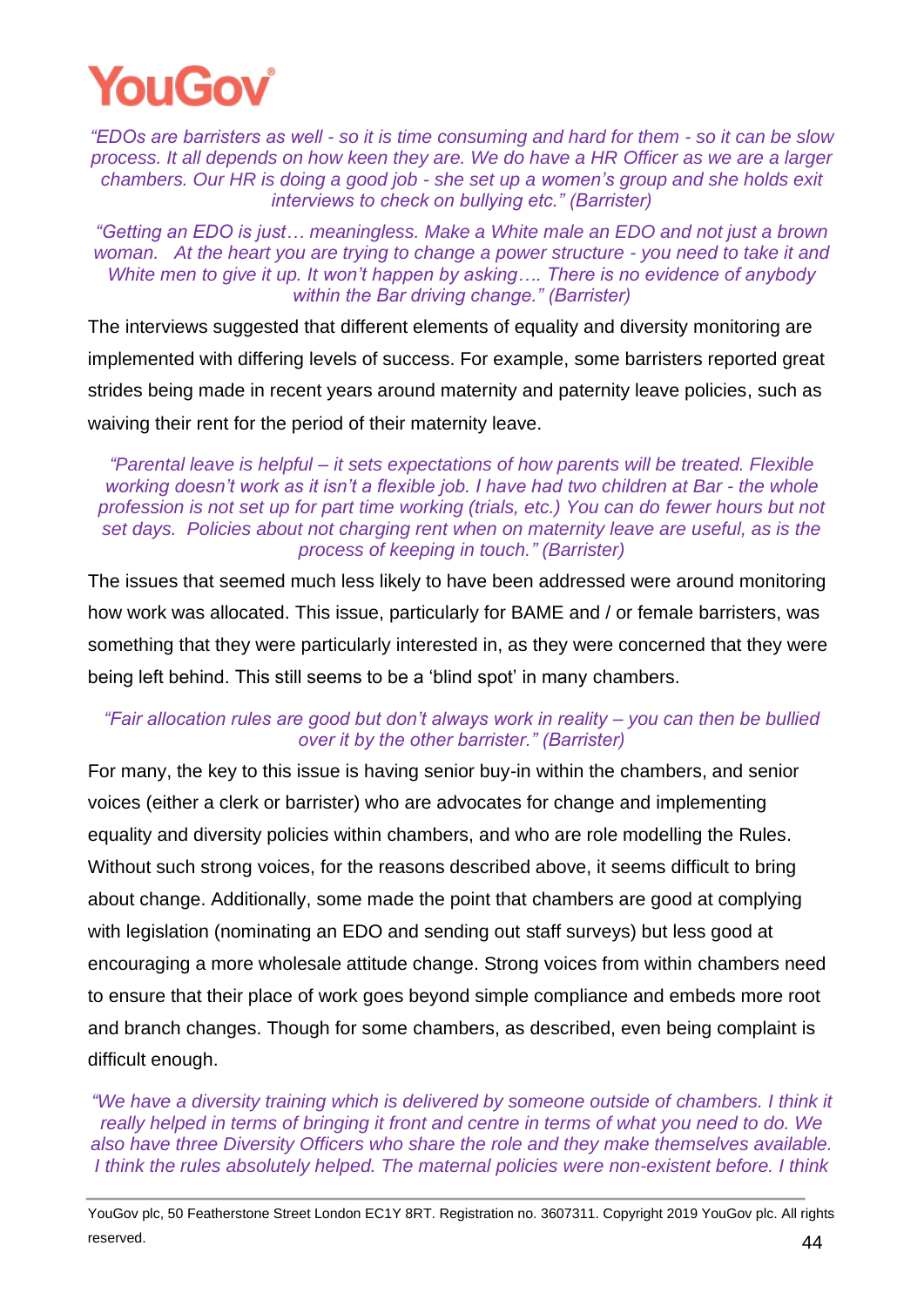

*having a good Head of Chambers and a practice manager that is completely engaged is key to ensuring these policies are respected." (Barrister)*

*"I do [think they've made a difference]. But I think the hard job is always about putting policy into practice. The good thing about the rules is that they're quite black and white. I think most chambers do their best to comply. From my perspective, the key is to ensure compliance and that there are spot checks and investigations to ensure the chambers are complying. Rather than waiting for a complaint, perhaps a more proactive approach to spot checking chambers' policies." (Non-barrister)*

*"We have Diversity Officers and they make themselves available. I think the rules absolutely helped. The maternal policies were non-existent before. I think having a good Head of Chambers and a practice manager that is completely engaged is key to ensuring these policies are respected. You have to include within that some sort of enforcement and make management responsible." (Barrister)*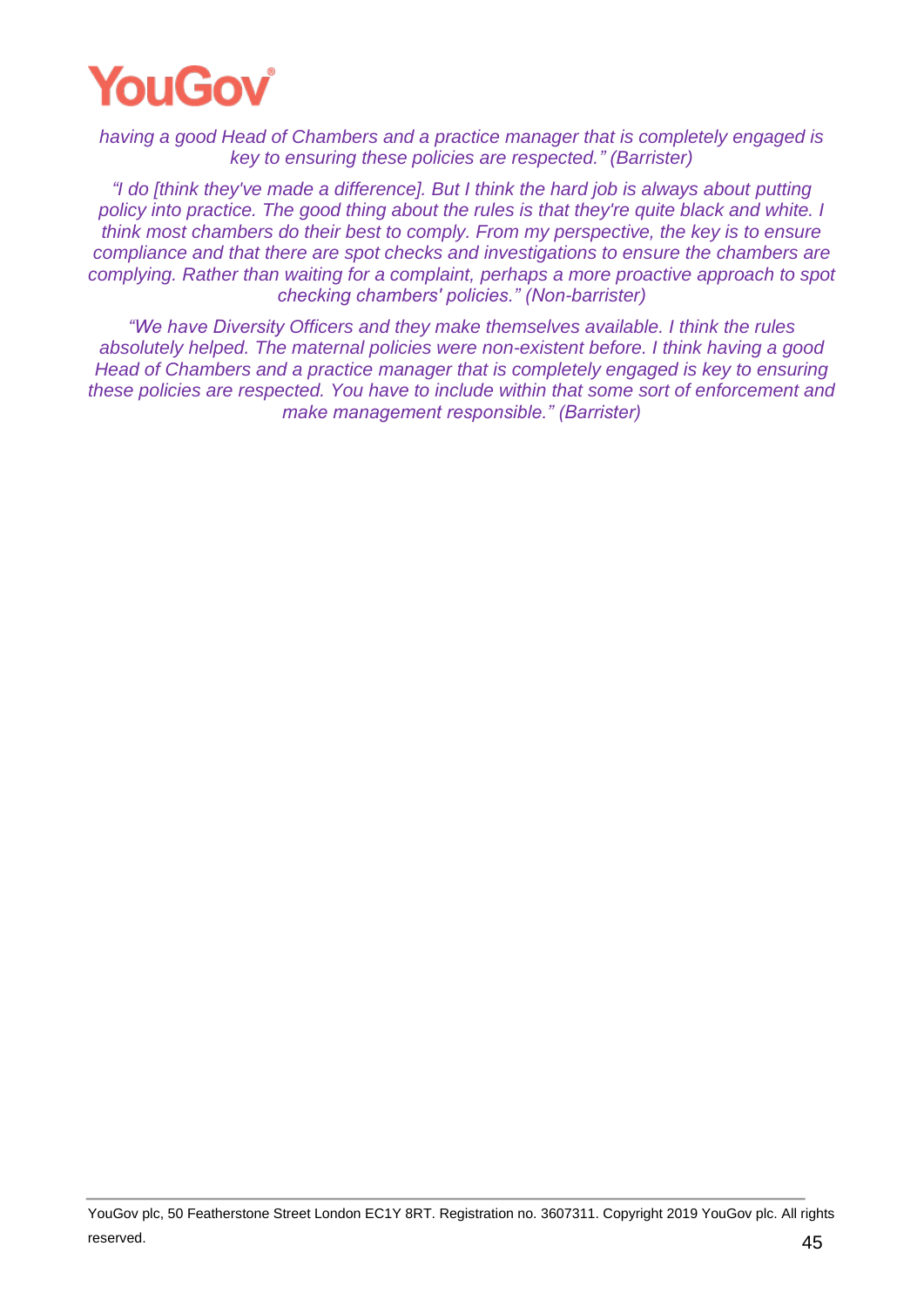### <span id="page-46-0"></span>Unmet support needs; the role of BSB and other key stakeholders

### **Key takeouts**

- Initiatives and other forms of support whether regulatory or representative had low visibility amongst the barristers interviewed, with many not being aware of formal supports or / and how the supports can be accessed.
- Awareness of the services offered by the BSB specifically, as differentiated from the Bar Council or other stakeholders, was especially low.
- This led to some confusion about the current and potential role and responsibilities of the BSB verses the Bar Council.
- Currently, not all feel comfortable approaching the BSB when they experience issues as they do not believe the BSB is 'in touch' with the reality of the Bar.
- There is a role for other organisations, such as the Bar Council and Networks, to provide a middle ground where barristers can seek guidance and report lower level incidents.

To provide context for the findings in this chapter, it is worth noting that across the interviews, many were confused about which organisation offered which formal supports and there was some misunderstanding of the role and responsibilities of the BSB verses the Bar Council. In reality, the BSB regulates barristers in England and Wales in the public interest and is responsible for setting standards of conduct for barristers and authorising barristers to practise. The BSB also handles complaints against barristers and takes enforcement or other action where appropriate. The Bar Council represents barristers in England and Wales and acts as a voice for the profession, promoting fair access to justice for all and the highest standards of ethics, equality and diversity across the profession.

In the interviews, views of the BSB were mixed, veering towards the negative, and, though feedback from chambers on general positivity to the BSB is outside the scope of this research, it is important context in understanding how likely individual barristers are to approach the organisation or to report incidents to it. Many of the issues were around the increasing workload that the BSB's regulation placed upon them, with many concerns about the Code of Conduct.

*"It's been an increasing trend of the BSB which put pressure on the individual sets of chambers in terms of the amount of paperwork that we are expected to do. For example, the Bar Code of Conduct, which used to be about 20 pages, has worked very well for 100 years or more. That's been blown up into a 2-inch BSB book, nobody can find anything in it, and it's been a massive retrograde step." (Barrister)*

YouGov plc, 50 Featherstone Street London EC1Y 8RT. Registration no. 3607311. Copyright 2019 YouGov plc. All rights reserved.  $46$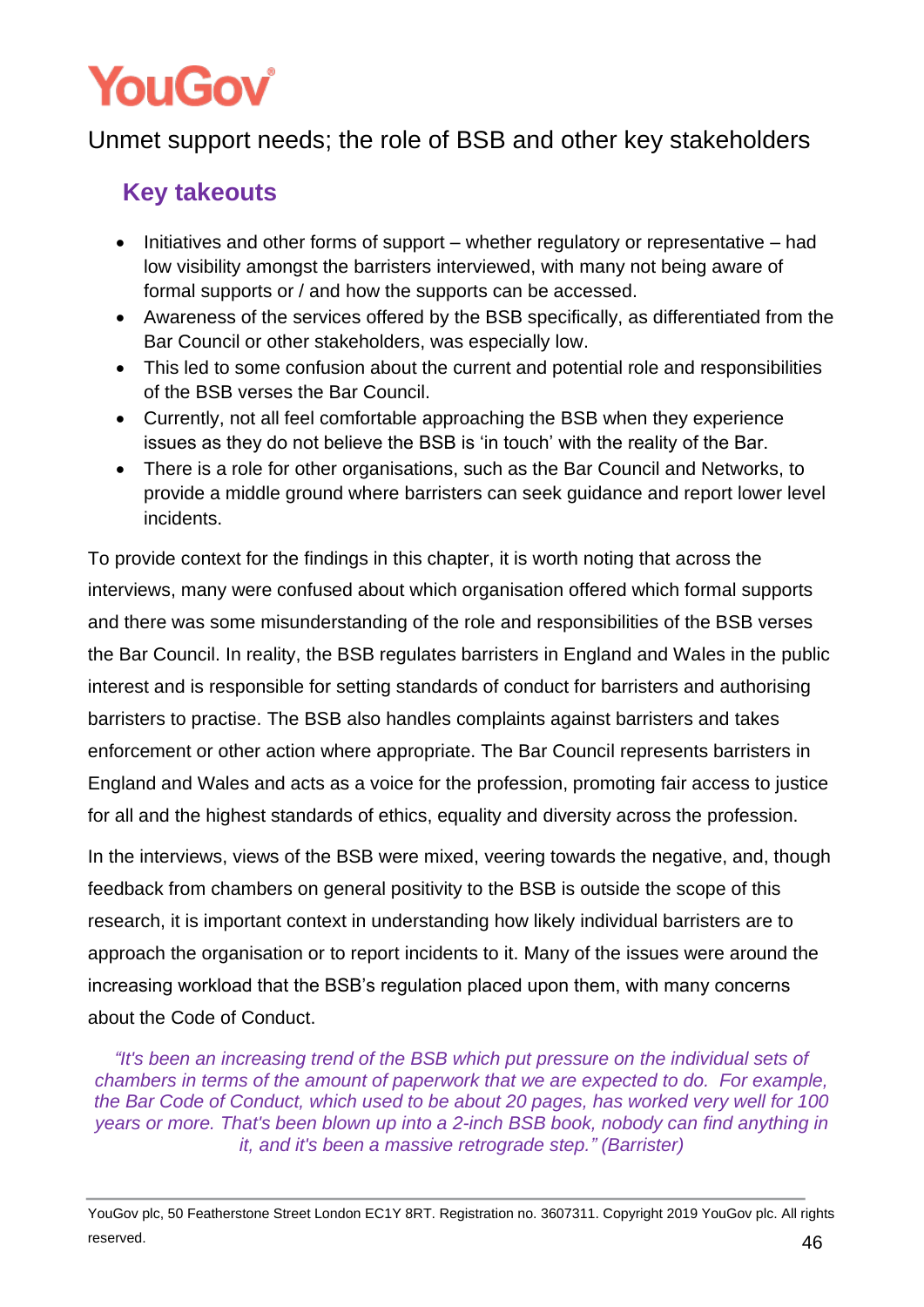These concerns did not just come from barristers. A clerk interviewed for example had a much hazier knowledge of the organisation, but despite this, felt that those in the clerks' office had to keep pace with the BSB's widening regulatory requirements, and therefore held a dim view of the regulator.

*"I don't think the BSB understands chambers very well- they overregulate us - come in with new rules sometimes which people don't see the point of it. They should set aside some time to come and visit us - just to understand how we operate. Last year the transparency rules came in with pages and pages of documents." (Non-barrister)*

For others, the landscape was made even more difficult due to the perception that the BSB only regulates the independent Bar<sup>29</sup>. This perception serves to distance some employed barristers from the organisation even further and created both confusion and annoyance when they reached out to the organisation for help and support.

*"I'm a member of the Bar, I pay my extra £100 Bar subscription fee<sup>30</sup> to various entitlements as a service. I phoned up for some advice, asking for what help the Bar could give me. They said they couldn't give me any help because I was in employment, you just had to sort that out with your employer. They weren't interested at all. They were only interested if you were in the independent Bar, and it was as if employed lawyers were just nothing, really, we were just second-class citizens even though we pay the same fees and I was paying extra fees" (Barrister).*

The result of these views was that, when asked what role the BSB should have in helping barristers report incidents of bullying, discrimination and harassment, many did not feel it was appropriate. In some senses, the organisation was seen as too paternalistic and authoritarian, when, often what barrister needs is a more welcoming and maternalistic proposition.

*"BSB are the stick. They have no idea what it is like to be a barrister - they feel very different to us. Too much of a stick and less of carrot…. they are there to beat us if we faulter. The Bar Council are more for us - but not sure how good they are. A forum for barristers like Mumsnet is a good idea." (Barrister)*

*"I don't know anyone who has that much to do with the BSB and Bar Council. What do the BSB do? They regulate us - unless you are in trouble you don't have anything to do with the BSB? Why would anyone approach them? They are like the police of the barristers how can they help us?" (Barrister)*

<sup>&</sup>lt;sup>29</sup> Although the Equality Rules themselves only apply to chambers / entities (as employment law covers the employed bar in relation to these issues), BSB regulates the entire Bar, not just self-employed barristers.

<sup>&</sup>lt;sup>30</sup> Bar Representation Fee (BRF) for the Bar Council Services: [https://www.barcouncil.org.uk/bar-council-services/for](https://www.barcouncil.org.uk/bar-council-services/for-barristers/bar-representation-fee.html)[barristers/bar-representation-fee.html](https://www.barcouncil.org.uk/bar-council-services/for-barristers/bar-representation-fee.html)

YouGov plc, 50 Featherstone Street London EC1Y 8RT. Registration no. 3607311. Copyright 2019 YouGov plc. All rights reserved.  $47$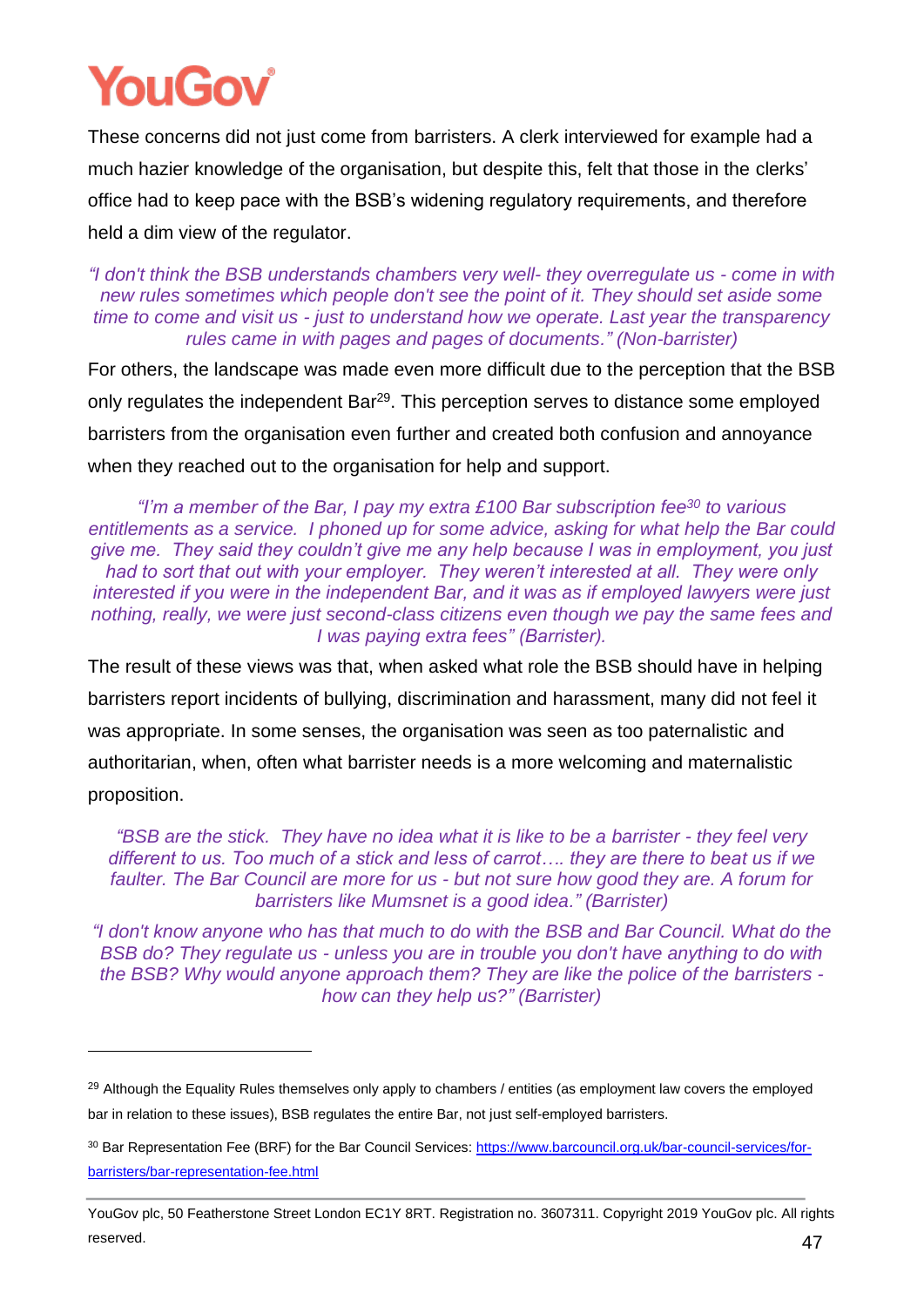As referred to earlier, there was evidence of a misunderstanding or confusion over what assistance the BSB could offer. Many felt that the organisation is designed to enforce the rules rather than protect individual barristers' interests, and, as such, were confused as to which specific mechanisms it has in place to protect barristers from bullying, discrimination and harassment.

*"I'm not really sure that I know. I think there are helplines and stuff. I looked at it when I was thinking about all this stuff myself but didn't end up using any of it, and instead talking with my colleagues, who I trusted, as a way of handling it. I certainly think that an offer of external confidential support would be massive, and I know that the Wellbeing at the Bar group or organisation, however they're called, have done that to some extent with mental health issues more generally." (Barrister)*

The BSB's perceived remoteness was another barrier – many felt that they do not have a good understanding of the inner workings of most chambers, and this implies a perception that they might not be able to deal with any reported incidents empathetically. This perceived lack of visibility was a genuine shortcoming here – and another barrier preventing barristers from approaching the organisation.

*"The BSB can only do so much - spot checks and speaking to me like you are today but you need to have the time, the infrastructure, and the right people to deal with this - who understand the issues that impact on being a barrister. The BSB is sometimes extremely distant - just sending emails and requests for CPD. It needs to be more visible on the ground - visiting chambers, speaking to young barristers. Now it's too abstract - in its ivory towers, sending out diktats. It needs to be a more visible presence taking care of the barristers it serves. Socially and in terms of advocacy the Inns are fantastic but in terms of this sort of thing they take a backseat. But the BSB needs to lead the way and bring the Inns on board. A more visible policing of chambers." (Barrister)*

In terms of other organisations and stakeholders and their role in helping to administer complaints, some made the point that they might be more likely to go to the Bar Council rather than the Bar Standards Board. They were more likely to *perceive* the Bar Council as a friendlier association, though there was some doubt about how effective it was compared with the BSB<sup>31</sup>. As discussed, some participants mentioned the Bar Council's 'SPOT' app – and had used it and were positive about it – but knowledge across the board was low.

A few mentioned the Inns of Court and, though there was more positivity towards them compared with the regulator, there were questions raised about the appropriateness of

 $31$  This perception may stem from their different roles – as the BSB regulates the Bar for the public interest, while the Bar Council represents barristers and acts as a voice for the profession, as detailed earlier in the report.

YouGov plc, 50 Featherstone Street London EC1Y 8RT. Registration no. 3607311. Copyright 2019 YouGov plc. All rights reserved.  $48$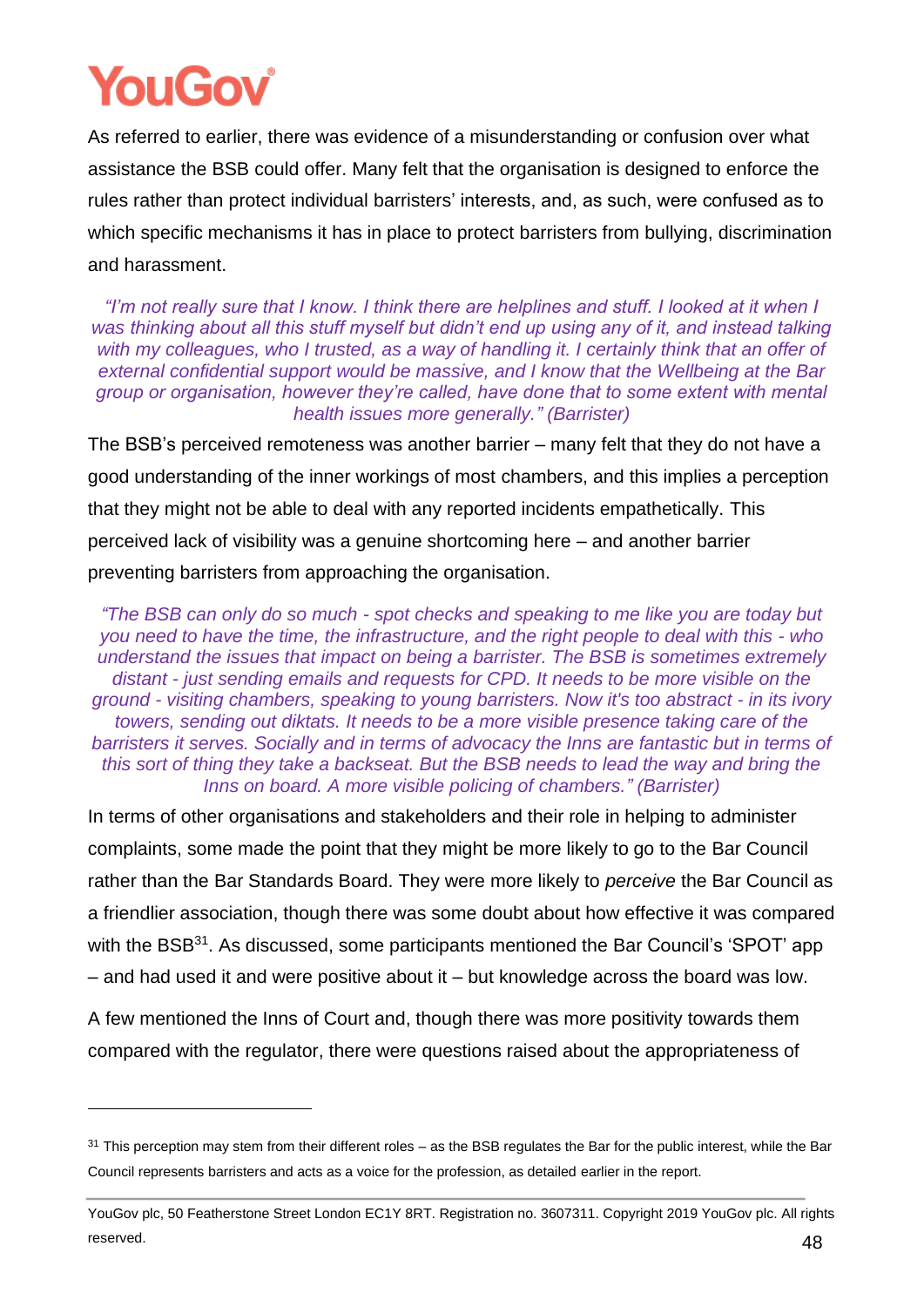

approaching such an organisation – they were mainly thought of as organising social events.

For some, a better option as a recourse for barristers are the Specialist Bar Associations – barristers seemed to have more frequent engagement with them, and they felt that they had a better understanding of their sector-specific contexts.

*"I think it's extraordinarily difficult for the BSB to do anything - I wonder whether the specialist Bar Associations could be helped by the BSB to do more - they have the great advantage of having a sense of how the power dynamics work in their fields. But they do have limited resources and rely on goodwill. The Bar Council used to have a facility where you could ring up and speak to senior practitioners in confidence if you had ethical considerations - and it worked quite well. I used it once and got some very sensible advice which fortified me to say no". (Barrister)*

*"I think better monitoring, better understanding of what the role is of other organisations within the profession, and a slightly better approach at doing partnership. I think there is a tension between the professional organisations at the Bar which prevents them from taking collective action, which is suspicion on behalf of things like the Inns of Court, or even the Bar Council, of what the role of the BSB is and a sense of isolation around what they do. Also, I think the BSB could do more to realise that these organisations can unlock a lot of what they are trying to achieve." (Non-barrister)*

One unmet need that was present across many interviews, and particularly amongst participants from underrepresented groups, was the need for better networking within the profession. Were there better networks and forums or / and greater awareness of the current ones, it could be argued that barristers would be more likely to discuss incidents and behaviours and therefore be given the encouragement to report them. Whether this networking should be organised through the BSB is less clear – but there is clearly a role for the specialist Bar associations.

*"I would like to be in contact with other people like me - I don't see people like me in chambers and that's really sad. There are particular issues that are faced by BAME people, so to have access to other people who know the issues personally to provide support. I would love to have contact with a network like that. BSB - the only time I have ever had contact with them is things like this, so I do feel like they are trying to look after me, but the frequency of that contact is limited." (Barrister)*

YouGov plc, 50 Featherstone Street London EC1Y 8RT. Registration no. 3607311. Copyright 2019 YouGov plc. All rights reserved.  $49$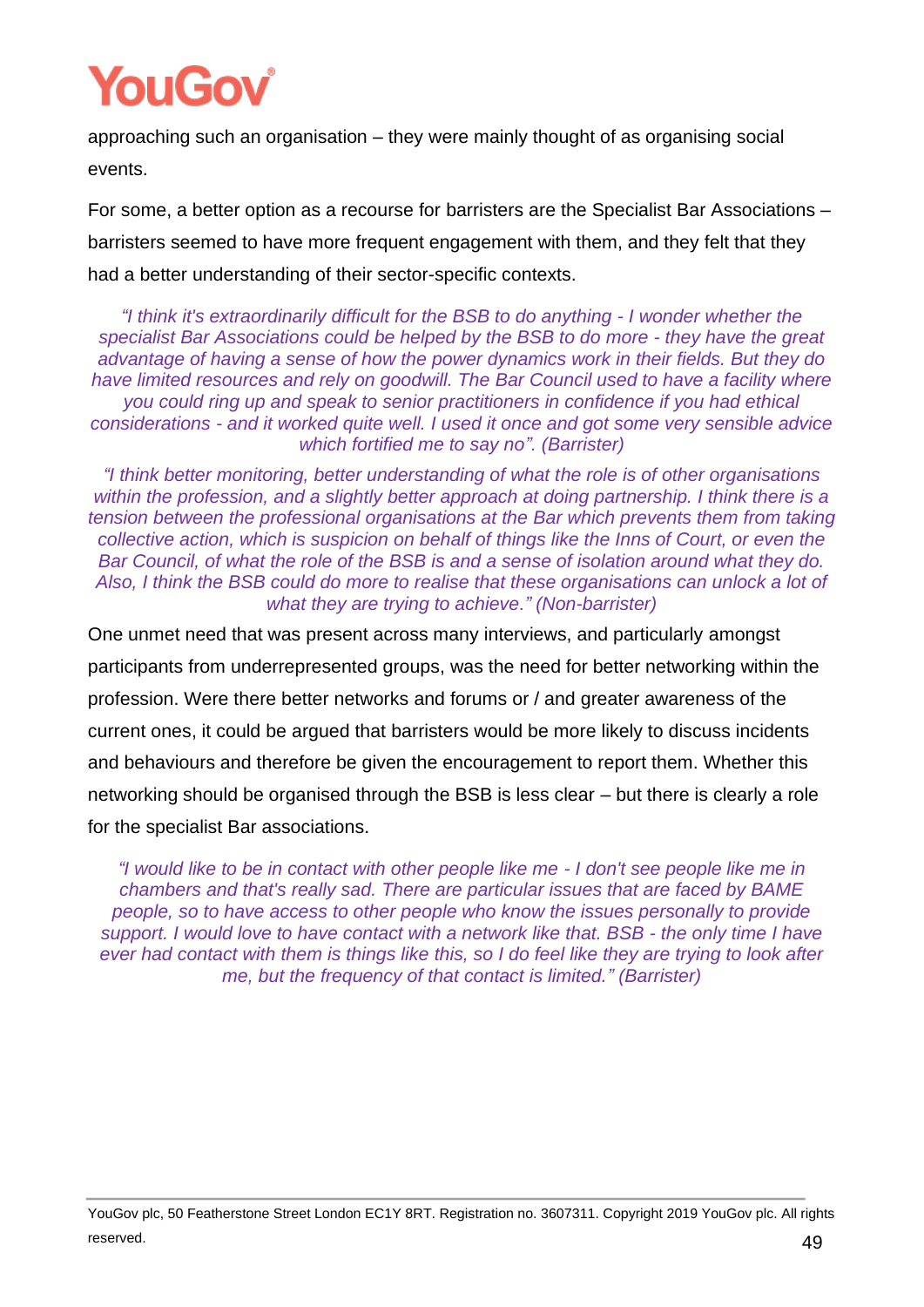### <span id="page-50-0"></span>Conclusions and recommendations

This research suggests that there may be much to be done to combat the harassment, bullying and discrimination that appears widespread and in some place endemic at the Bar. It exists in many forms – both overt and implicit, both as 'one off' incidents and as sustained campaigns of abuse. This research suggests that younger and less experienced barristers are affected the most, and they are less inclined than their senior colleagues to call it out and raise the issues with others.

The participants reported dramatic impacts of this behaviour – that it can seriously affect barristers' mental health, and can lead to sharp drops in confidence, and them questioning whether the profession is right for them. Some barristers suspected that senior barristers who bully and intimidate others had been subject to similar behaviour earlier in their careers, and therefore may feel it is the norm to act this way in a profession that demands assertiveness and disparages perceived 'weakness'. These attitudes and behaviours may be removing talent, and particularly diverse talent, from the industry.

In terms of how to address and counter these issues, it should be noted, and it was pointed out by a non-barrister, that there are no specific anti-bullying laws in the UK. This means that unpleasant and aggressive behaviour could have the term bullying subjectively applied to it, but also that instances of bullying can risk being downplayed. Therefore, one recommendation based on the suggestions received from participants would be to **define and codify exactly when bullying and harassment count as serious misconduct** – and a clear role for the BSB in doing so. Perhaps the use of case studies and testimonies could help to define it and describe its impact.

On the discrimination side, one issue that was reported across almost all interviews, and particularly where there was intersectionality<sup>32</sup> of protected characteristics, was the subject of work allocation. As discussed earlier, many we spoke to were unsure of how their caseload was allocated by clerks and what the decision-making process was. This led many to feel that they were being deprived of work and therefore discriminated in this way.

<sup>32</sup> Intersectionality is the interconnected nature of social categorizations such as race, class, and gender as they apply to a given individual or group, regarded as creating overlapping and interdependent systems of discrimination or disadvantage.

YouGov plc, 50 Featherstone Street London EC1Y 8RT. Registration no. 3607311. Copyright 2019 YouGov plc. All rights reserved.  $50$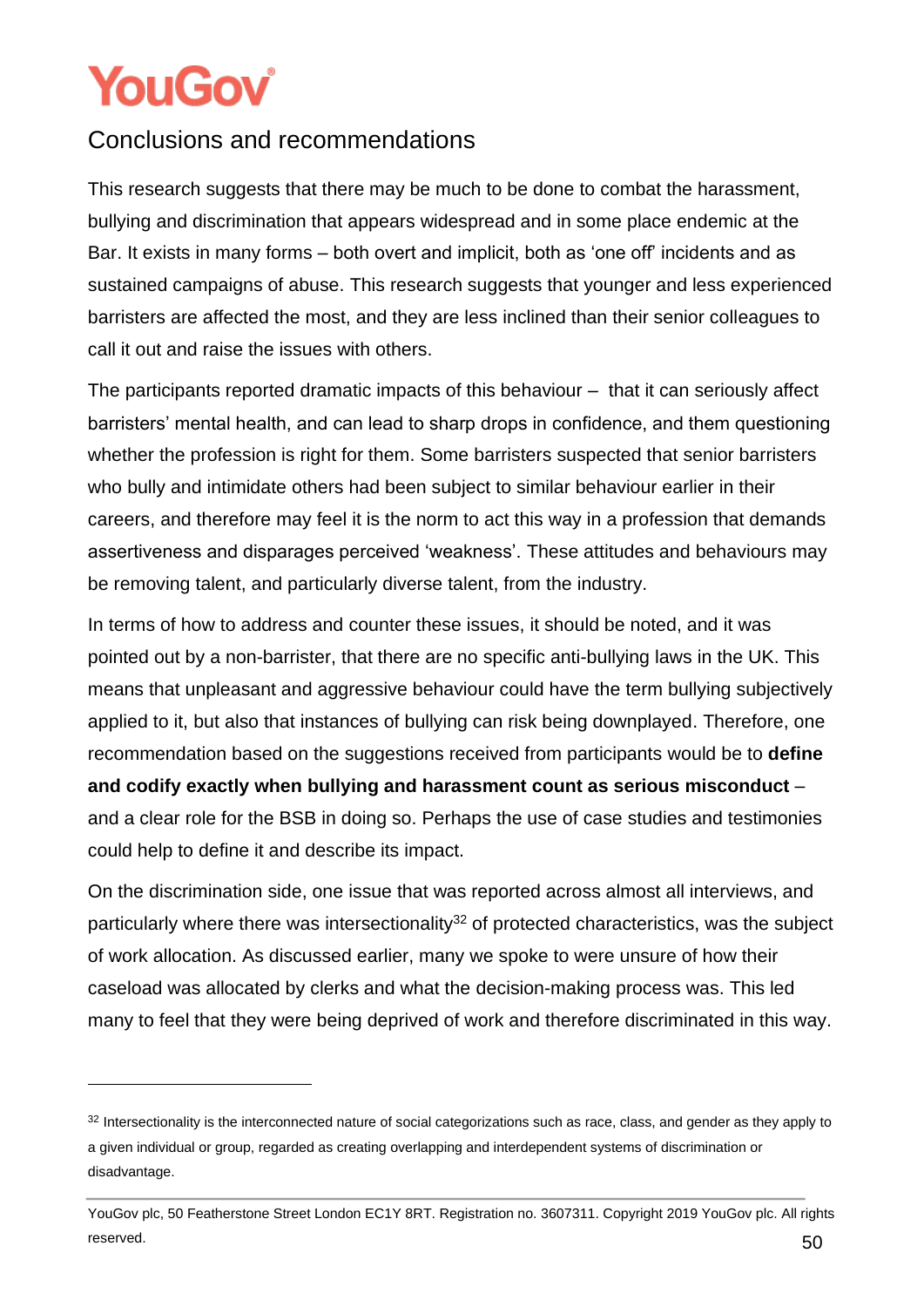However, some also reflected that this may be a perception that is not grounded. The point perhaps is that **greater transparency about how cases are allocated** would both demonstrate where discrimination is taking place, but also, just as crucially, where it is not, and put many minds to rest. Again, there is clearly a role for the BSB here as well.

In terms of the mechanism for reporting, there are opportunities for the BSB, but there are also barriers. It provides a formal route for reporting complaints – which will, by definition, be the most serious ones, but there is still a huge amount of reluctance to report misbehaviour to the regulator, particularly for 'low-level' incidents. Many such incidents are dealt with within chambers – barristers seem reluctant to take things out of that environment – and often dealt with informally with a chat and a handshake. But this research suggests that a **middle ground may be sought** – for example the ability for the BSB to arbitrate complaints whilst keeping them in chambers. The role of the regulator ensures that they are looked at seriously whilst ensuring confidentiality, which is clearly crucial for barristers, particularly junior ones.

As such, as **range of different reporting options** would be preferable, particularly where they can demonstrate the anonymity in which the cases will be dealt. Where the BSB can work with Specialist Bar Associations to understand sector-specific contexts, it should.

Essentially some of the concerns about the BSB arise from a belief across the board that they regulate from 'on high' with little understanding of what life is like in chambers. There is an appetite for the BSB to **further demonstrate that it** *does* **understand the Bar** – (both in its self-employed and employed forms) – and by doing so it can make empathetic and informed judgements.

Beyond this, the BSB needs to better demonstrate that it will support the equality agenda in chambers, and perhaps the best way to do this is to **better support EDOs and Equality and Diversity Committees** to prevent those working in these roles thinking that this role is either perfunctory, onerous, or both.

More broadly than this, there is possibly a role for the BSB to **help to facilitate and promote existing and new networks** in the profession. The Bar is often a lonely profession, and chambers are not always a nurturing environment for those who feel that they do not fit the mould. Having access to a wider network will both allow them to have conversations and share stories about bad practice and remind them that they are not alone in terms of who they are, and what they are.

YouGov plc, 50 Featherstone Street London EC1Y 8RT. Registration no. 3607311. Copyright 2019 YouGov plc. All rights reserved.  $51$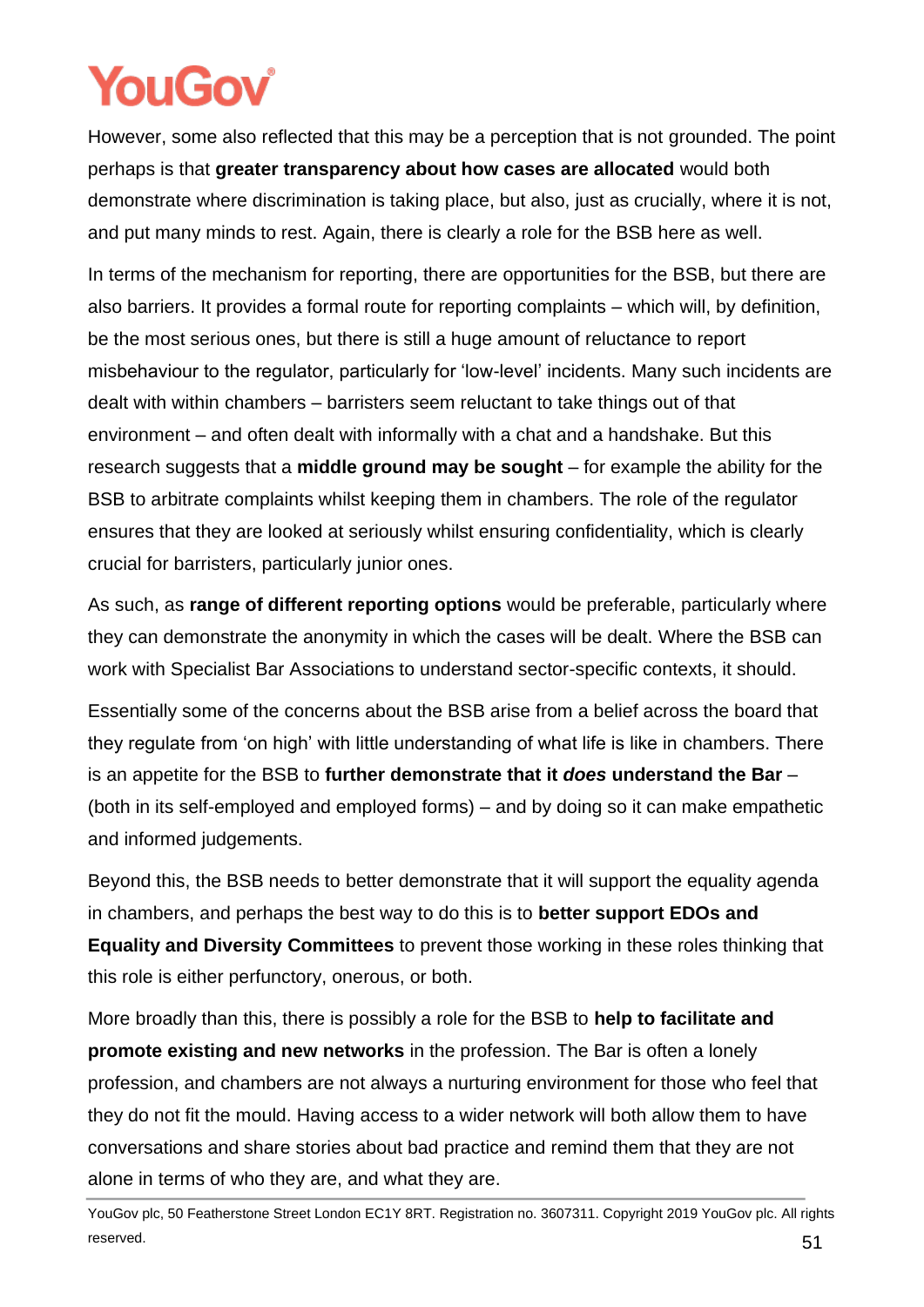

### Annex

#### **Figure 1: Sample overview**

| Barrister        | Male, BAME                                      |
|------------------|-------------------------------------------------|
| Barrister        | Female                                          |
| Barrister        | Female, BAME, Disability <sup>33</sup> , LGBTQ+ |
| <b>Barrister</b> | Female, BAME                                    |
| Barrister        | Male, BAME                                      |
| <b>Barrister</b> | Female, LGBTQ+, Disability                      |
| <b>Barrister</b> | Female, Disability                              |
| Barrister        | Female                                          |
| Barrister        | Female, LGBTQ+                                  |
| <b>Barrister</b> | Female, LGBTQ+, Disability                      |
| Barrister        | Female, BAME, Disability                        |
| <b>Barrister</b> | Female, LGBTQ+                                  |
| <b>Barrister</b> | Male, LGBTQ+                                    |
| <b>Barrister</b> | Female                                          |
| Barrister        | Male, NA                                        |
| Barrister        | Female, Disability                              |
| Barrister        | Female                                          |
| Barrister        | Female                                          |
| <b>Barrister</b> | Female                                          |
| Barrister        | Male, BAME, Disability                          |
| Barrister        | Male, BAME                                      |
| Barrister        | Female, Disability                              |
| Barrister        | Female, BAME, Disability                        |
| Barrister        | Male, Disability                                |
| <b>Barrister</b> | Female, Disability                              |
| Barrister        | Female, BAME, Disability                        |
| <b>Barrister</b> | Male, BAME, LGBTQ+, Disability                  |
| <b>Barrister</b> | Male, LGBTQ+                                    |
| <b>Barrister</b> | Female, LGBTQ+, Disability                      |
| <b>Barrister</b> | Female                                          |
| Non-Barrister    | Male, LQBTQ+, Disability                        |
| Non-Barrister    | Male, LGBTQ+                                    |
| Non-Barrister    | Male, LGBTQ+                                    |
| Non-Barrister    | Female                                          |
| Non-Barrister    | Male                                            |

<sup>33</sup> Disability as defined by the ONS: *Are your day-to-day activities limited because of a health problem or disability which has lasted, or is expected to last, at least 12 months?*

- 3. Yes, limited a lot
- 4. Yes, limited a little

YouGov plc, 50 Featherstone Street London EC1Y 8RT. Registration no. 3607311. Copyright 2019 YouGov plc. All rights reserved.  $52$